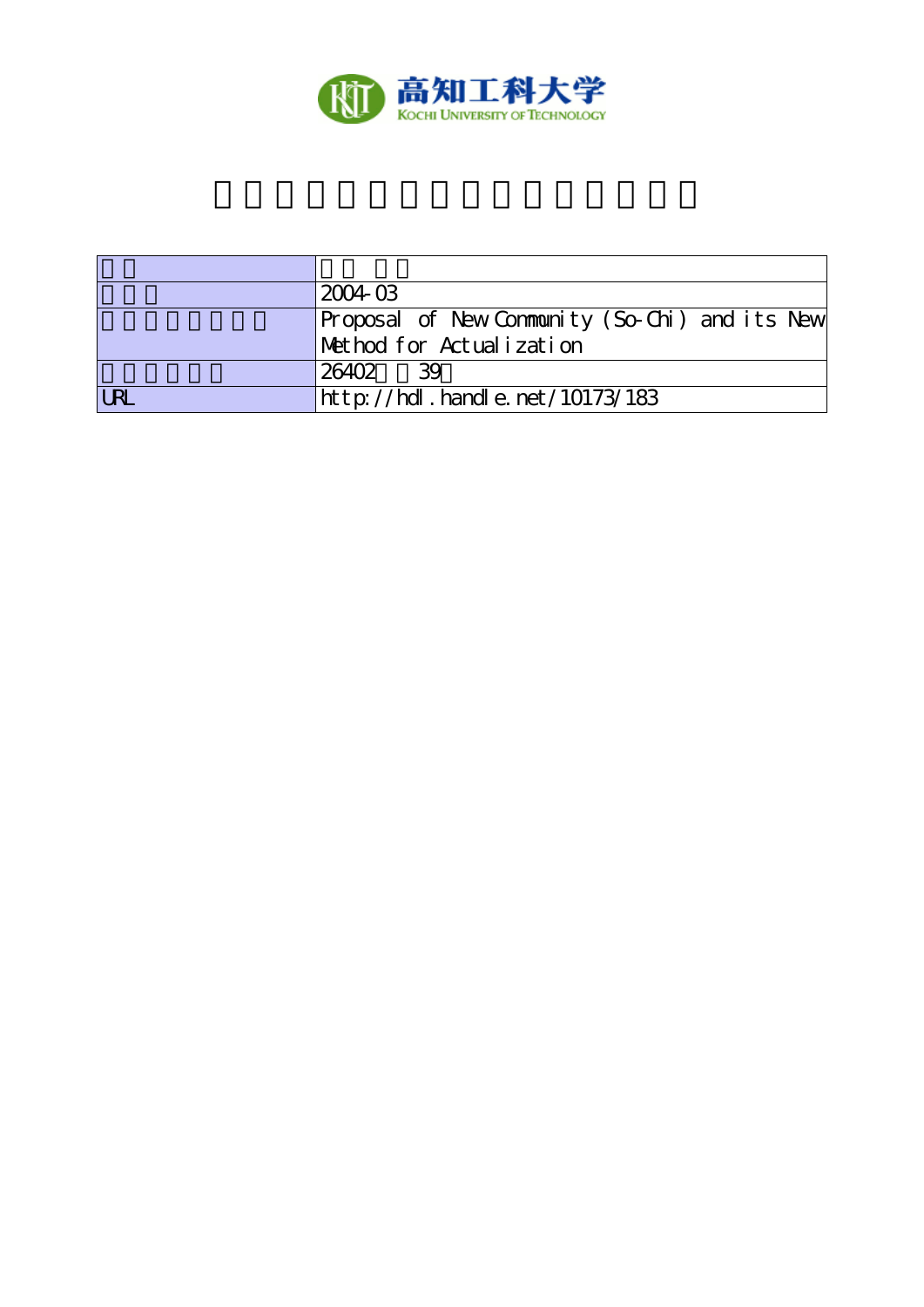16 3

# Proposal of New Community (So-Chi) and its New Method for Actualization

 $\mathbf{u}$   $\mathbf{u}$ 

15 12 26

1058005

SHIGEHISA OJIMA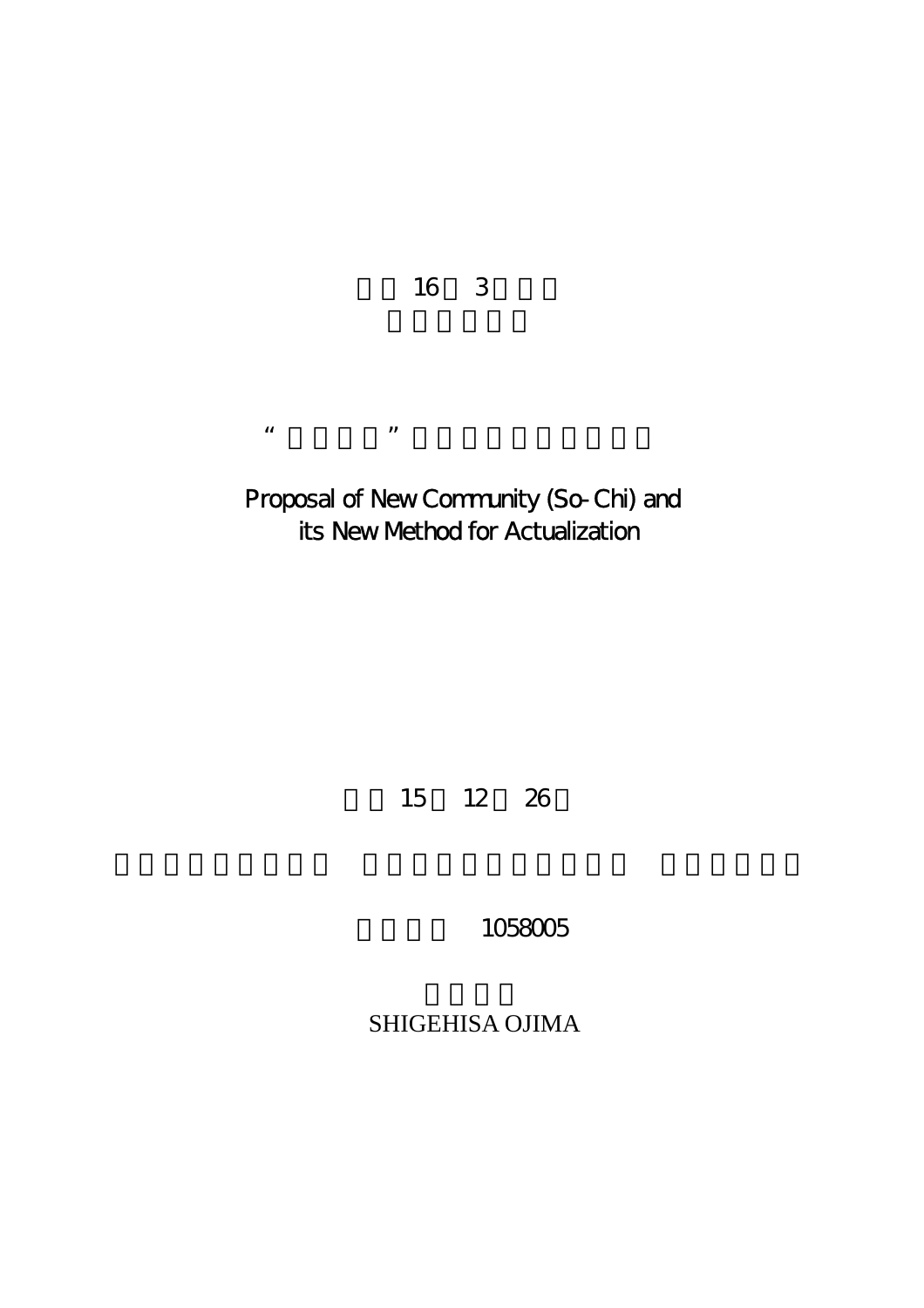## Abstract

|                                  | $\boldsymbol{\mu}$ | $\boldsymbol{n}$ | P. 5  |
|----------------------------------|--------------------|------------------|-------|
| $2\,$ $1\,$                      |                    |                  |       |
| $2\,2$                           |                    |                  |       |
|                                  |                    |                  | P. 10 |
| $3\,1$                           |                    |                  |       |
| $3\;2$                           |                    |                  |       |
| 3 <sub>3</sub>                   |                    |                  |       |
|                                  |                    |                  |       |
|                                  |                    |                  | P. 21 |
| 4 1                              |                    |                  |       |
| 42                               |                    |                  |       |
| 43                               |                    |                  |       |
|                                  |                    |                  | P. 25 |
| $\mathbf 5$<br>$\mathbf{1}$      |                    |                  |       |
| $\mathbf 5$<br>$\boldsymbol{2}$  |                    |                  |       |
| $5\quad 3$                       |                    |                  |       |
| $\overline{5}$<br>$\overline{4}$ |                    |                  |       |
| $5\quad 5$                       |                    |                  |       |
|                                  |                    |                  | P. 30 |
| $6\ 1$                           |                    |                  |       |
| $62$                             |                    |                  |       |
|                                  |                    |                  | P. 34 |
| $7. \;1$                         |                    |                  |       |
| $7.2$                            |                    |                  |       |
| 7.3                              |                    |                  |       |
| 7.4                              |                    |                  |       |
| 7.5                              |                    |                  |       |
| $7.6\,$                          |                    |                  |       |
| $7.7\,$                          |                    |                  |       |
|                                  |                    |                  | P. 45 |
| $8\,1$                           |                    |                  |       |
| $8\;2$                           |                    |                  |       |
| $8\;3$                           |                    |                  |       |
| $8\;4$                           |                    |                  |       |
| $\boldsymbol{9}$                 |                    |                  | P. 48 |
| $9\!\!.$ $1\!\!$                 |                    |                  |       |
| $9\!\!.$ $2\!\!$                 |                    |                  |       |
| $9\!\!.$ $3\!\!$                 |                    |                  |       |
| $9\!\!.$ $4\!\!$                 |                    |                  |       |
|                                  |                    |                  |       |
|                                  |                    |                  | P. 52 |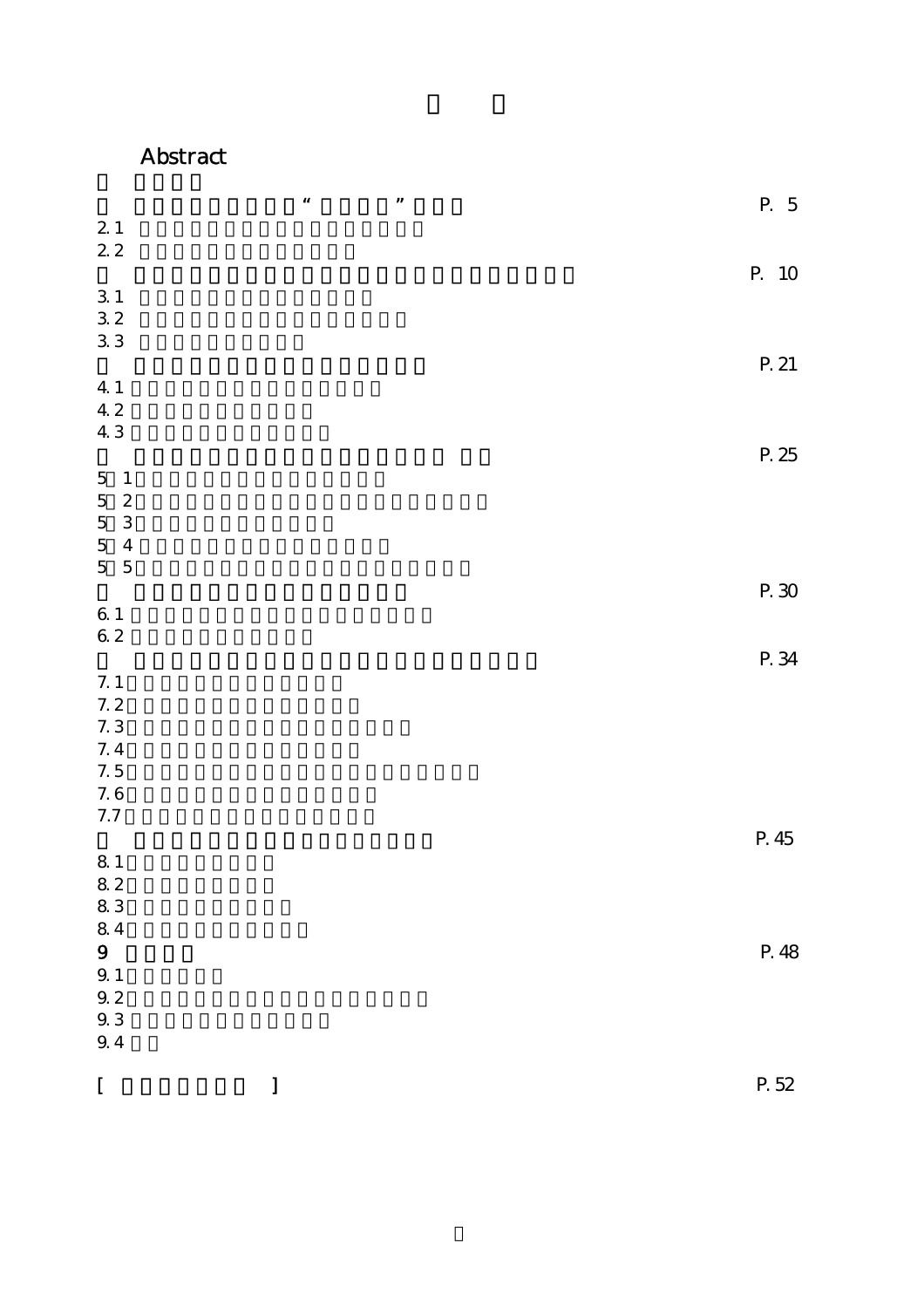$7.6$ 7. 7

 $P.83$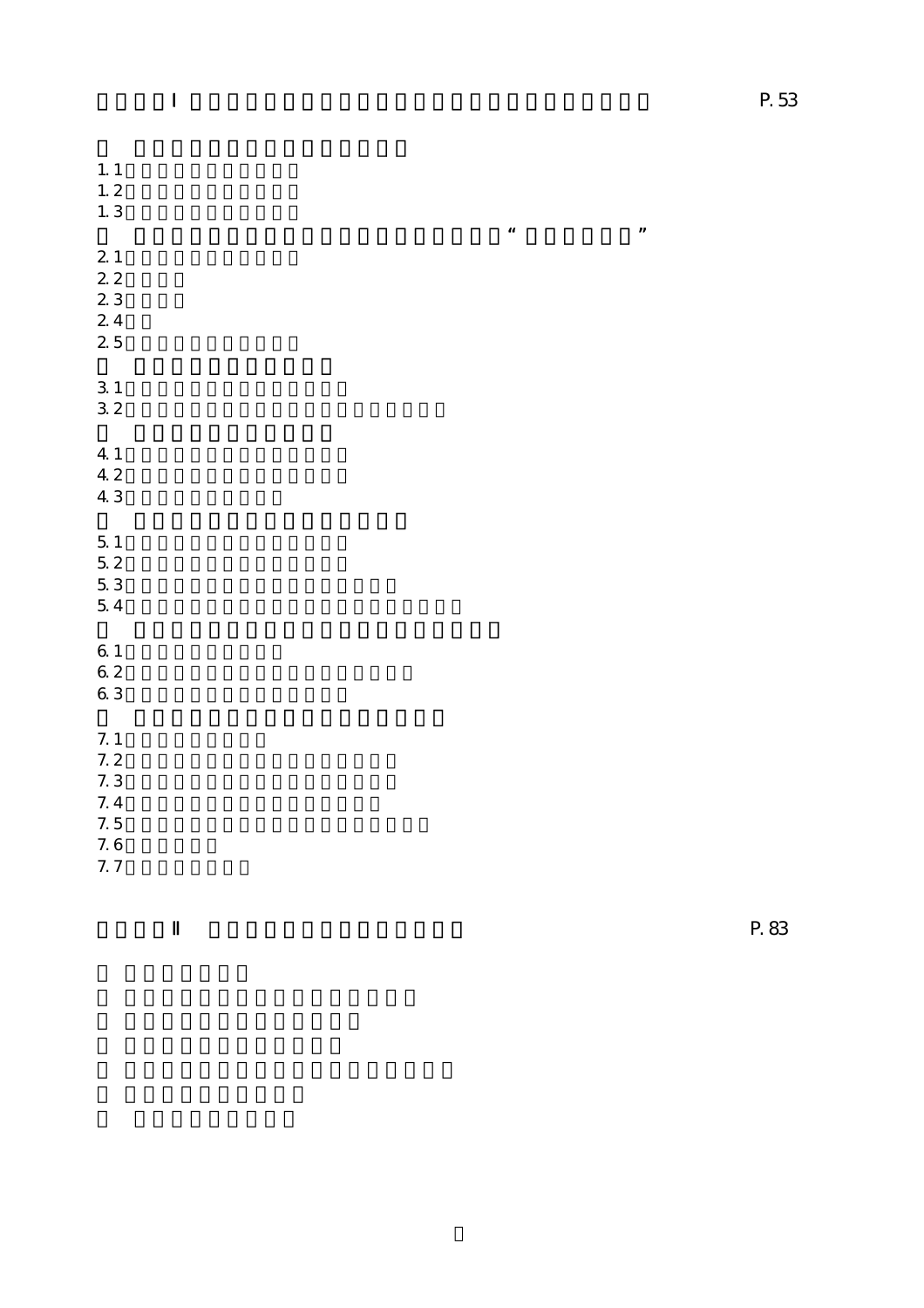## **Abstract**

### **In the beginning**

This thesis will be based on the study in donation chair of "creation of residence living symbiotically "established by Maeda Corporation and Giken Factory, in Kochi University of Technology, at April, 2001, and promoted continuously for three years. The study in the donation chair is mainly to investigate serious problems held on Kochi prefecture symbolizing Japanese local society, and to find out available solution against the problems.

My study will be mainly to propose new method for creating the innovative community. The first issue on my study is to propose the innovative community in the forest near by the city, named to "Sochi no Mori" in order to remove mainly urban residents on large cities into Kochi prefecture for solving fundamental and important problem in Kochi. Next issue is to propose practical business method for creating the innovative community. The practical business method will be considered from risk management. Because this practical business method can work to overcome existing secure controls of public administration for creating actually.

#### **The innovative community called as "Sochi no Mori"**

First, I will mention the innovative community called as "Sochi no Mori". In this study, I will research the historical progress of new town development for 100 years. Developed new town born at early  $20<sup>th</sup>$  century will be classified to three generation by the evolution of progress. And I will research the outcome solved by each generation of developed town and the problem inherited without solving to next generation. As a result, new concept for the community will be constructed for creating new life-style in  $21<sup>th</sup>$ century. Especially, I will research many advanced communities in all over the world and can find out what the permanency of community is approved and supported not to be solved by development idea in  $20<sup>th</sup>$  century. It may be the knowledge to continue living for a long time, for being into the community and being generated by advanced institute of knowledge.

 New concept will be set the knowledge as the core idea for developing community, and be named to its concept for "Sochi no Mori".

## **Risk management for creating the innovative community**

Next, I will mention the study of risk management for creating the innovative community. The innovative community can't be created actually if it had not been for the practical business method. New way must obtain new concept to differ from the concept for usual way of development, and to innovate the fixed idea of estate to hold a land and a building as private property. I will propose risk management as new method of management and state the superiority and adaptability of proposed method of management.

This management method will be constructed by combining five essential concepts below.

#### **1.First concept, anti-urban method of residence living together nature**

Anti-urban residence will be proposed to live together nature symbiotically on the mountains near by the city in Kochi prefecture that nature may remain richly. To live together nature symbiotically, the land use must be considered to keep low density, and to design the sustainable infrastructure and building facilities from viewpoint for resource circulation and saving energy.

 In this study, we will show by means of evidence that ecological building considered from environment of Earth may have excellent specific to ease the economical charge.

#### **2.Second concept, cooperative method for creating safe and peaceful community**

Residents may not decide to remove from an urban area only for living in a rich residence surrounded in nature. For satisfying residents and answering the need of changing society, an attractive community system must be considered to prepare other functions such as a convenience of residents and universal design for housing and town facilities and so on, not to prepare only an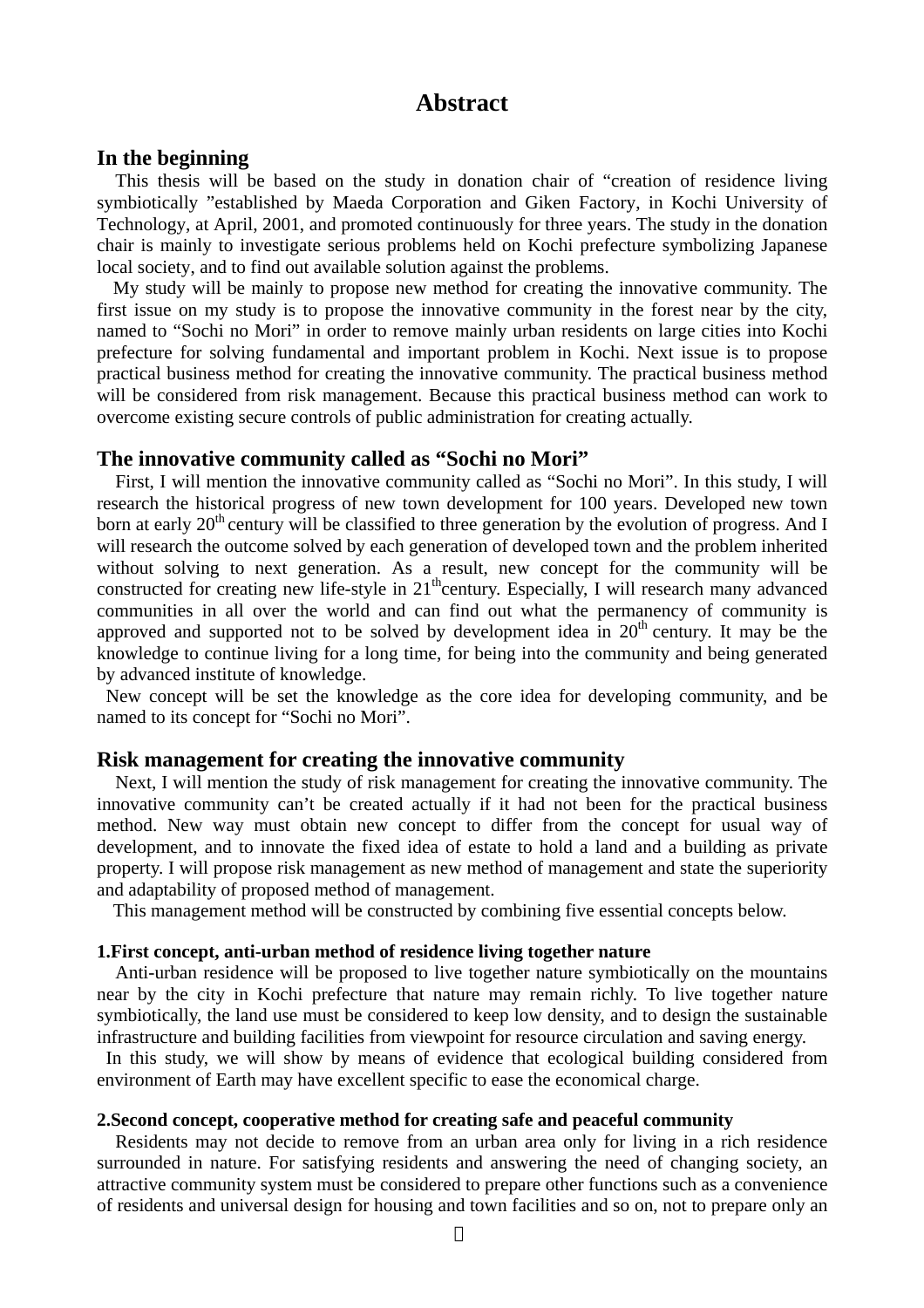attractive ecological hardware. As other function, Cooperative senses may be introduced essentially to live in a community and innovate usual system of owning estate to obstruct removing to new house. Especially, an attractive community must have for permanency of community, not to be solved by the development of new town in  $20<sup>th</sup>$  century.

#### **3.Third concept, the entrusted method for improving the value of resident's real estate**

New method must be formed for physical development business to create the best residence adapting owner's life style and various life styles at the same times. The feasibility of new way can be verified in this thesis.

The root idea of estate business must be innovated as breaking the spell, that holding a land and house will be safe and profitable way to make property. New way can regenerate a function as community owning originally and change usual concept of holding estate for new society.

#### **4. Fourth concept, the knowledge for activating and lasting the community**

Knowledge will be recognized to an important factor to activate the community. Knowledge interchange can make the people active, and lead worthwhile lives. And knowledge can create new business and bring great profit for growing the community.

In this study, new school system, called for "Flexible Accommodation School System" will be proposed to innovate usual school system for compulsory education in the depopulated area. This idea can be expanded to the school district widely by flexible accommodation system.

#### **5.Fifth concept, the organization "PPM" for promoting difficult projects**

Last, I will mention about a new organization for promoting a business quickly and strongly, named to "Public Policy & Management, PPM". I can't create as physical business only to present an attractive concept and a new way to put new town into practice as an innovative business. This business may have an innovative business-model to differ from usual business. And the business can't be created without preparing a new organization and a supporting system. New organization can carry out quickly overcoming obstacles. And community development as public estate will be carried out efficiently and smoothly by this organization.

Especially, the business to be contributed by public sector, can't carry out without overcoming many obstacles, not to coordinate partial responsibility between public and private sector, but to regulate against development by authorization of public office to take the initiative actually. This chapter will be described mainly to the work and the process for the creation of organization

for working concretely and driving strongly, in order to innovate such an existing system.

#### **Finally**

I can have obtained many suggestion through the donation chair for 3 years and complete this thesis. I will express my gratitude for many leaders, especially Prof. Kusayanagi and Prof. Nagano to undertake the donation chair. And I can tell as last gratitude my study will be directed enough by Prof. Okamura's leadership.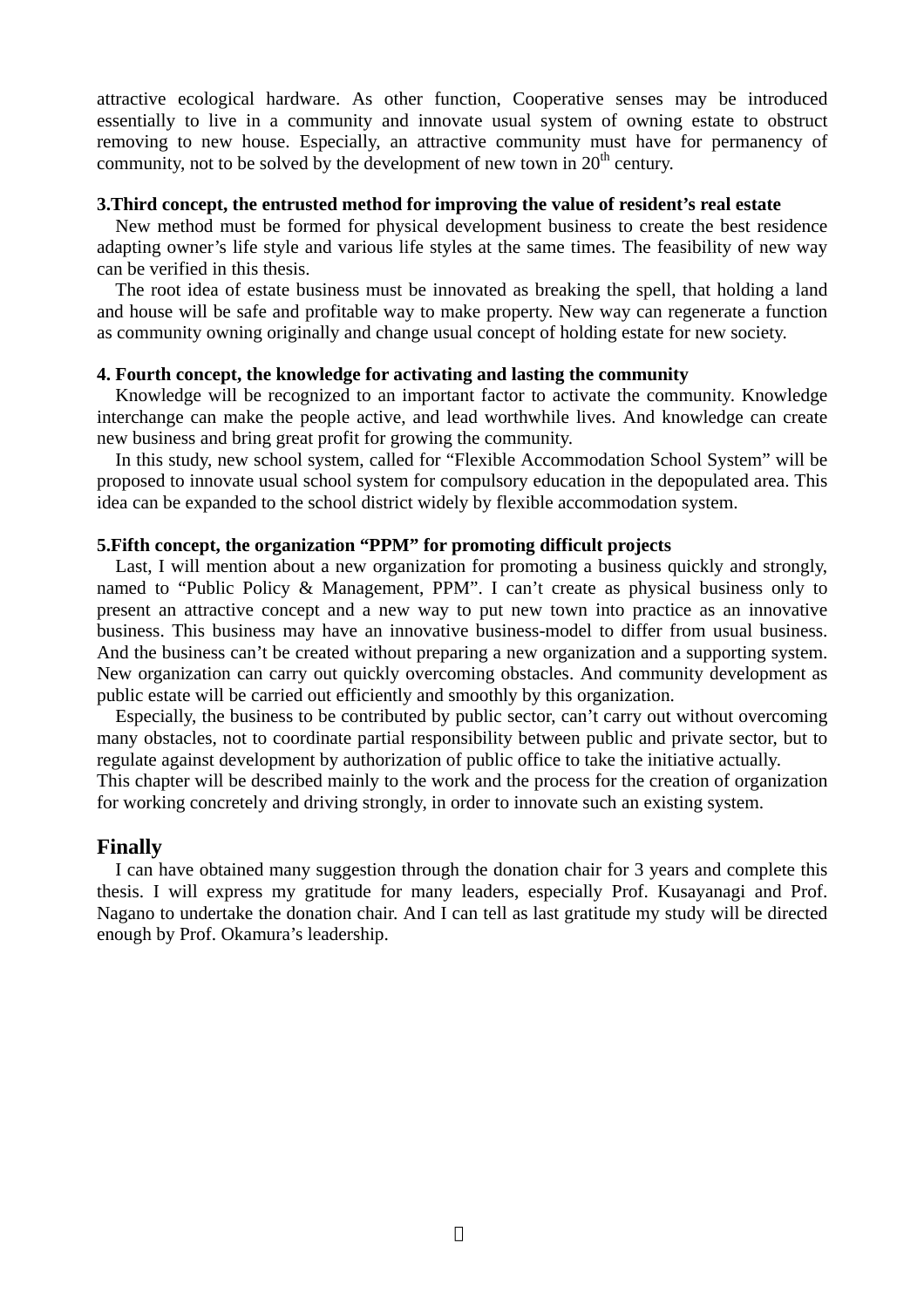$2.1$ 

 $\rm QOL($ 

 $\mu$  and  $\mu$  and  $\mu$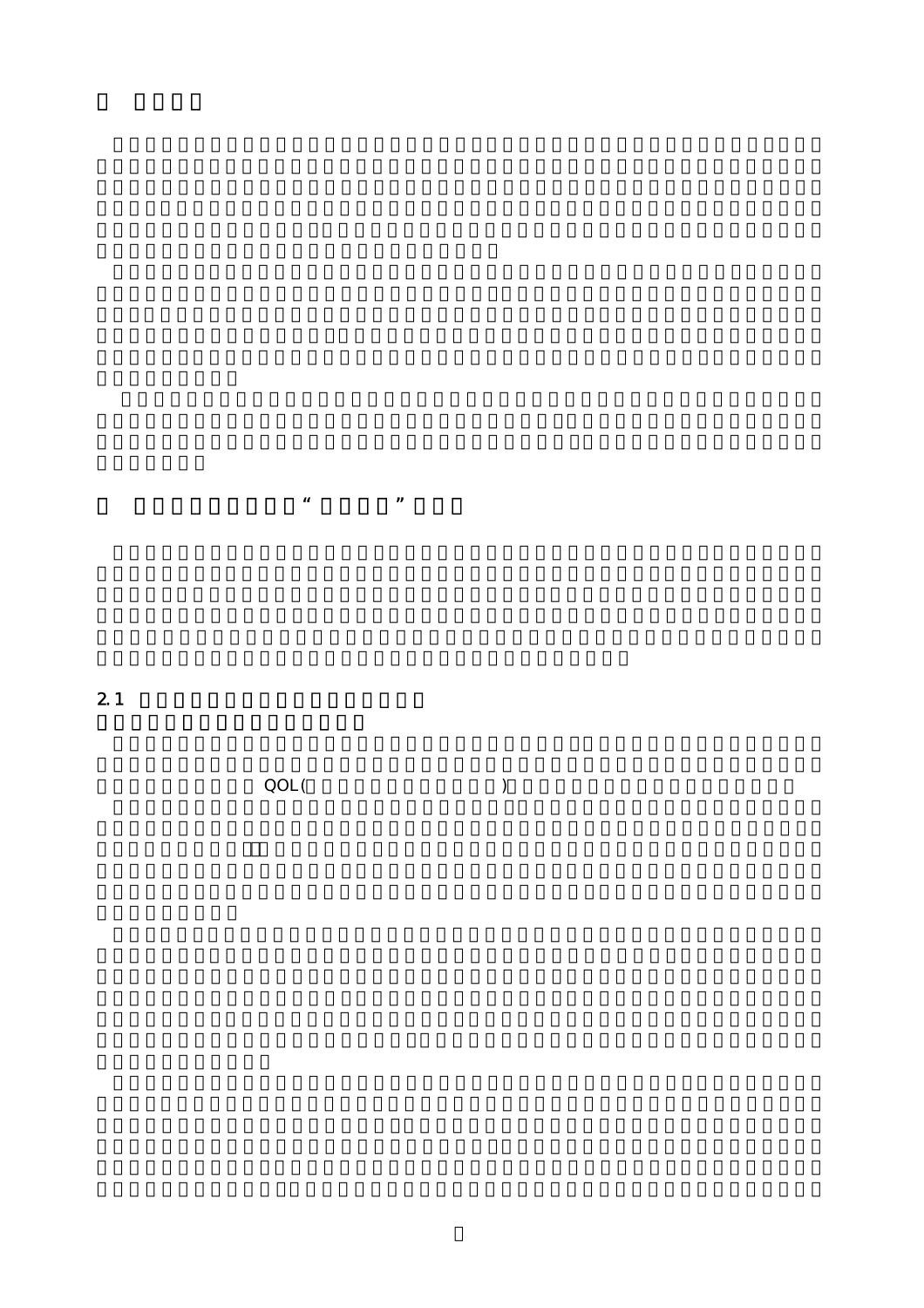



 $\mathcal{R}$ 

 $\langle \cdot, \cdot \rangle$ 

街地の整備だけで求めることはできない,新しい価値観に基づいたコミュニティが要請されていると

 $2.1$ 

 $\mathcal{L}$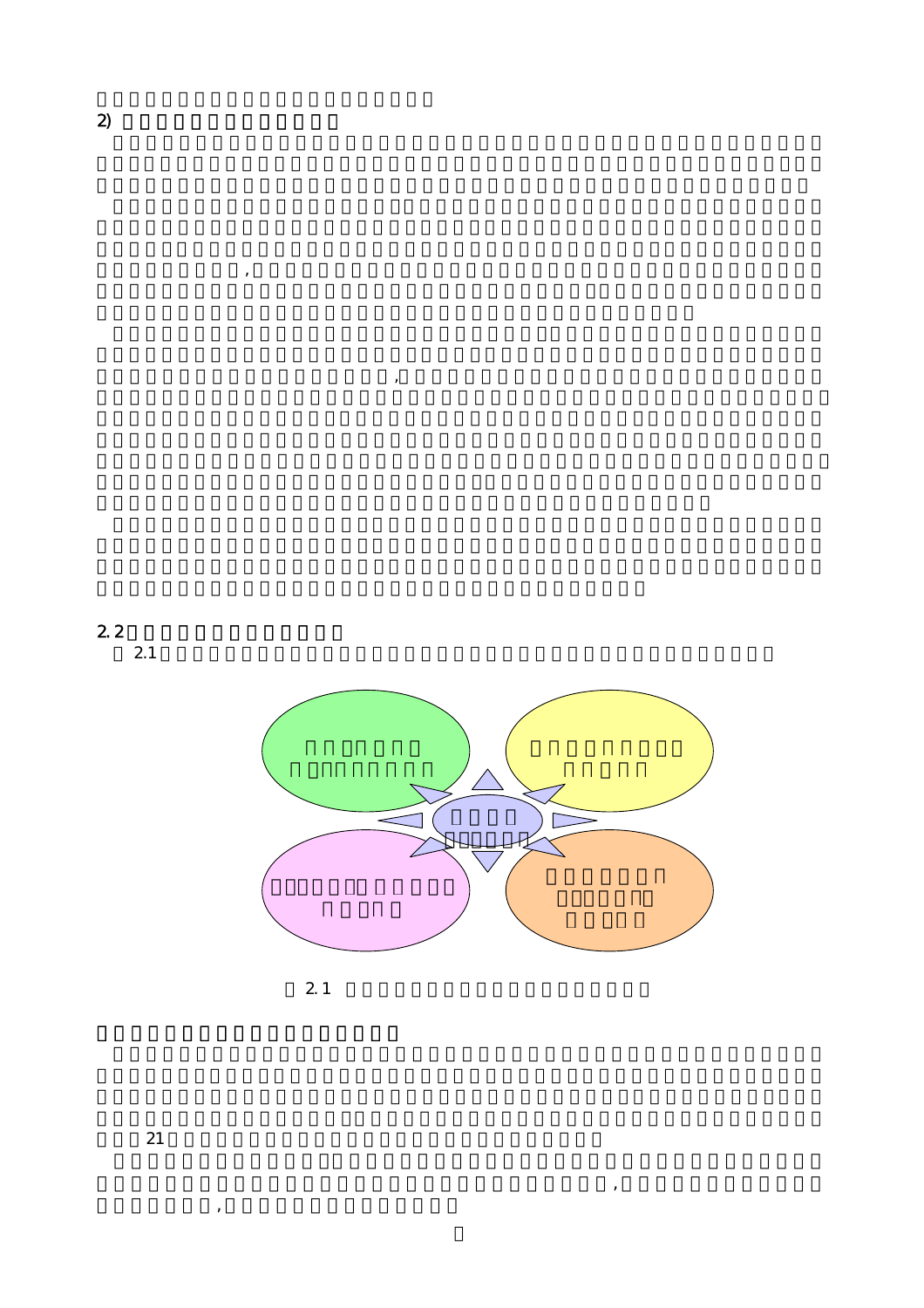c<sub>)</sub>

 $80 \hspace{2.5cm} 20$ 

 $30$  30  $30$  $50$  and  $80$ 

 $\bf{100}$ 

 $\mathbf b$ 

 $15$  $10$  $90$ 

 $150\quad2$ 

 $100$  300

土地バブル終焉後,地方の中核市街地の地価は大都市圏と同様に下落を続けているが,ここに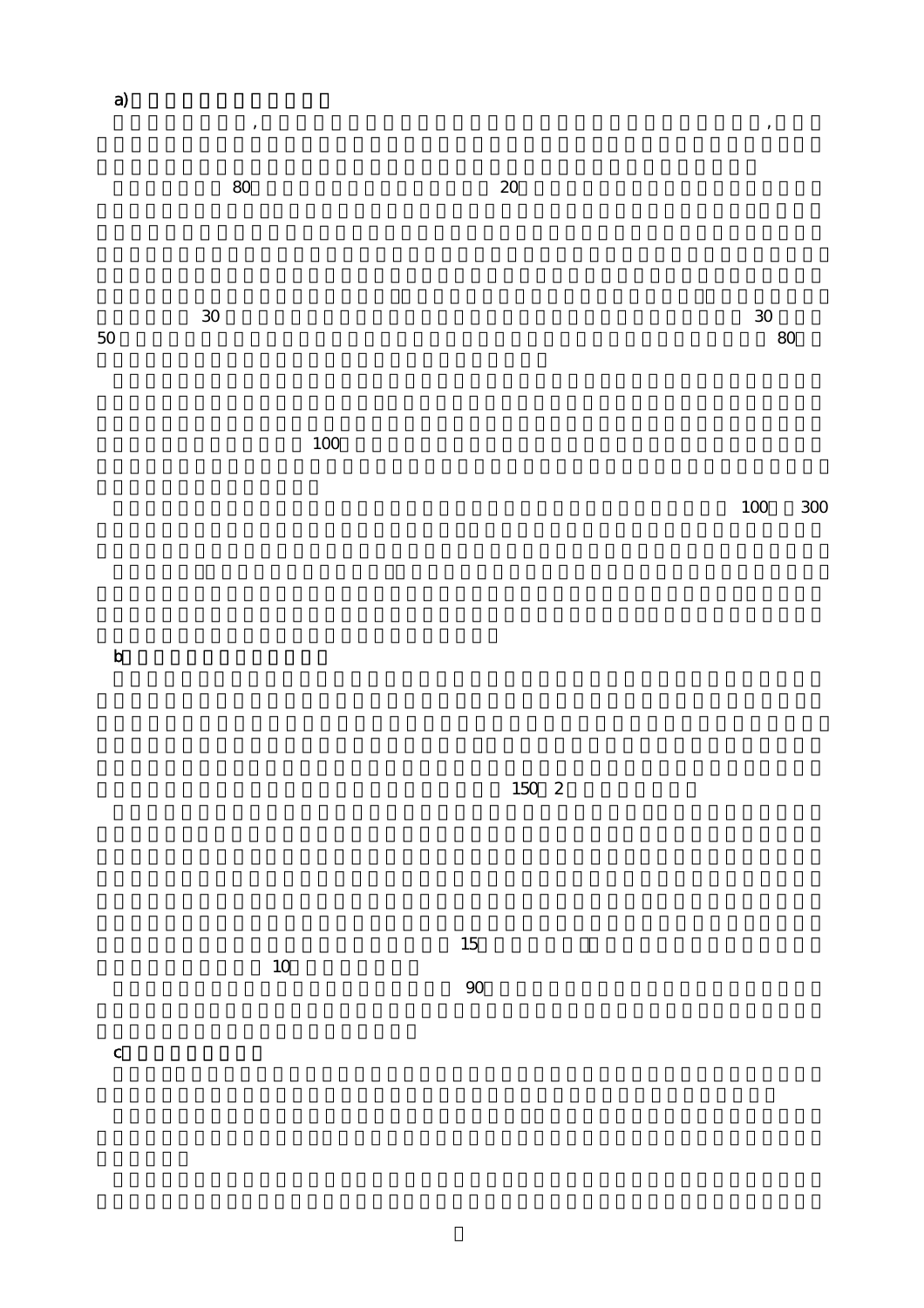$2$ 

a )  $\qquad$ 

都市圏に居住していた移住者は自然と共生するゆとりある居住空間を獲得できるとしても,容

 $\overline{\phantom{a}}$ 

b)  $\Box$ 

 $3)$ 

a) the state of the state of the state of the state of the state of the state of the state of the state of the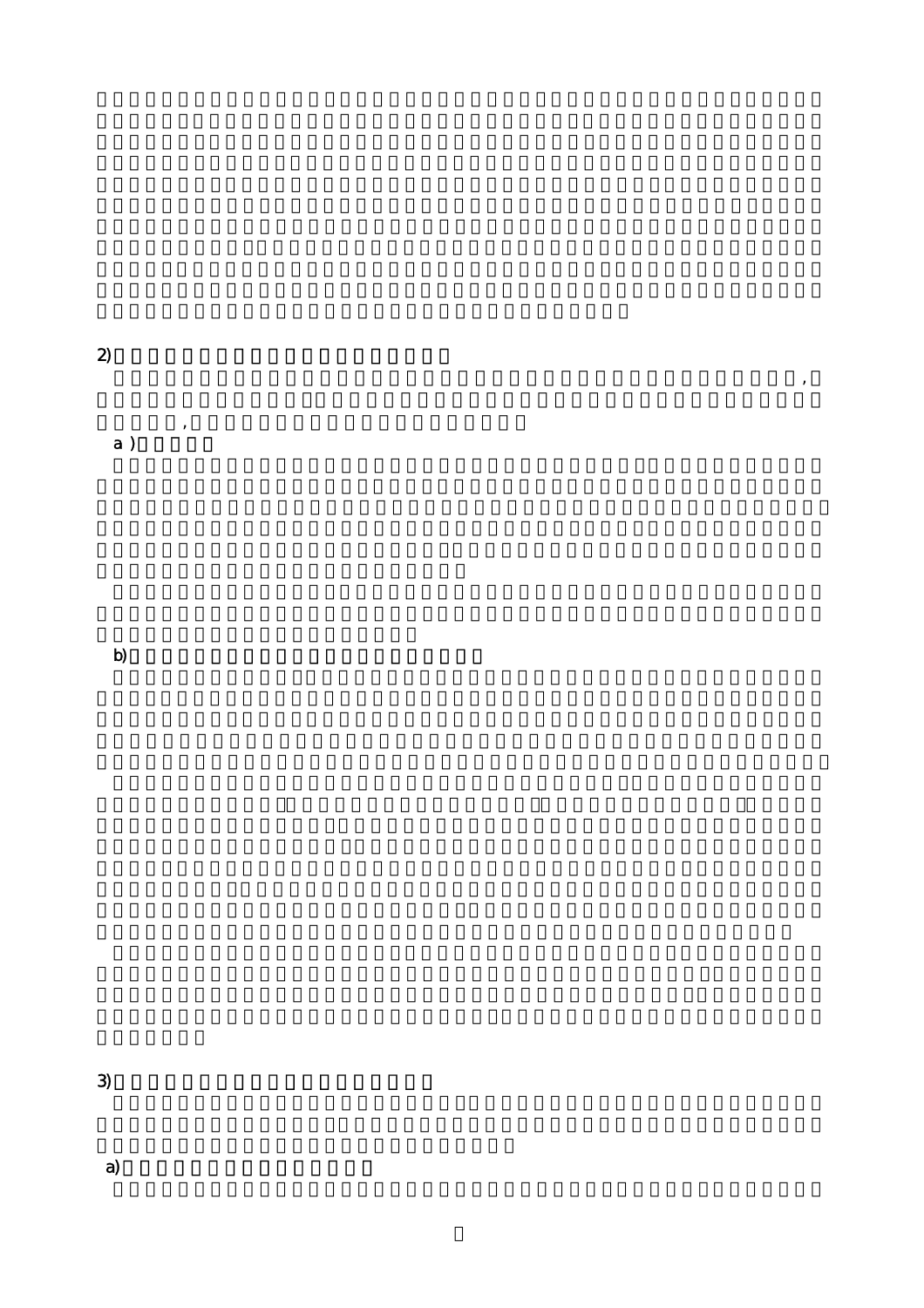$b$ 

 $1990$ 

 $4)$ 

a) and the set of  $\lambda$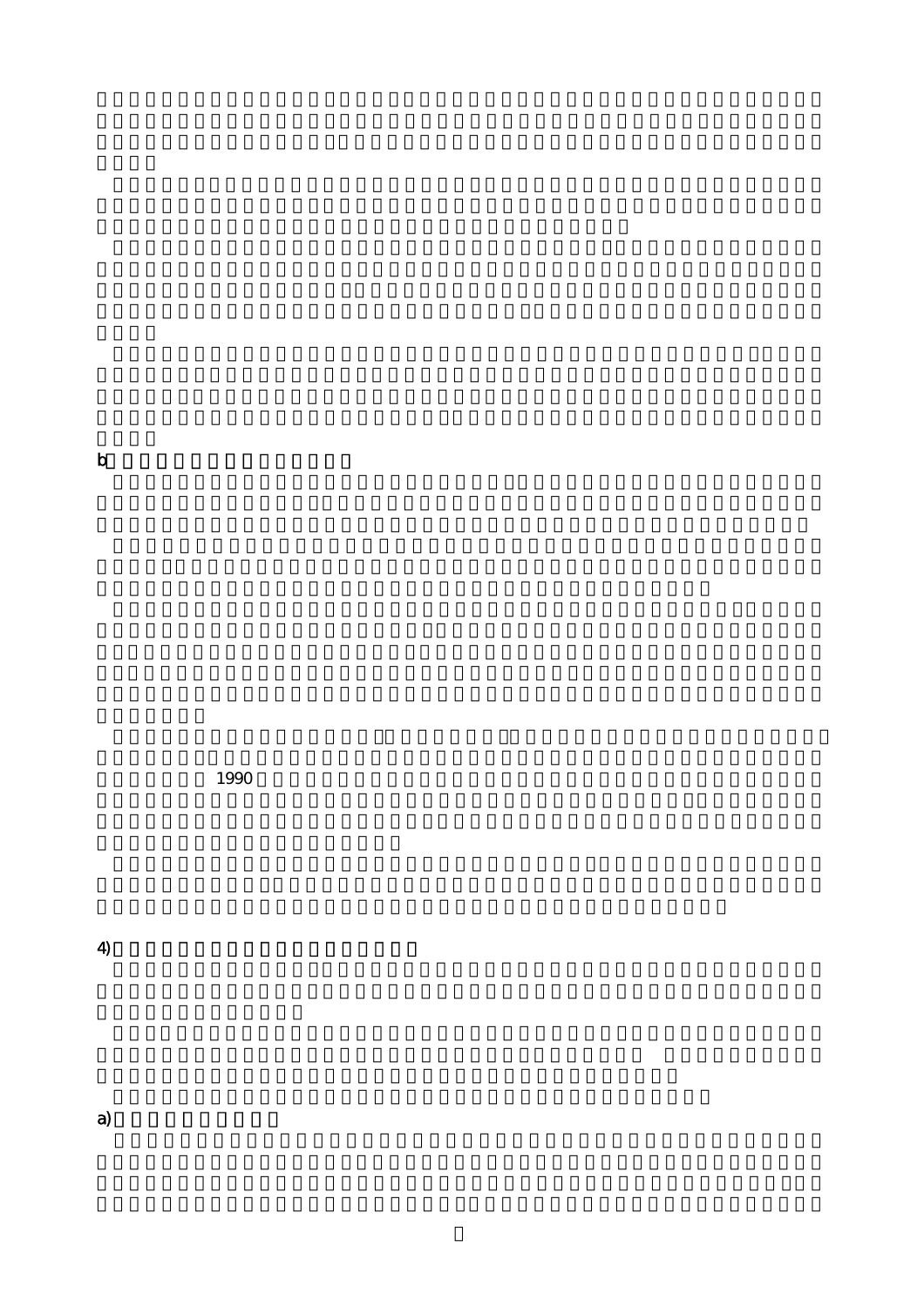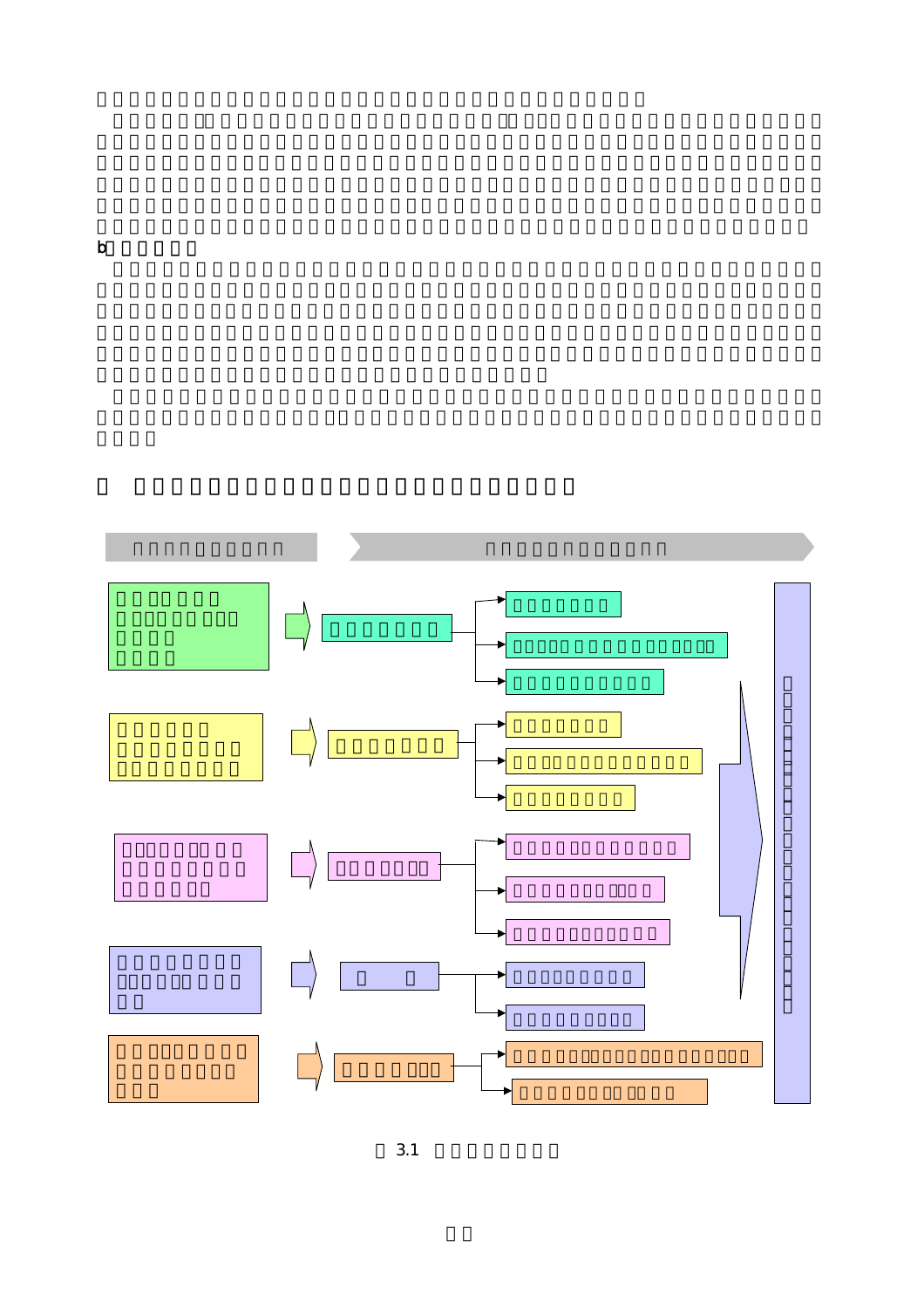$3.1$   $3.7$  $3.1$ 

 $\overline{1}$ 1)

a) and  $\tilde{a}$ 

b)  $\Box$ 

c)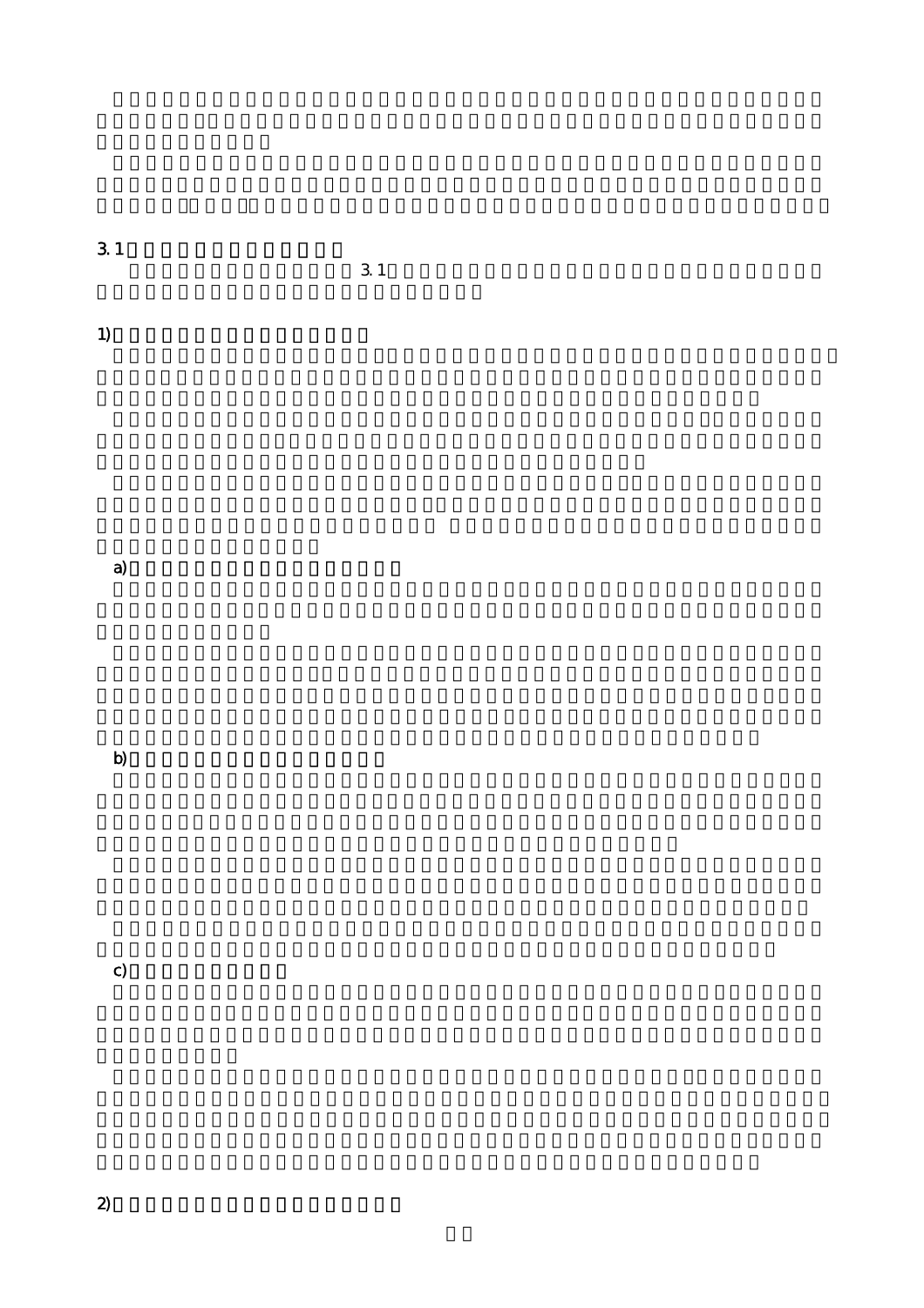a)

b) and the contract of the contract of the contract of the contract of the contract of the contract of the contract of the contract of the contract of the contract of the contract of the contract of the contract of the con

c)

3)  $3)$  $\begin{array}{ccccccccc}\n\mu & \mu & \mu & \mu & \mu \\
\mu & \mu & \mu & \mu & \mu\n\end{array}$  $\alpha$   $\beta$ 

a) a) and the state of the state of the state of the state of the state of the state of the state of the state of

 $\frac{1}{2}$  the contract the state  $\frac{1}{2}$  of the state  $\frac{1}{2}$  of the state  $\frac{1}{2}$  of the state  $\frac{1}{2}$ 

b)

c)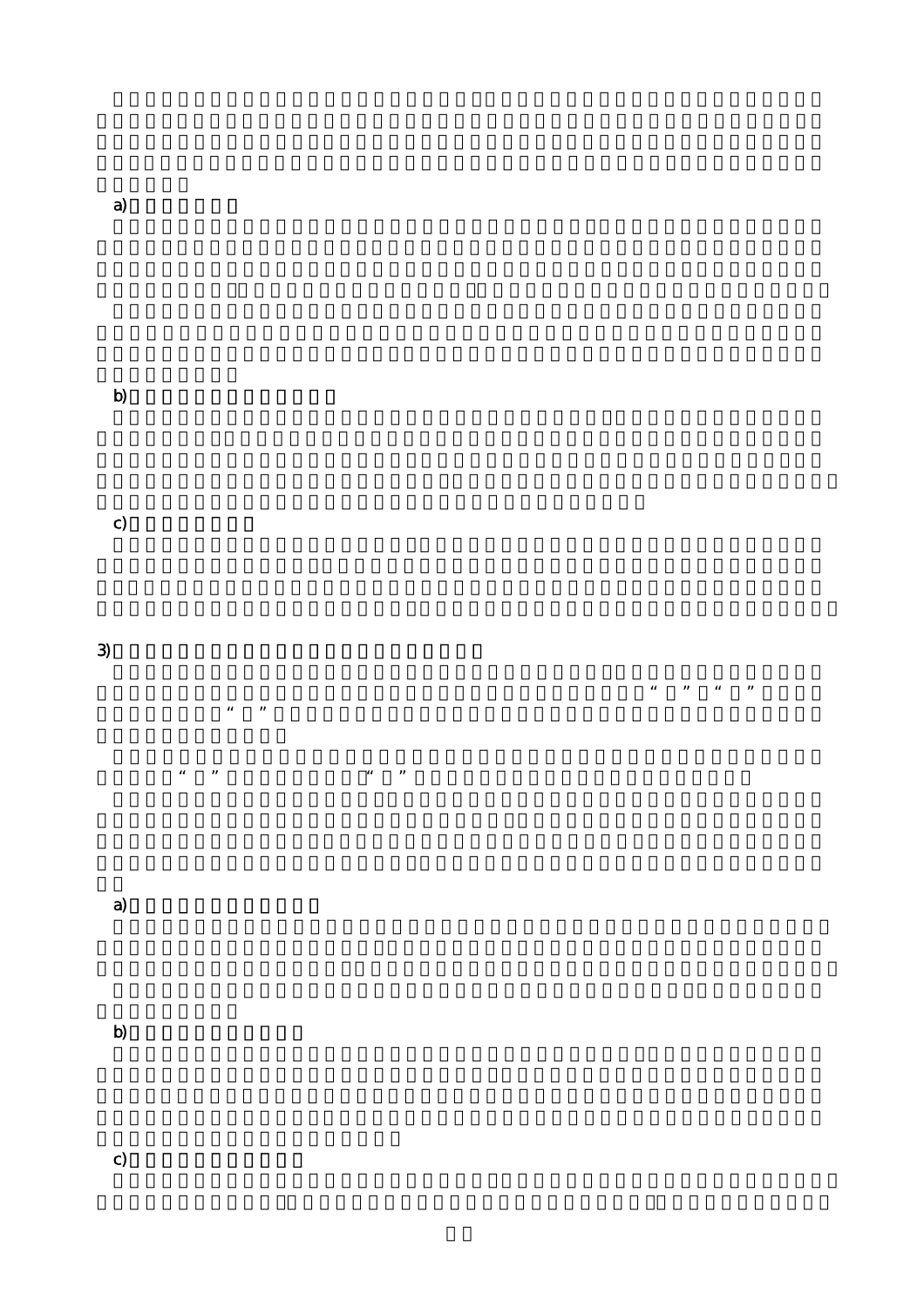$\overline{4}$ )

 $20$  $\kappa$ 

a)知恵の連鎖の原点となる革新的教育システムの導入

 $b)$ 

 $5)$ 

**EXAMELY PUBLIC Policy & Management system"** 

 $\,$ 

う。

 $\lambda$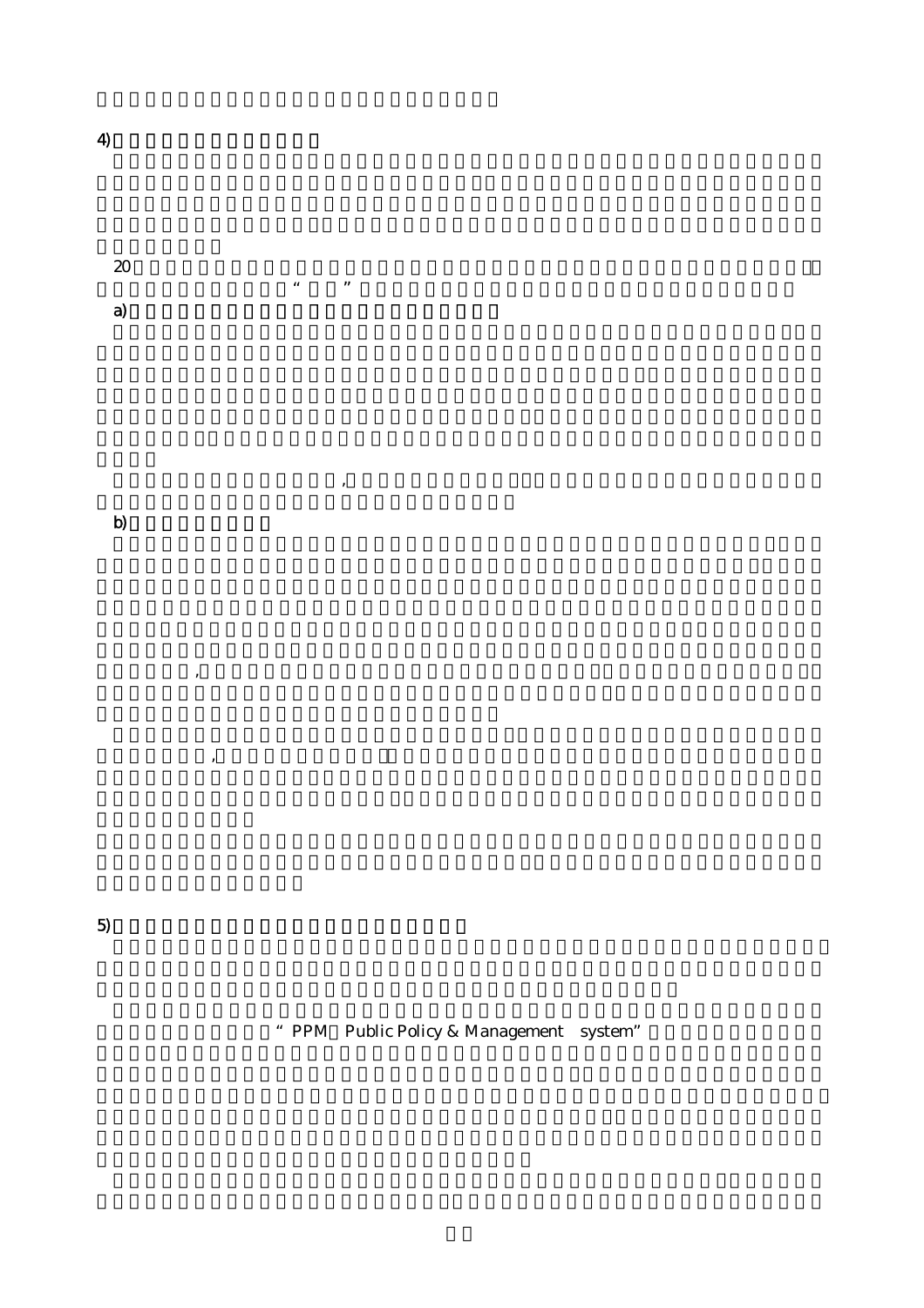

 $3.2$ 

a) and respectively. The contract of the contract of the contract of the contract of the contract of the contract of the contract of the contract of the contract of the contract of the contract of the contract of the contr

 $1990$ 

b)事業推進過程を透明化する機能

c)  $\blacksquare$ 

 $3.2$   $3.2$ 

 $\overline{10}$  and  $\overline{15}$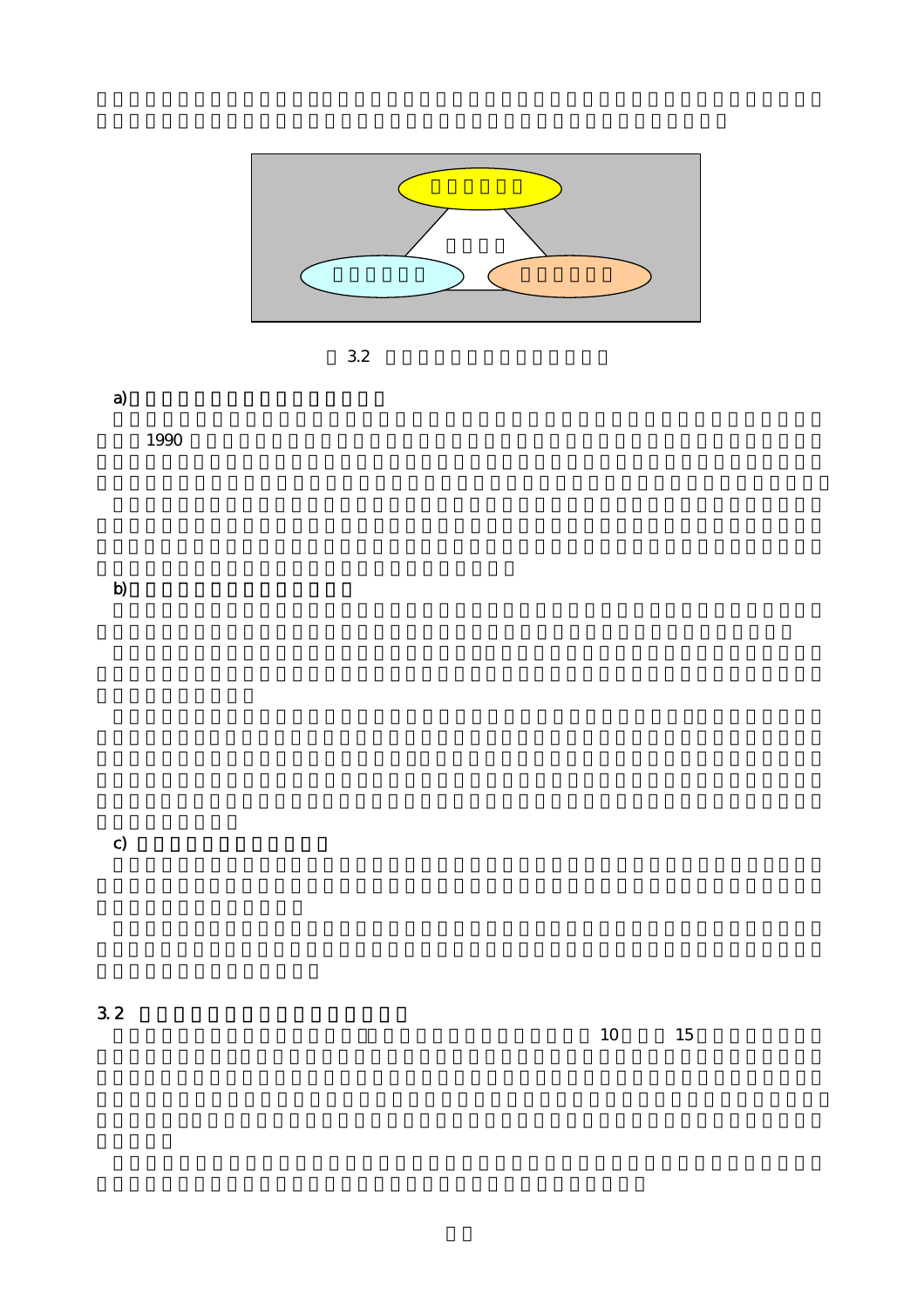#### $1)$

| а) | $\mathop{\rm FS}\nolimits$ | FS |
|----|----------------------------|----|
|    |                            |    |

# b)

# $2)$  $2)$

 $a)$ 

b)

c)

d) and the set of the set of the set of the set of the set of the set of the set of the set of the set of the

 $3)$  $3)$ 

 $\frac{1}{2}$  ISO9000S ISO14000S

 $_{\rm TQC}$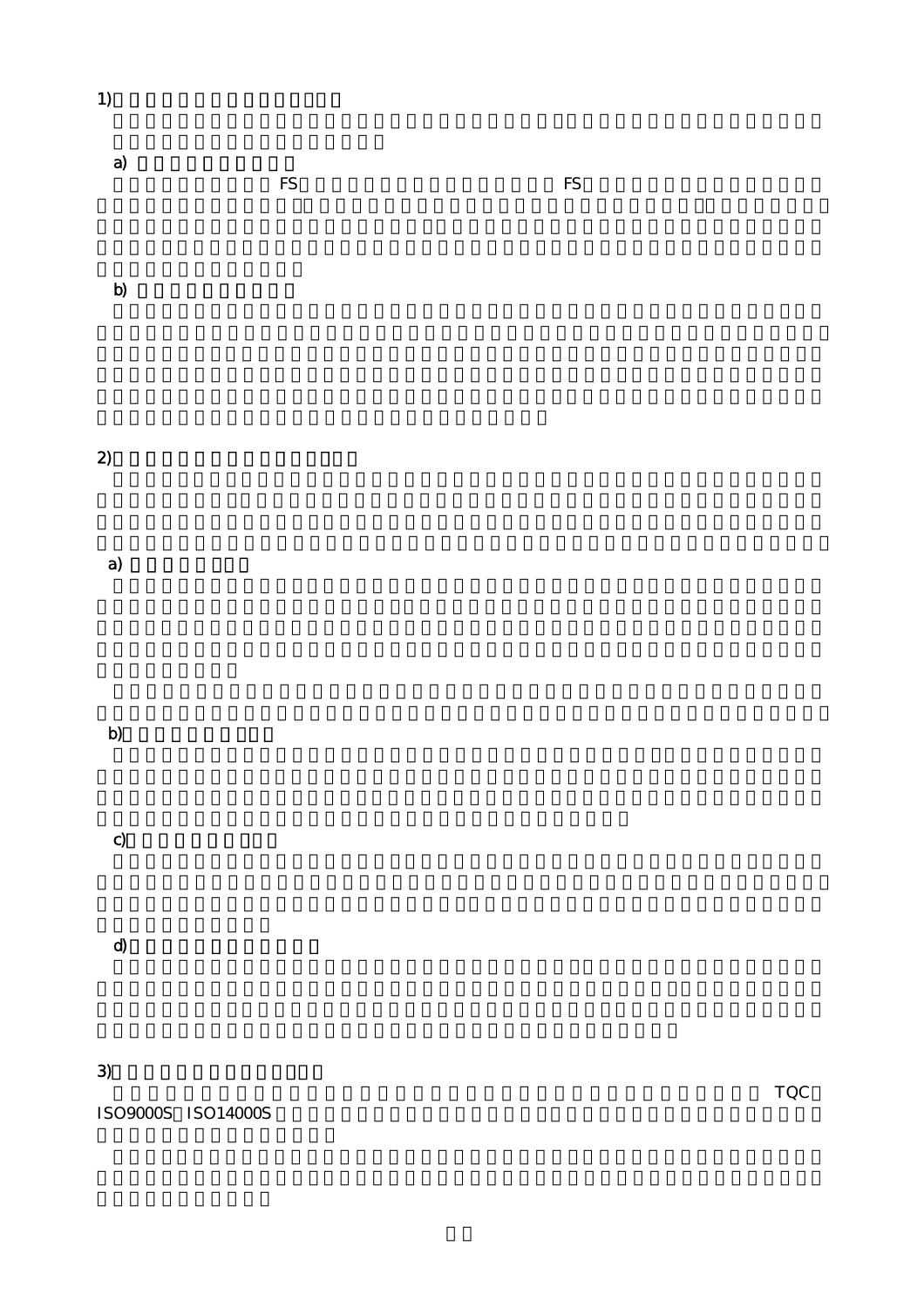$5)$  $5)$ 

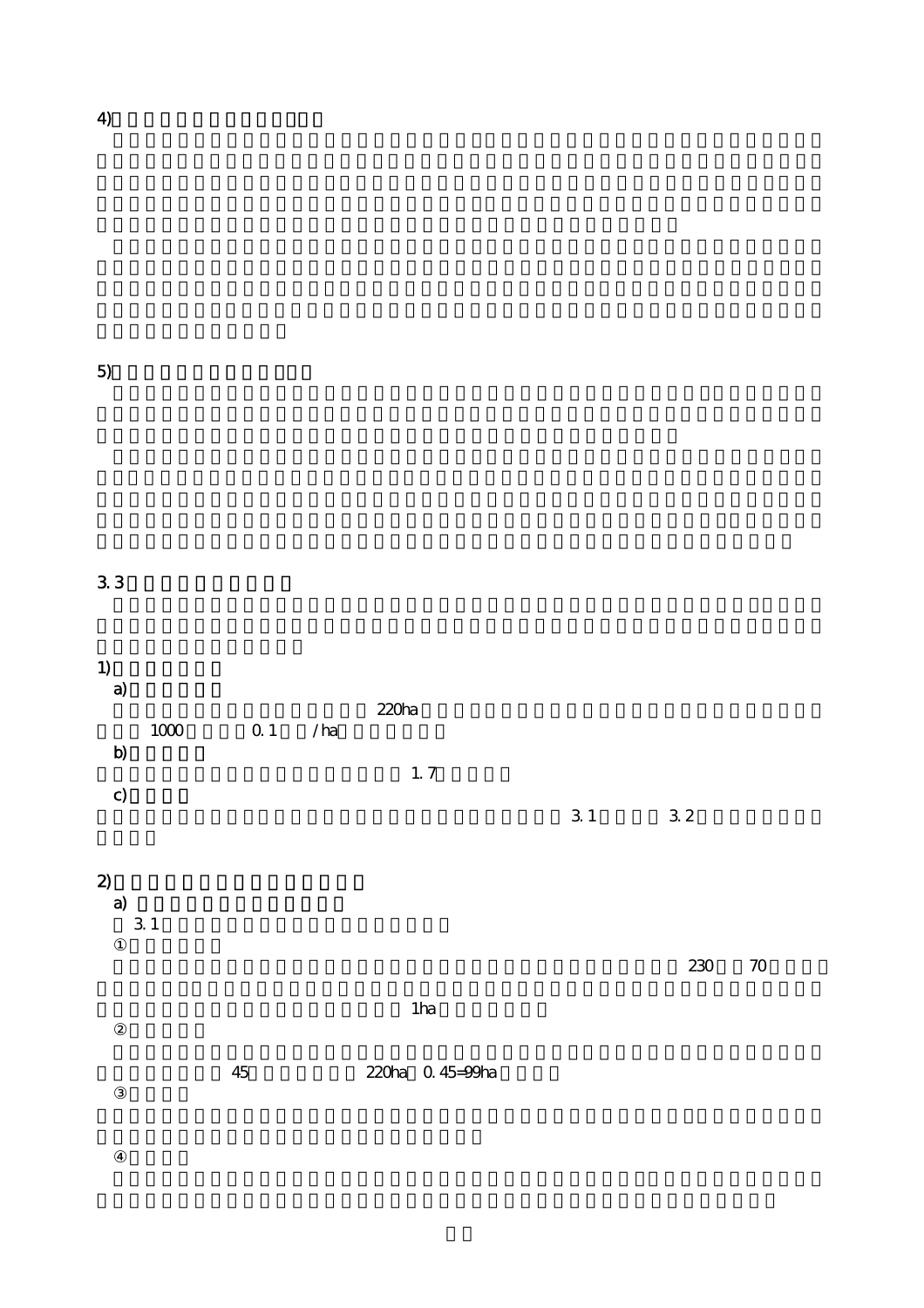| $\mathbf{1}$                              |                                                        |    |              |                |                 |
|-------------------------------------------|--------------------------------------------------------|----|--------------|----------------|-----------------|
|                                           | 45<br>55                                               |    |              |                |                 |
| 3350                                      | 230 2/<br>3350 77ha                                    |    | 70           |                |                 |
| :5                                        | $2000\quad 2'$<br>$5\overline{)}$<br>1ha               |    |              |                |                 |
| :5                                        | 20002<br>$5\overline{)}$<br>1 <sub>ha</sub>            |    |              |                |                 |
|                                           | 20ha                                                   |    |              |                |                 |
| $\overline{2}$                            |                                                        |    |              |                |                 |
|                                           | $\mathbf 5$                                            | 6  | 8            | 3              |                 |
|                                           |                                                        |    |              |                |                 |
| $\overline{1}$                            | 1200<br>$*3350$                                        |    | 402          |                | $\overline{17}$ |
|                                           | 1.3<br>5                                               |    | 65           |                |                 |
|                                           |                                                        |    |              |                |                 |
| $\overline{2}$                            | $3350+5*10$                                            |    |              | 4.08           |                 |
|                                           | 10                                                     |    |              |                |                 |
|                                           |                                                        |    | 408.5        | 4.08           |                 |
|                                           |                                                        |    |              |                |                 |
| $\mathbf{1}$                              | $220h^{*}0.1$<br>$/ha*1.5$                             |    | 33           |                |                 |
|                                           | $50\,$                                                 |    |              |                |                 |
| $\begin{array}{c}\n23 \\ 45\n\end{array}$ | 99ha*1.5 /ha                                           |    | 148 5        |                | 1.5<br>/2       |
|                                           | 20 <sup>h</sup> 3<br>$/\text{ha}$                      |    | $\alpha$     |                | 3<br>2          |
|                                           | $220a*055*0.1$ / $ha*1.7%$                             |    | 1.68         | Q 21           |                 |
|                                           |                                                        |    | 5            |                | 1.3             |
|                                           | 1.3<br>241.5                                           |    |              |                |                 |
|                                           | 8<br>$\overline{5}$<br>0.3<br>$^{\ast}8$<br>$\sqrt{2}$ |    | 115.92<br>24 |                |                 |
|                                           |                                                        |    |              | 29             |                 |
| 6789                                      |                                                        |    |              | $0.97\,$       |                 |
|                                           |                                                        |    | 367          | 4.08           |                 |
|                                           |                                                        | 11 | 42           | $\overline{0}$ |                 |

## b)

 $3.2$ 

 $\approx 2,000$  and  $\approx 10$ 

 $\frac{1}{1}$  817

c)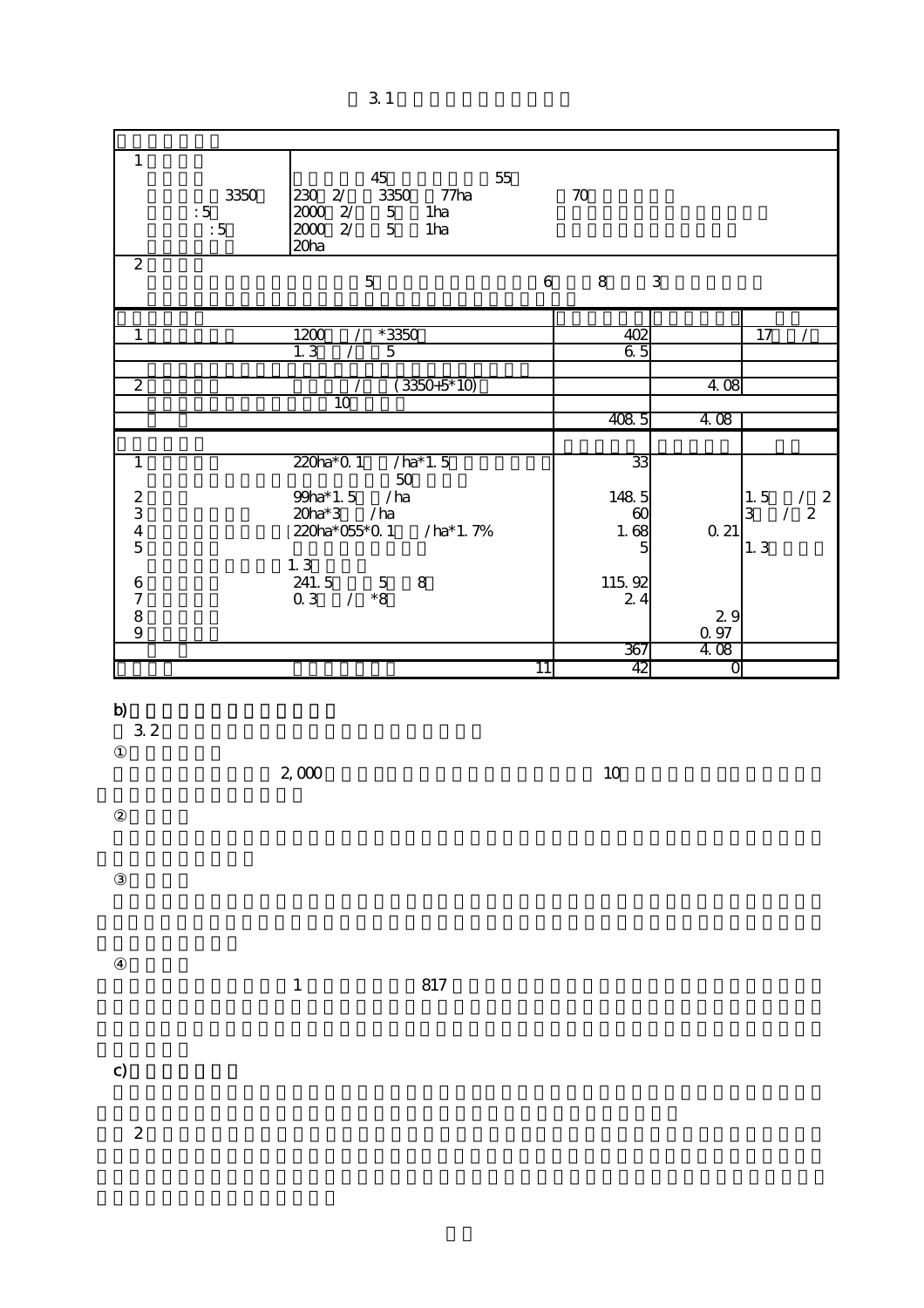| 1                       |                                               |                  |       |                |     |
|-------------------------|-----------------------------------------------|------------------|-------|----------------|-----|
|                         | 220 <sub>ha</sub>                             | 10               | 90    |                |     |
| $\overline{900}$        | 0.2 <sub>ha</sub><br>$\overline{900}$<br>1801 |                  | 2,000 |                |     |
| :10                     | 2ha/<br>20ha<br>10                            |                  |       |                |     |
|                         | 20 <sub>ha</sub>                              |                  |       |                |     |
| $\overline{\mathbf{c}}$ |                                               |                  |       |                |     |
| $\,3$                   |                                               |                  |       |                |     |
|                         |                                               |                  |       |                |     |
|                         |                                               |                  |       |                |     |
|                         |                                               |                  |       |                |     |
|                         |                                               |                  |       |                |     |
|                         |                                               |                  |       |                |     |
| $\mathbf{1}$            | 817<br>$*900$                                 | 73.5             |       | Q 4            | /m2 |
| $rac{2}{3}$             | 10<br>4100                                    | 4.1              |       |                |     |
|                         | $\overline{12}$<br>1000                       |                  | 1, 20 |                |     |
|                         |                                               | 77.6             | 1.20  |                |     |
|                         |                                               |                  |       |                |     |
| $\mathbf{1}$            | $220a*0.1$<br>/ha                             | $\overline{22}$  |       |                |     |
| $\frac{2}{3}$           | 200ha*0.1*1<br>$/\text{ha}$                   | $\overline{20}$  |       |                |     |
|                         | 20 <sup>h</sup> 1<br>/ha                      | 20               |       |                |     |
| $\overline{4}$          | 220ha*0.9*0.1<br>$/ha*1.7%$                   | $1.\overline{0}$ |       | 3              |     |
|                         | 200*0.1*1<br>$/ha*1.7$                        | 1.1              |       | $\overline{3}$ |     |
| $\overline{5}$          | 62<br>$\overline{5}$                          | 31               |       |                |     |
| $\overline{6}$          | 42                                            | 6.6              |       | 3              |     |
| 7                       |                                               |                  | 0.48  |                |     |
| $\overline{8}$          |                                               |                  | 0.48  | 24             |     |
|                         |                                               | 74               | 0.96  |                |     |
|                         |                                               | 3.7              | 0.24  |                |     |
|                         |                                               | 5                | 20    |                |     |

3)  $33$  $3.3$   $3.4$  $R1$  $R2 \t 5$ a) and the state of  $\lambda$  $1,076$   $4.7$   $1,000$  /

 $50$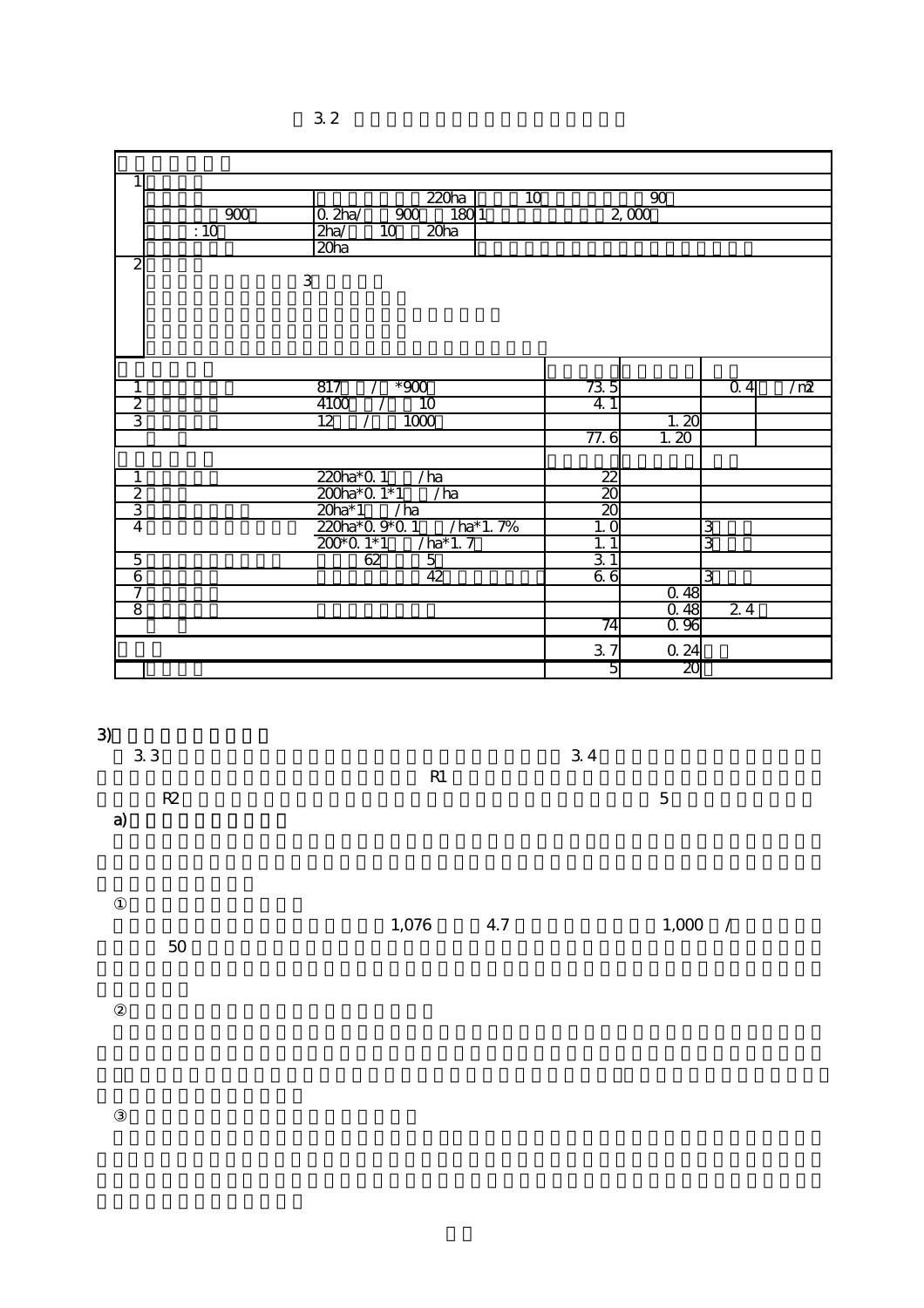| $\overline{4}$ | 3        | C | C              | $\Omega$       | $\Omega$ | $\Omega$ | $\Omega$       | $\mathbf{1}$     |
|----------------|----------|---|----------------|----------------|----------|----------|----------------|------------------|
| $\Omega$       | $\Omega$ | 5 | $\overline{c}$ | $\overline{c}$ | ω        | 3        | $\overline{5}$ | $\boldsymbol{2}$ |
|                |          |   |                |                |          |          |                |                  |

b)提案事業方式方式の事業優位性と課題

 $2,000$ 

 $3$ 

 $\frac{4000}{ }$  /  $\frac{1000}{ }$  /  $\frac{4}{ }$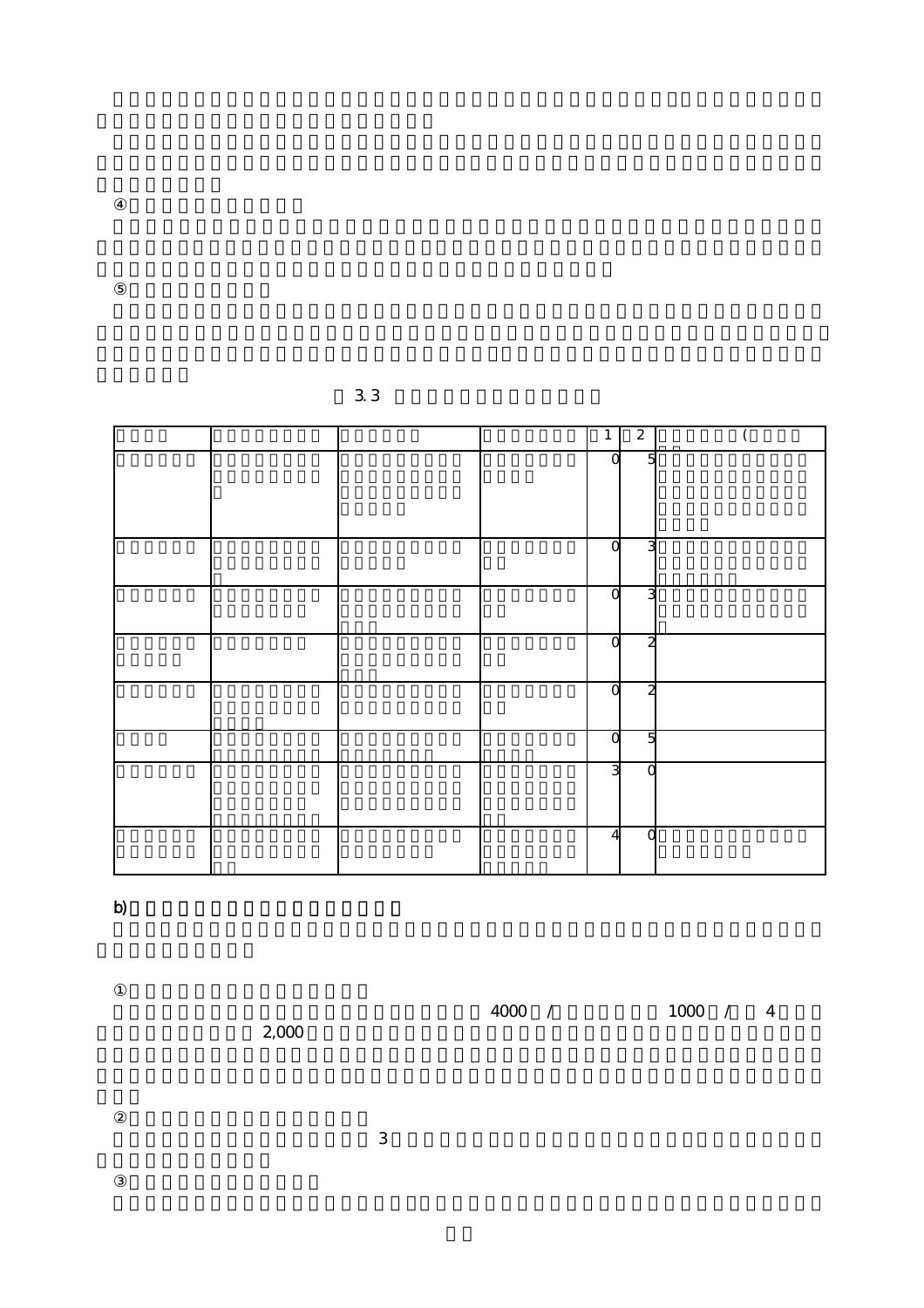|  |  | $\mathbf{1}$   | 2            |  |
|--|--|----------------|--------------|--|
|  |  | $\Omega$       | $\mathbf{1}$ |  |
|  |  | $\overline{c}$ | C            |  |
|  |  | 3              | C            |  |
|  |  | 1              | $\mathbf{z}$ |  |
|  |  | 1              | 1            |  |
|  |  | Ω              | λ            |  |
|  |  | $\overline{c}$ | 1            |  |
|  |  | 1              | ∩            |  |
|  |  | 3              | O            |  |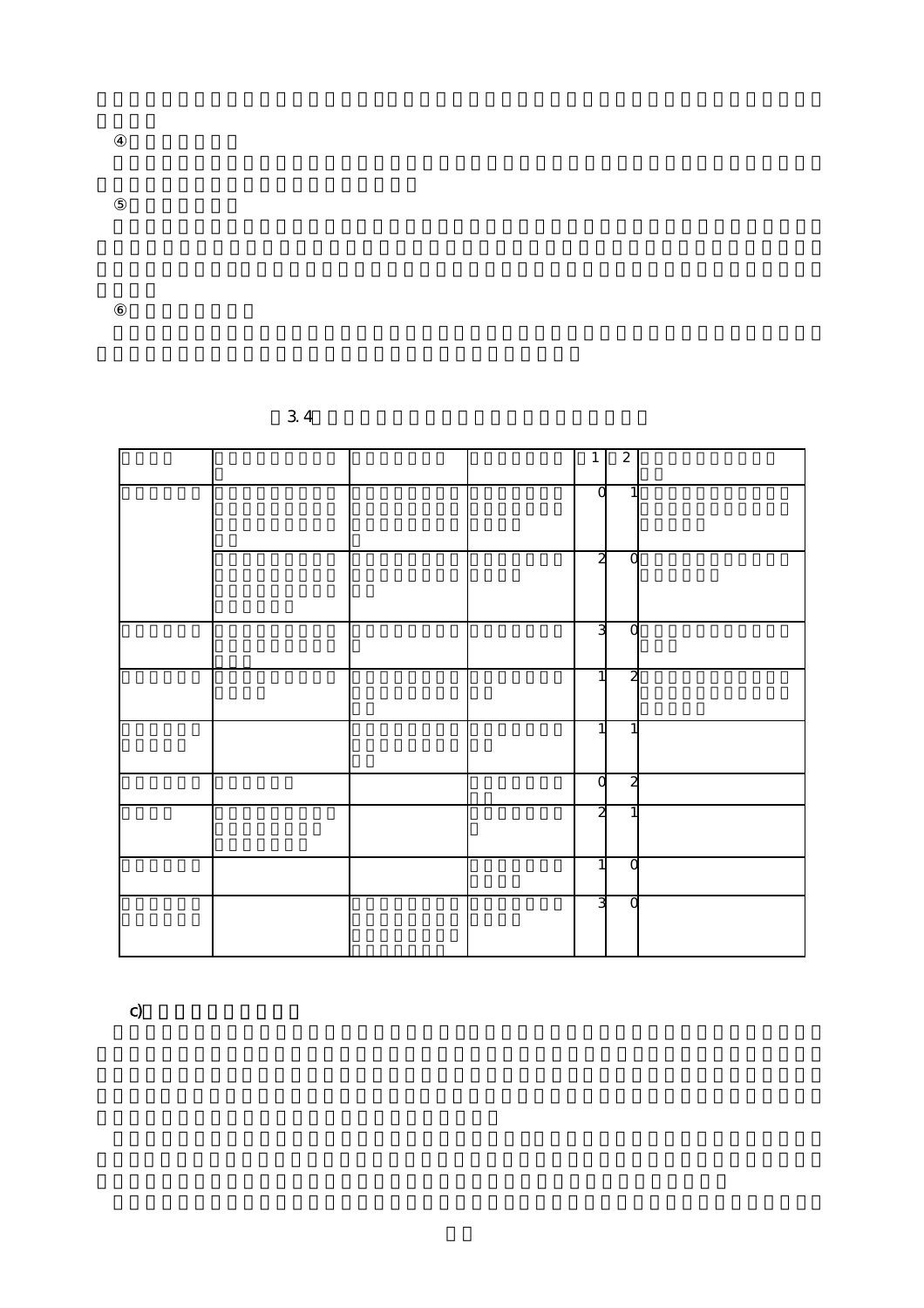$4.1$  $\frac{4.1}{1}$  $20$ 

 $\frac{1}{\sqrt{1-\frac{1}{\sqrt{1-\frac{1}{\sqrt{1-\frac{1}{\sqrt{1-\frac{1}{\sqrt{1-\frac{1}{\sqrt{1-\frac{1}{\sqrt{1-\frac{1}{\sqrt{1-\frac{1}{\sqrt{1-\frac{1}{\sqrt{1-\frac{1}{\sqrt{1-\frac{1}{\sqrt{1-\frac{1}{\sqrt{1-\frac{1}{\sqrt{1-\frac{1}{\sqrt{1-\frac{1}{\sqrt{1-\frac{1}{\sqrt{1-\frac{1}{\sqrt{1-\frac{1}{\sqrt{1-\frac{1}{\sqrt{1-\frac{1}{\sqrt{1-\frac{1}{\sqrt{1-\frac{1}{\sqrt{1-\frac{1}{\sqrt{1-\frac{1$ 

 $\mu$  , and the set of the set of the set of the set of the set of the set of the set of the set of the set of the set of the set of the set of the set of the set of the set of the set of the set of the set of the set of t

 $\alpha$  $\overline{\phantom{a}}$ 

 $1990$ 

 $\mathcal{L}_{\mathcal{A}}$ 

 $\overline{2}$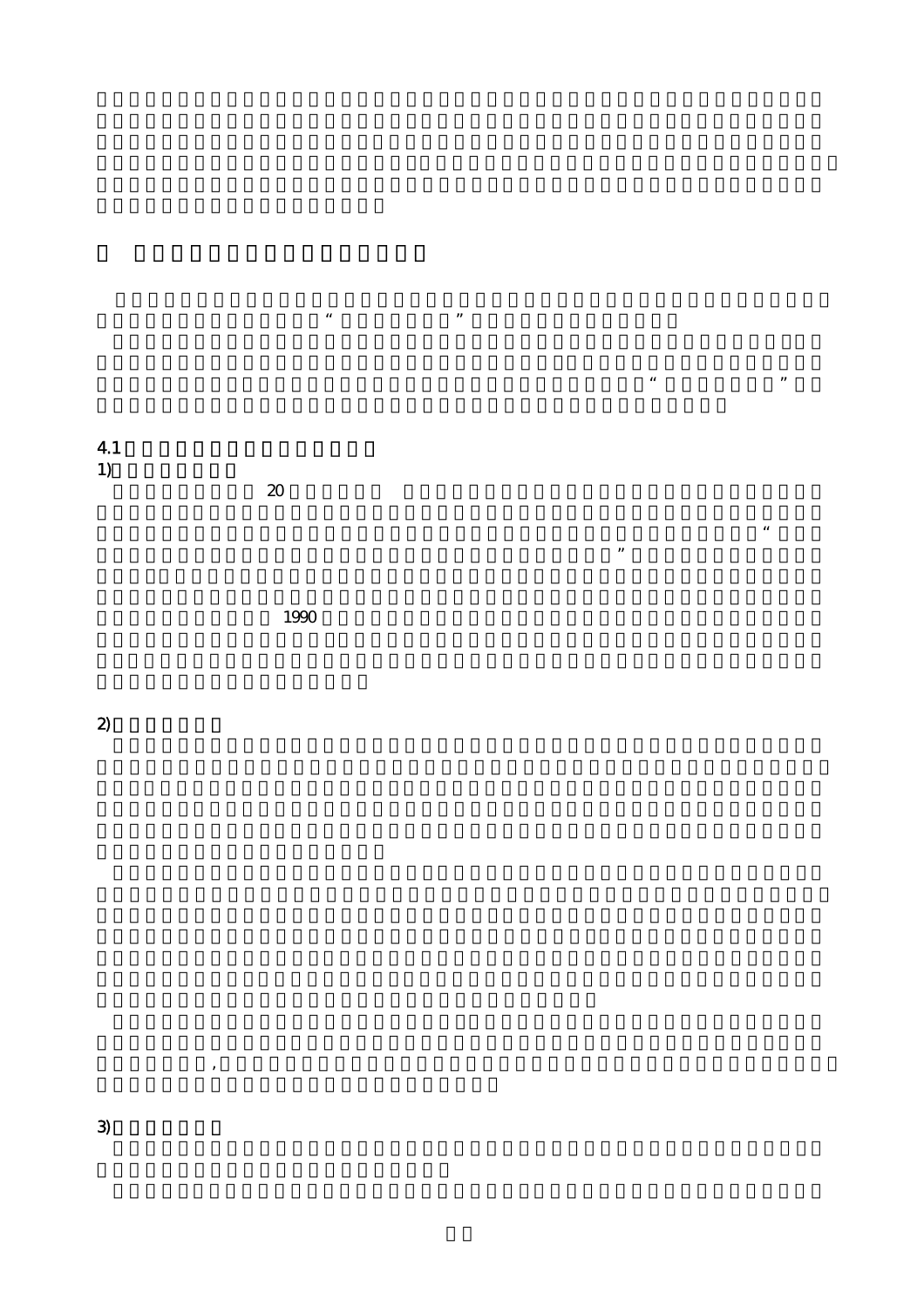$4.2$ 

1) and  $\lambda$ 

 $2$ 

 $4.1$ 

|               | 1909     | 1909                   | 1920      | 1920                   | 1909           | 1909            |
|---------------|----------|------------------------|-----------|------------------------|----------------|-----------------|
| ha            | 92       |                        | 6<br>4.   | 20.                    | ঽ<br>4.        | $\overline{52}$ |
|               | 34       | 78                     | 75        | 458                    | 79             | 22              |
| $n\mathbf{2}$ | 43.<br>6 | 51.                    | 85.<br>8  | 49.<br>5               | 83<br>8        | 67.3            |
| $n\mathbf{2}$ | 6<br>236 | 317.<br>8              | 2<br>469. | 339.<br>$\overline{5}$ | 426<br>3       | 149.<br>8       |
|               | 19.<br>9 | $\overline{17}$ .<br>6 | 19        | 15.<br>5               | 20.<br>3       | 44.<br>8        |
| ha            | 37       | $\overline{25}$        | 16.<br>5  | 22.                    | 18<br>5        | 42.3            |
|               | 16.      | 13.                    | 14.       |                        | 15.<br>5       | 28.5            |
|               | 66       |                        |           |                        | , 2, 3<br>P144 |                 |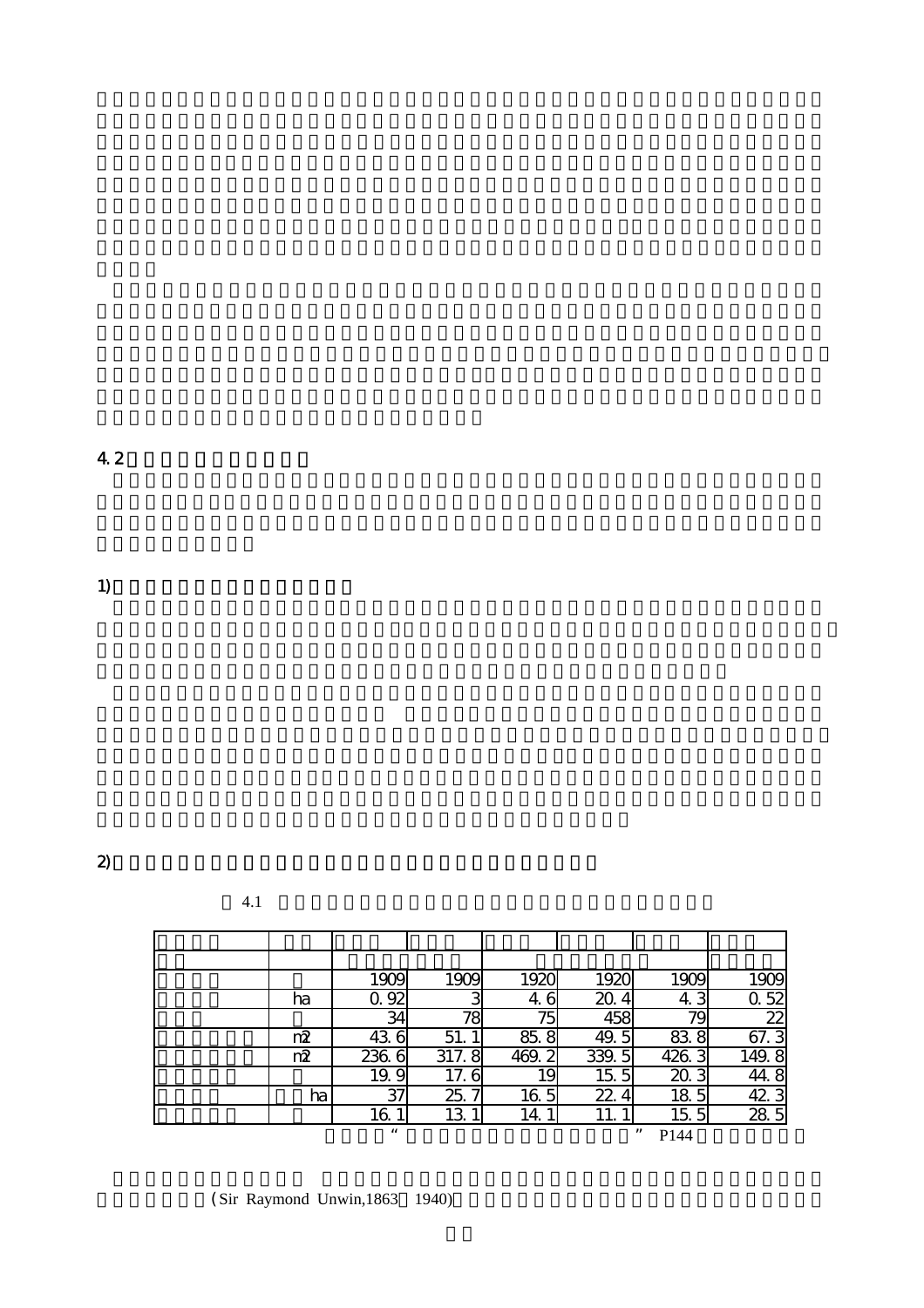10 P62

 $4.1$ 

 $15$ 

 $3)$ 

 $150m2$ 

 $10$ 150 and 150 and 1500 and 1500 and 3 use 3 use 3 use 3 use 3 use 3 use 3 use 3 use 3 use 3 use 3 use 3 use 3 use 3 use 3 use 3 use 3 use 3 use 3 use 3 use 3 use 3 use 3 use 3 use 3 use 3 use 3 use 3 use 3 use 3 use 3 use 3

 $1500$ 

 $1500$   $90$ 

4.3

1) and  $\Gamma$ 

 $150n2$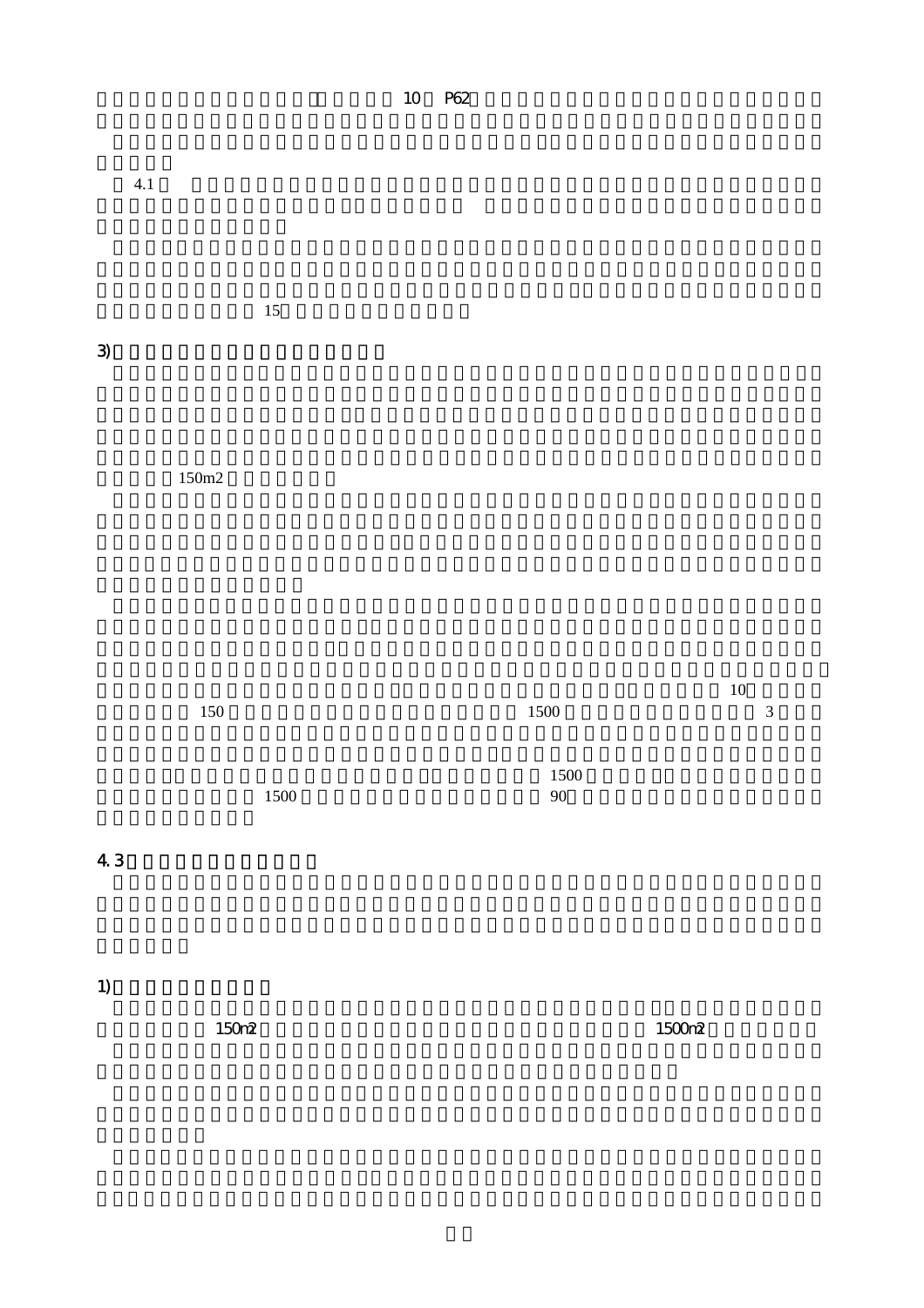







 $\overline{c}$ 

 $3)$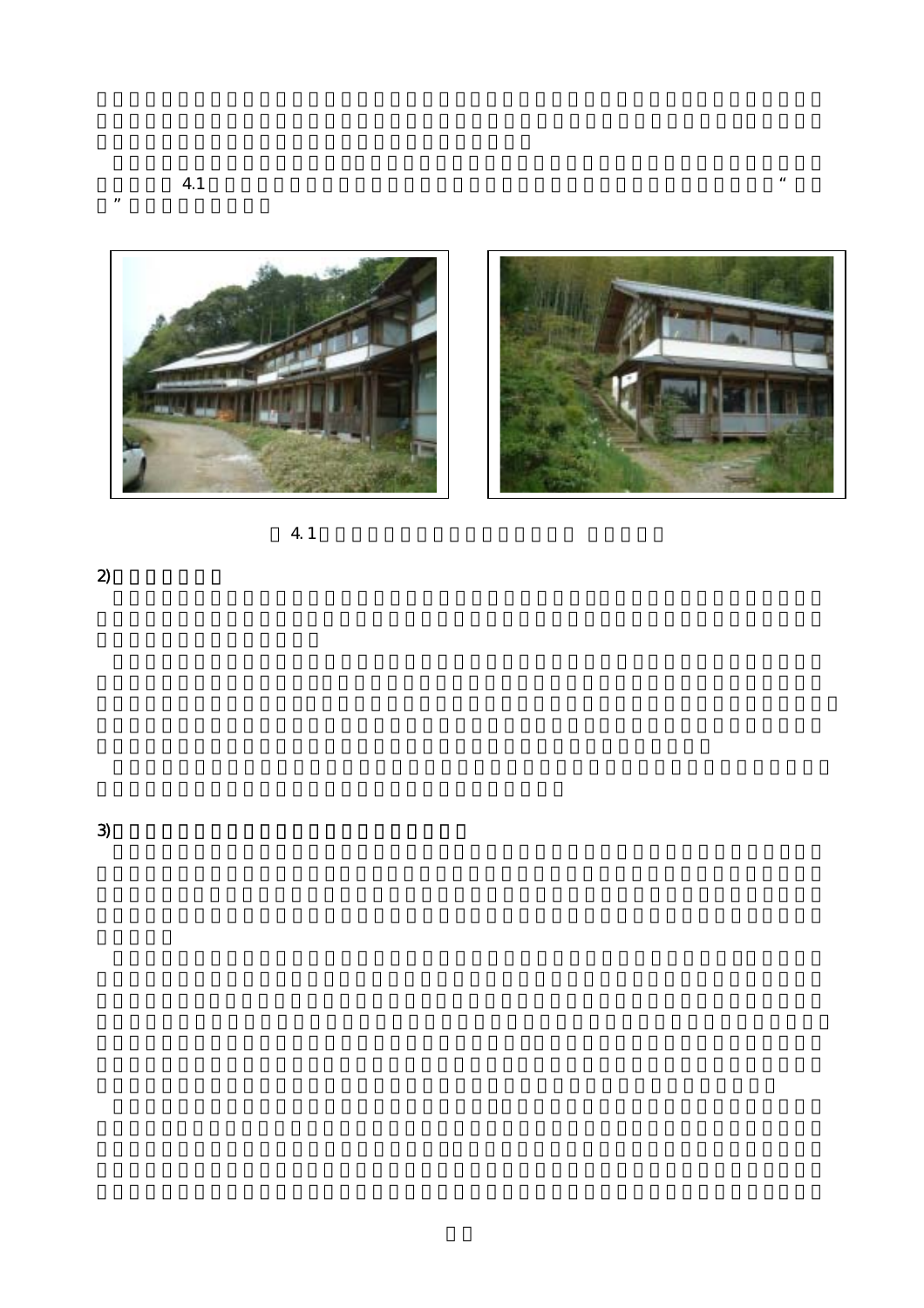$\left(4\right)$ 

 $\mathcal{A}$ 

 $\mathcal{A}$ 

 $\frac{5}{1}$  $1)$ 

 $\boldsymbol{z}$  $2$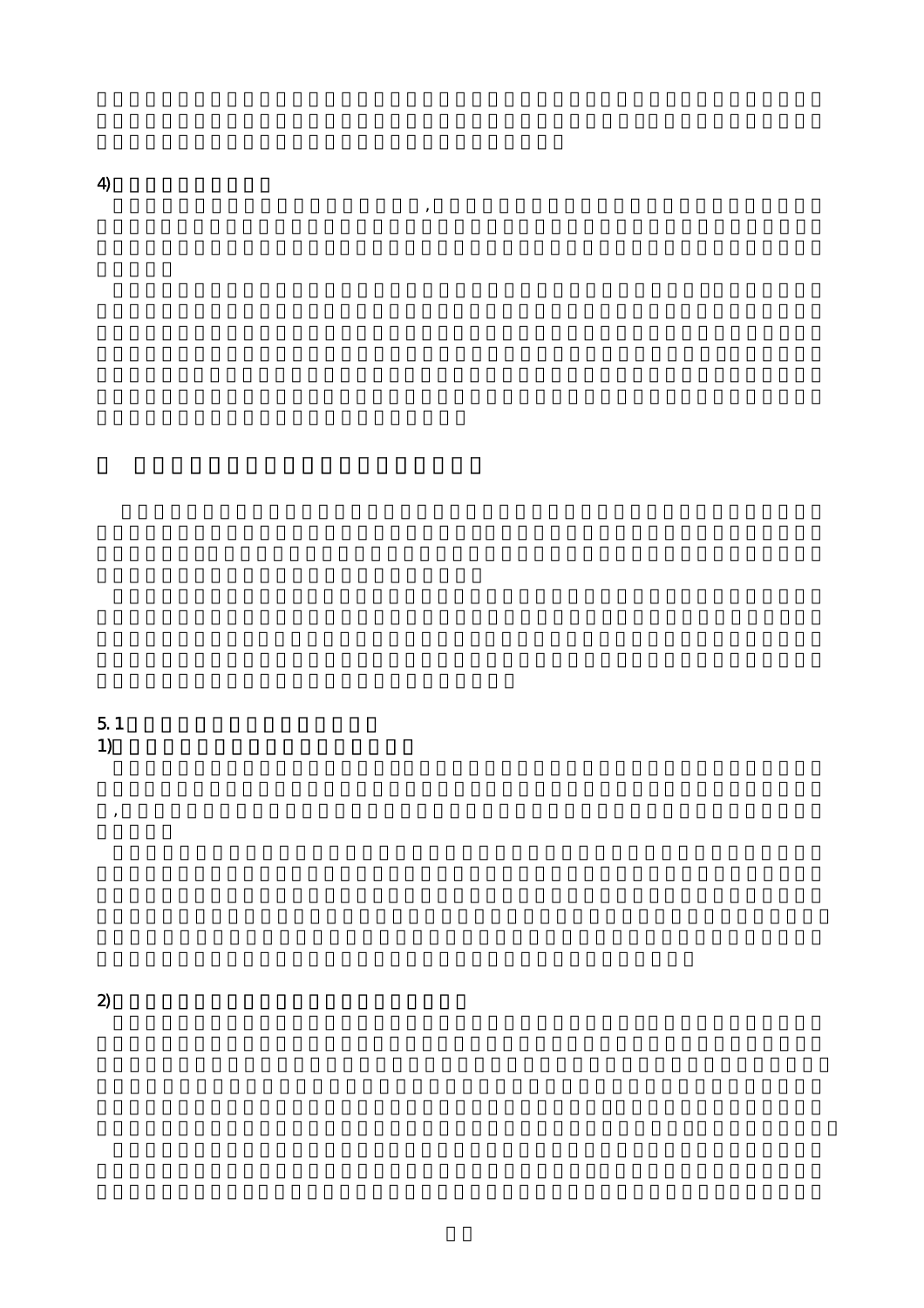1) and  $\overline{z}$ 

 $\boldsymbol{2}$ 

 $\mathbf 2$ 

 $\frac{1}{2}$  the contract of the contract the contract term is the contract of the contract of the contract of the contract of the contract of the contract of the contract of the contract of the contract of the contract of t Public Private Partnership

 $3$ a)  $1992$ 

 $\kappa$ 

 $2)$ 

b)

 $\overline{4}$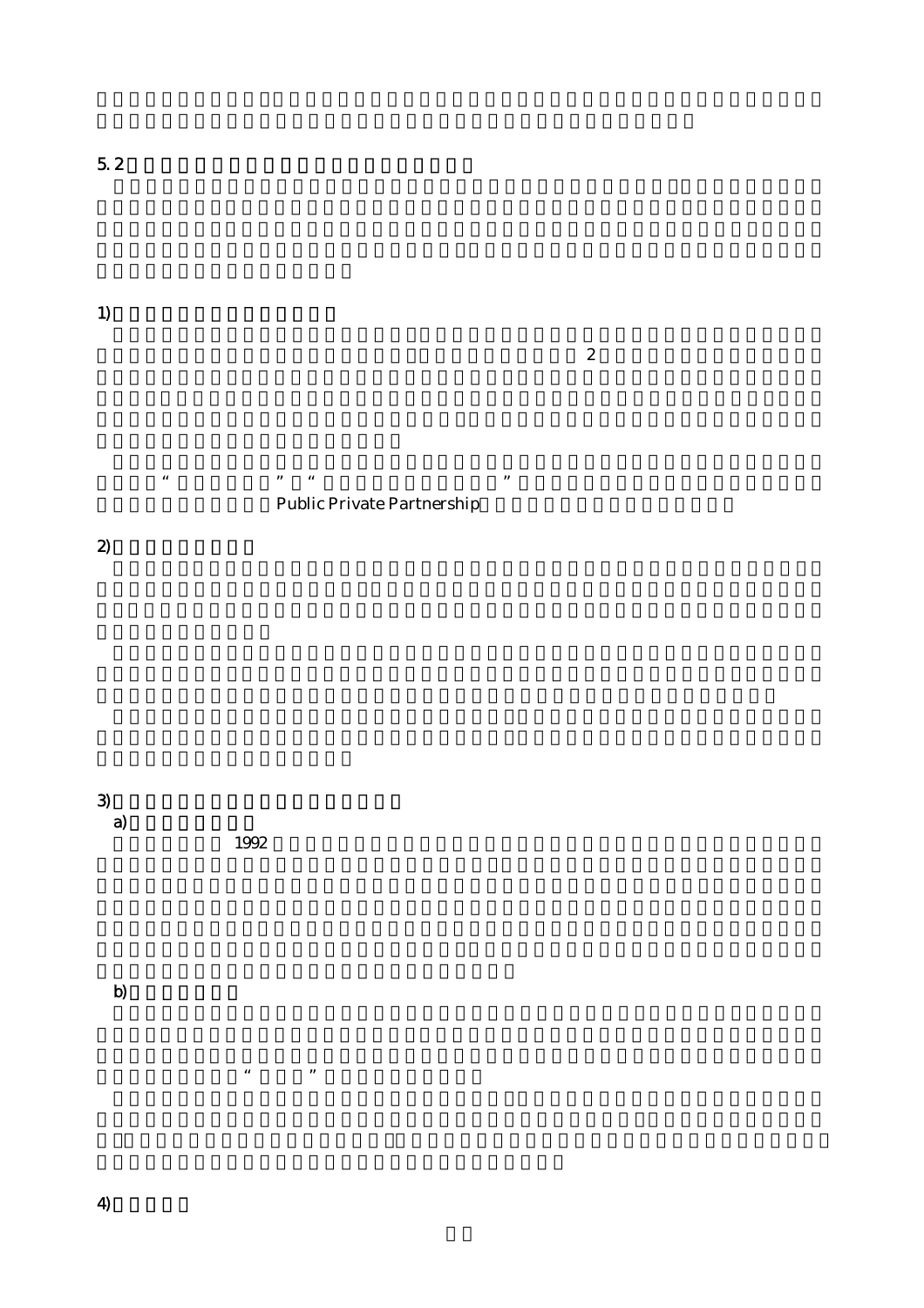a) スケルトン・インフィルトン・インフィルトン・インフィル

b) the contract of the contract of the contract of the contract of the contract of the contract of the contract of the contract of the contract of the contract of the contract of the contract of the contract of the contrac

 $c)$ 

 $30$ 

 $5.3$   $1.3$ 

1) and  $\overline{a}$ 

 $\overline{\textbf{3}}$ 

 $\boldsymbol{2}$  $2$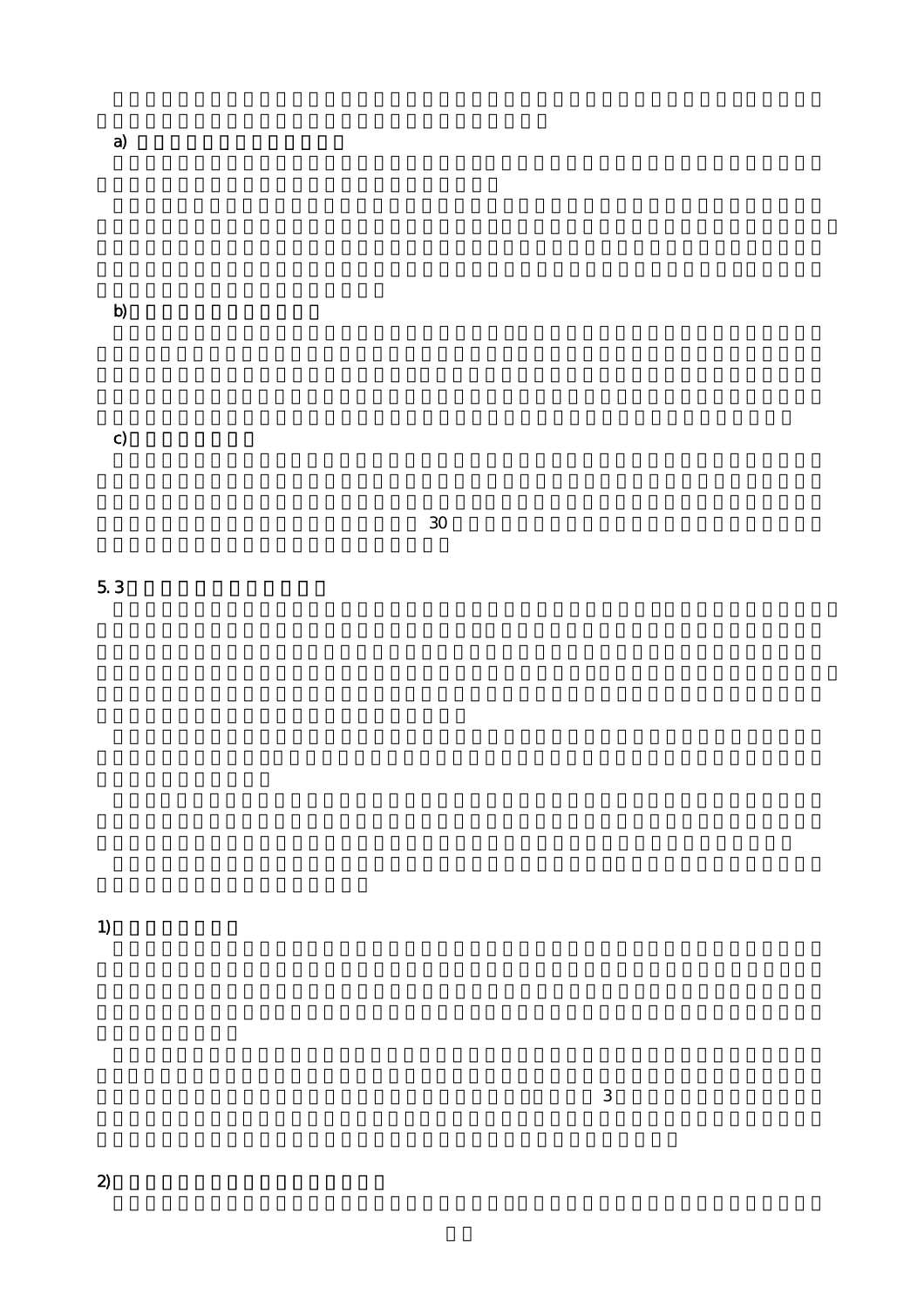$3)$ 

# $5.4$

 $\overline{1}$ 1) and  $\overline{a}$ 

 $\boldsymbol{2}$  $2)$ 

 $3)$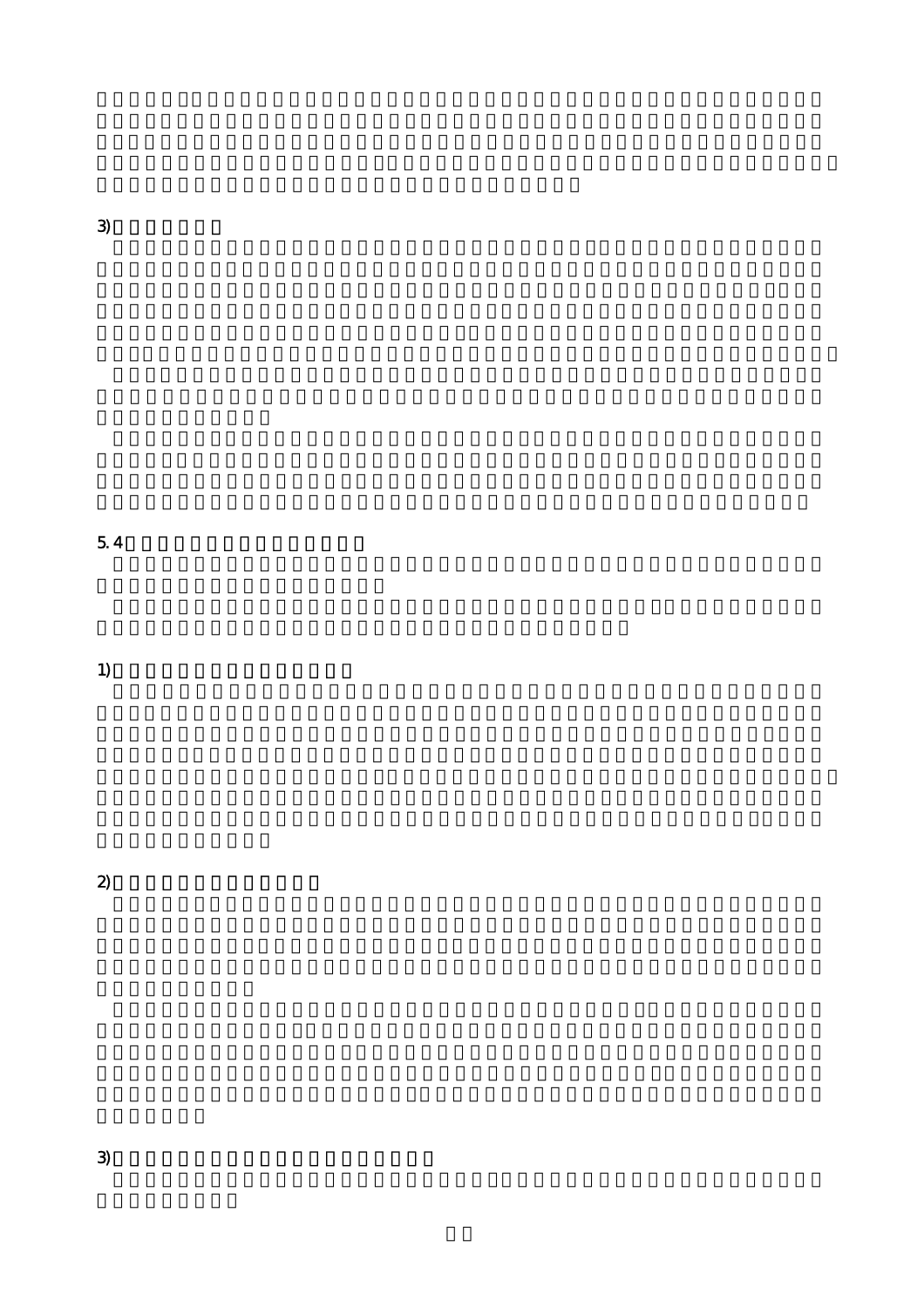$5.5$ 1) and  $\overline{z}$ a)

b)

c) and the contract of the contract of the contract of the contract of the contract of the contract of the contract of the contract of the contract of the contract of the contract of the contract of the contract of the con

 $2$ ) and  $2$ a) and the state  $\lambda$ 

して間接的に保有する"不動産の証券化"を導入した.100 年前に構想された事業方式はまさに権利

 $\alpha$  and  $\alpha$  and  $\alpha$  and  $\alpha$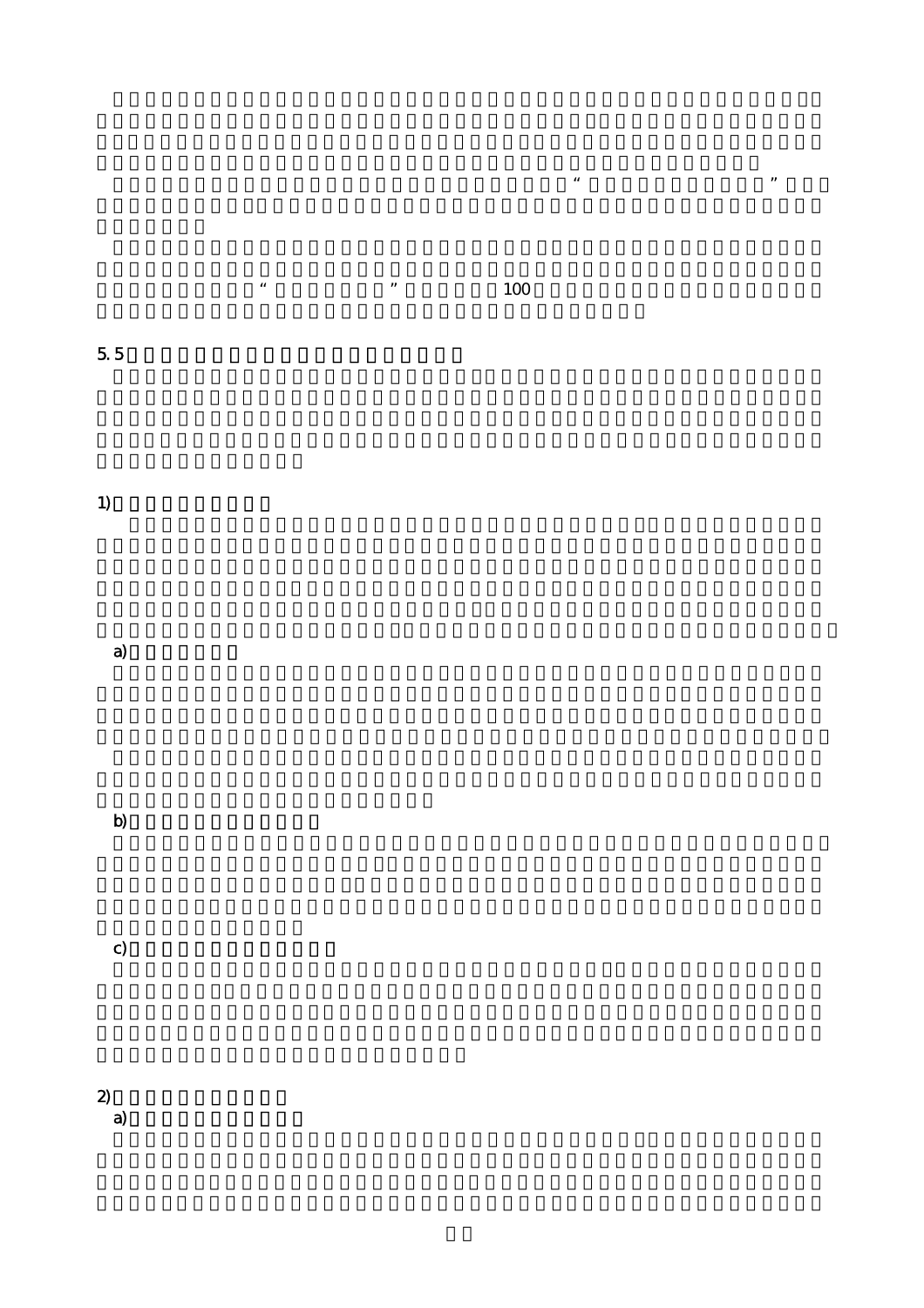b)

c) これをこれる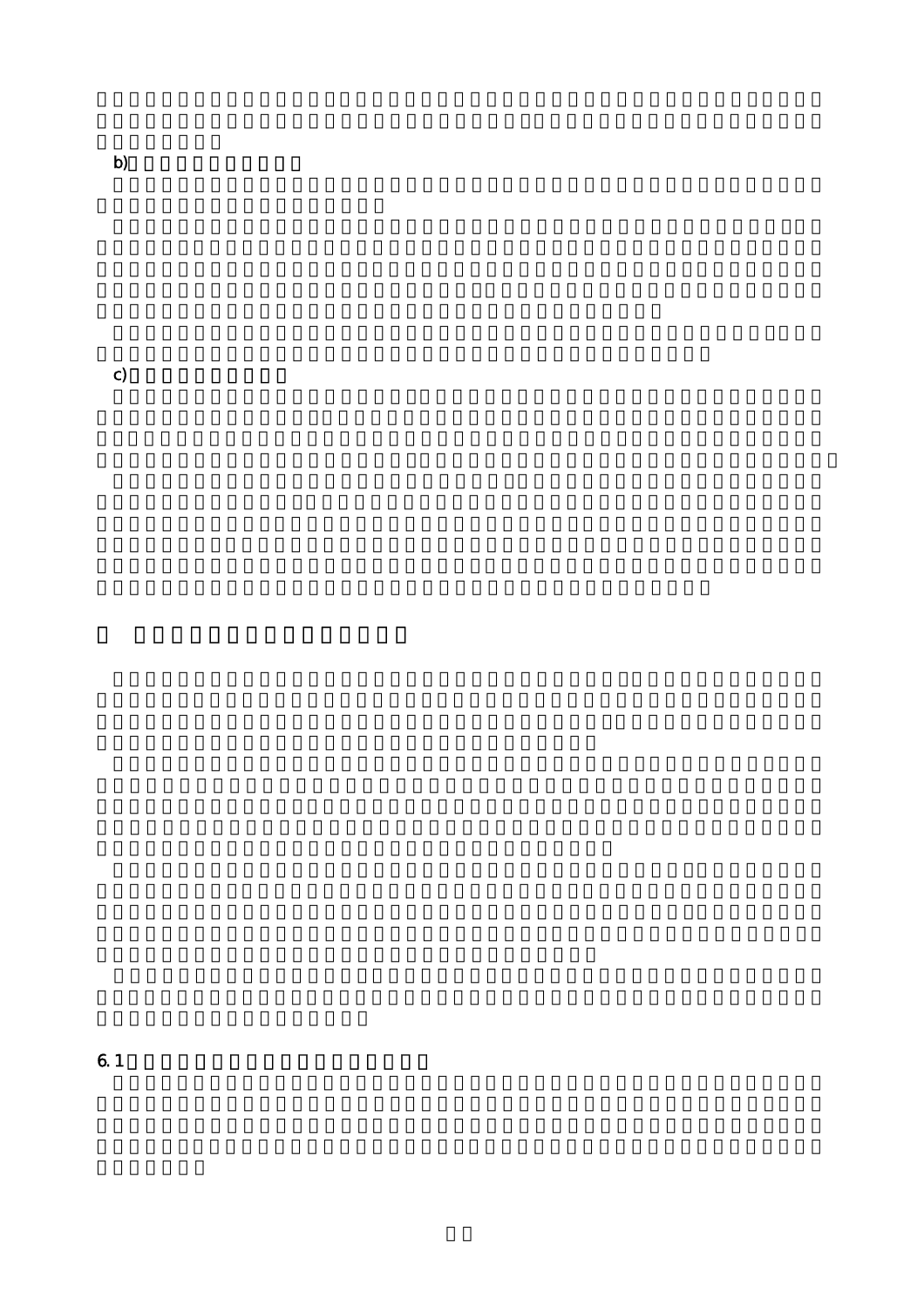1)

Daitoku Science Town

 $6.1$ 

| 6 <sub>1</sub> |
|----------------|
|----------------|

 $\overline{2}$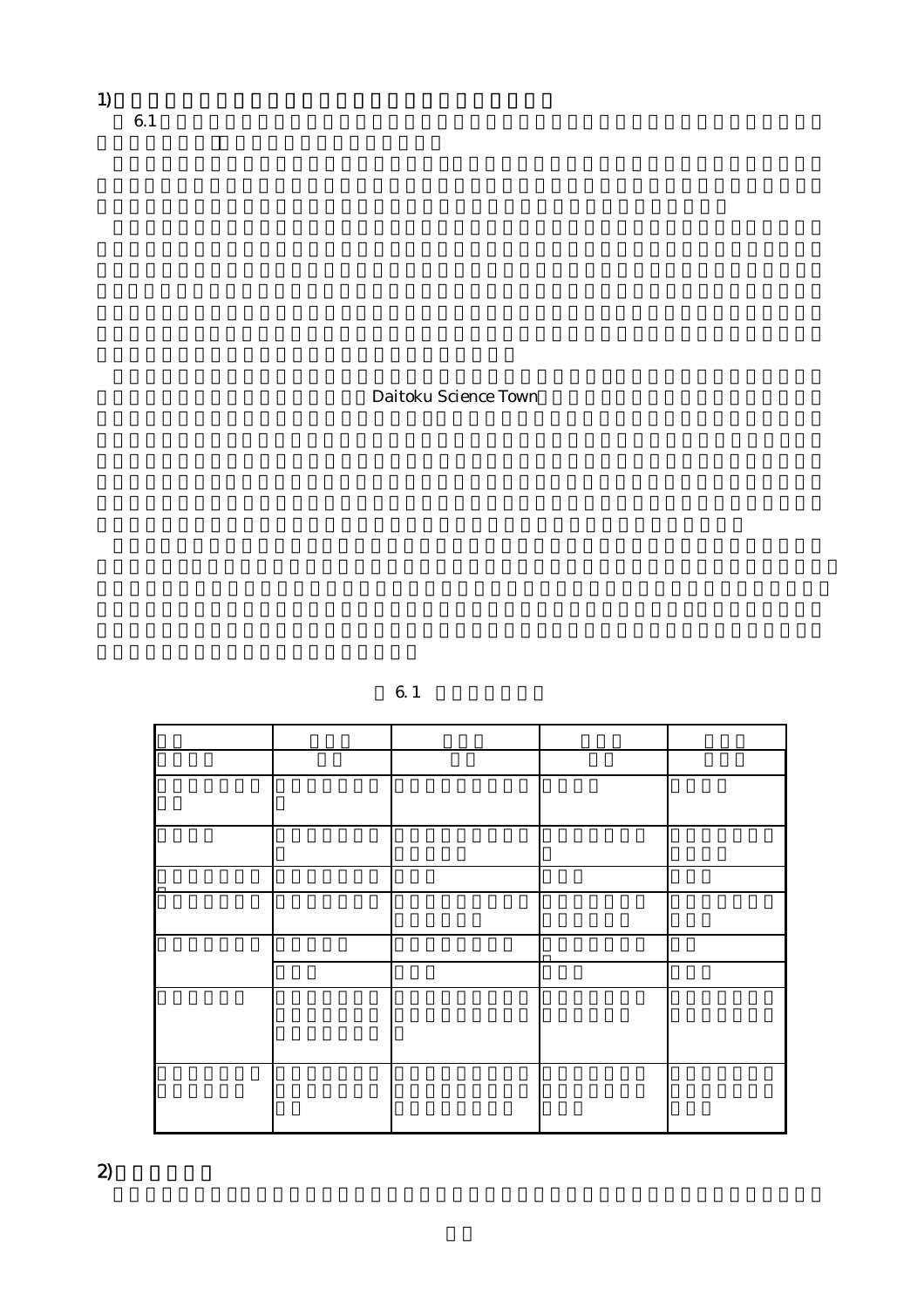$\Box$ ST  $\Box$  $\overline{DST}$ 

 $\mathbf M$ 

 $\Box$ 

 $6.2$ 

 $IT$ 

1) and  $\sim$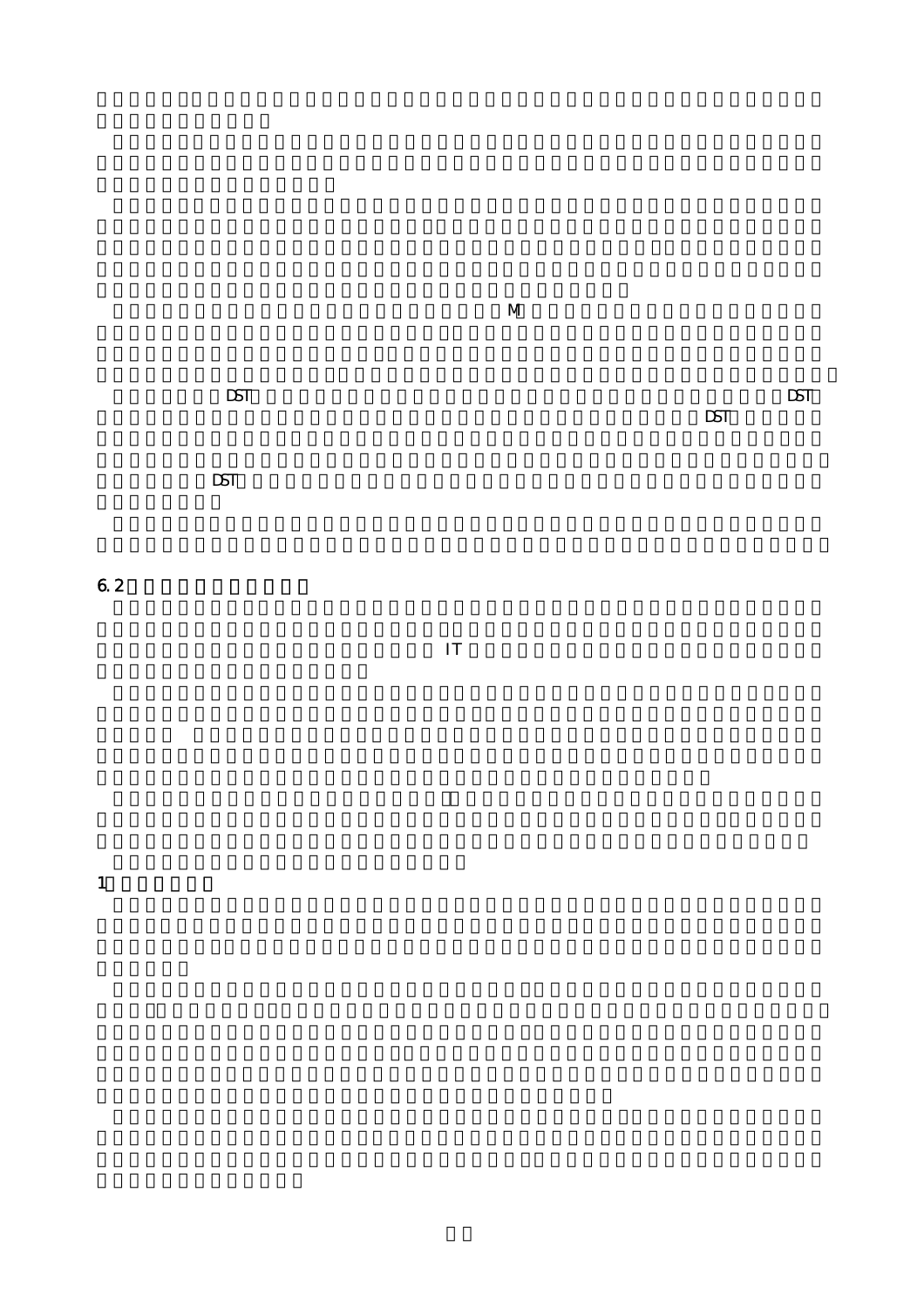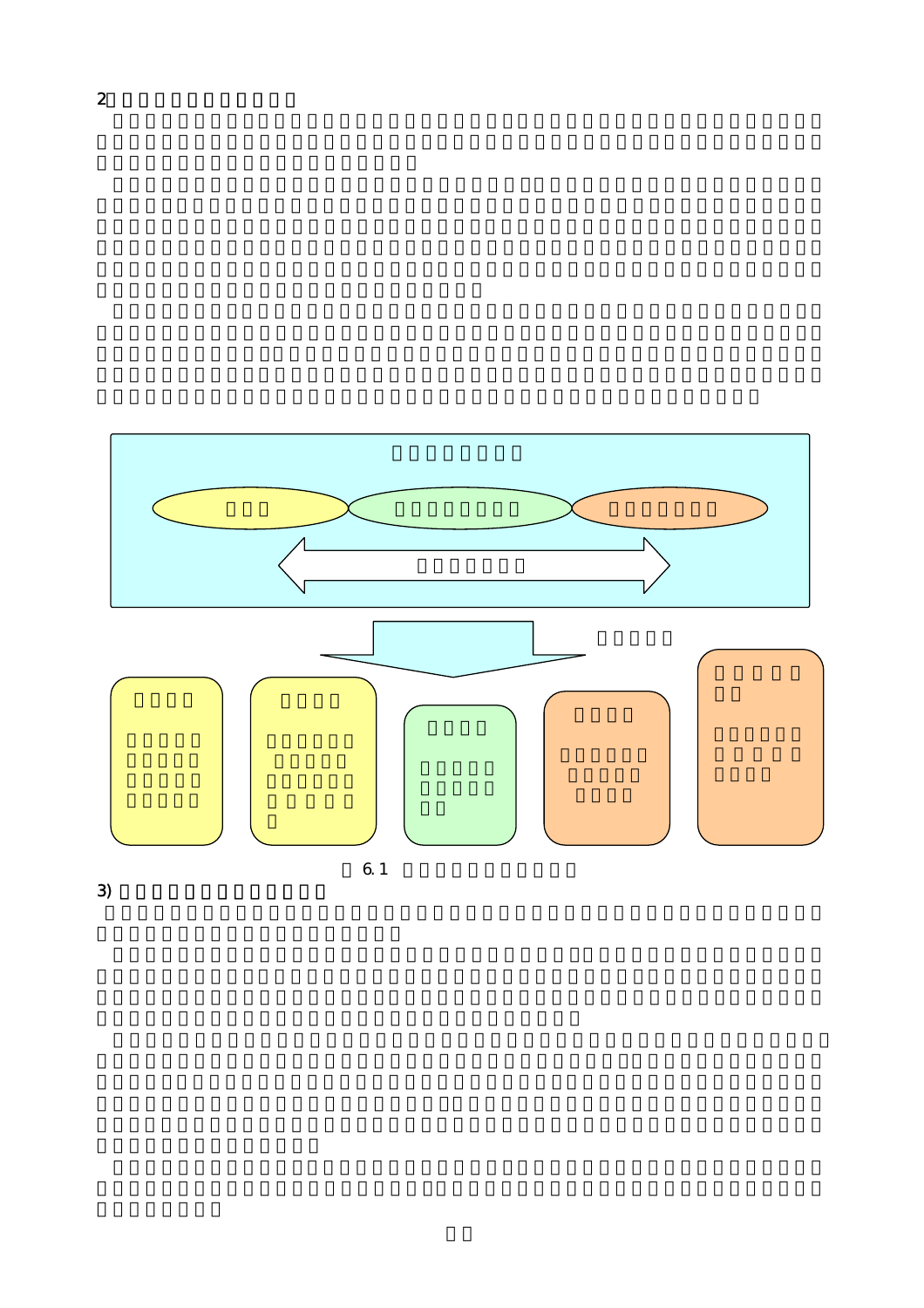$7.1$   $7.3$ 

1)  $\blacksquare$ 

 $2\,$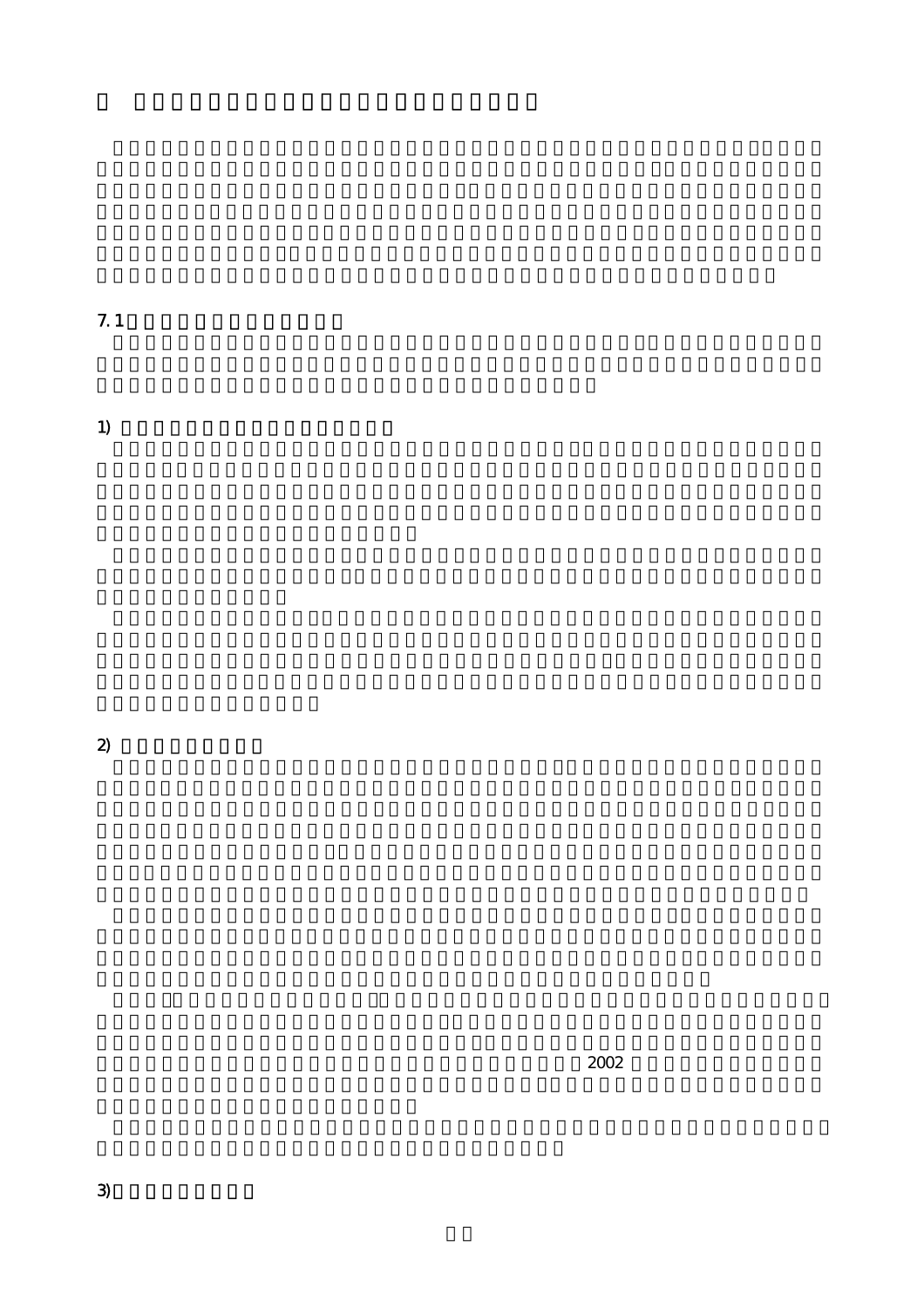$\ket{4}$ 

 $7.2$ 

 $1980$ 

 $\overline{1}$ 1) and  $\overline{z}$ 

Public Private Partner-ship

 $3$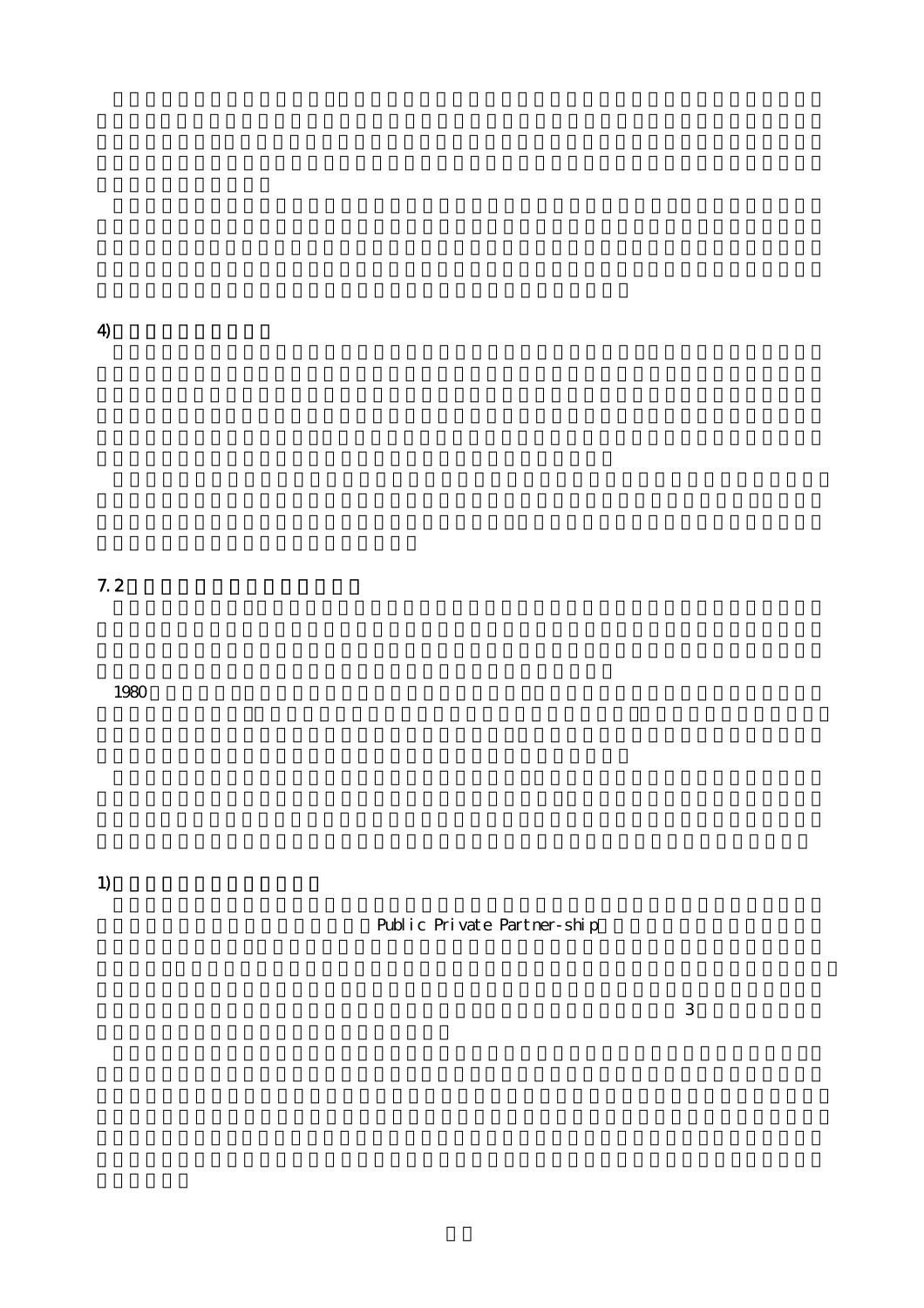2) and  $\mathbf{z}$ 

 $\sim$  3  $\sim$  2  $\sim$  2  $\sim$  2  $\sim$  2  $\sim$  2  $\sim$  2  $\sim$  2  $\sim$  2  $\sim$  2  $\sim$  2  $\sim$  2  $\sim$  2  $\sim$  2  $\sim$  2  $\sim$  2  $\sim$  2  $\sim$  2  $\sim$  2  $\sim$  2  $\sim$  2  $\sim$  2  $\sim$  2  $\sim$  2  $\sim$  2  $\sim$  2  $\sim$  2  $\sim$  2  $\sim$  2  $\sim$  2  $\sim$  2  $\sim$ Finance Initiative),

BOT(Build Operation & Transfer)

 $3)$ 

 $PFT$ 

#### $7.3$

 $\sim$  3  $\sim$  3  $\sim$   $\sim$  3 Public Policy & Management  $\overline{3}$  or  $\overline{3}$ 

## 1) and  $\lambda$

a)組織の内部化と外部化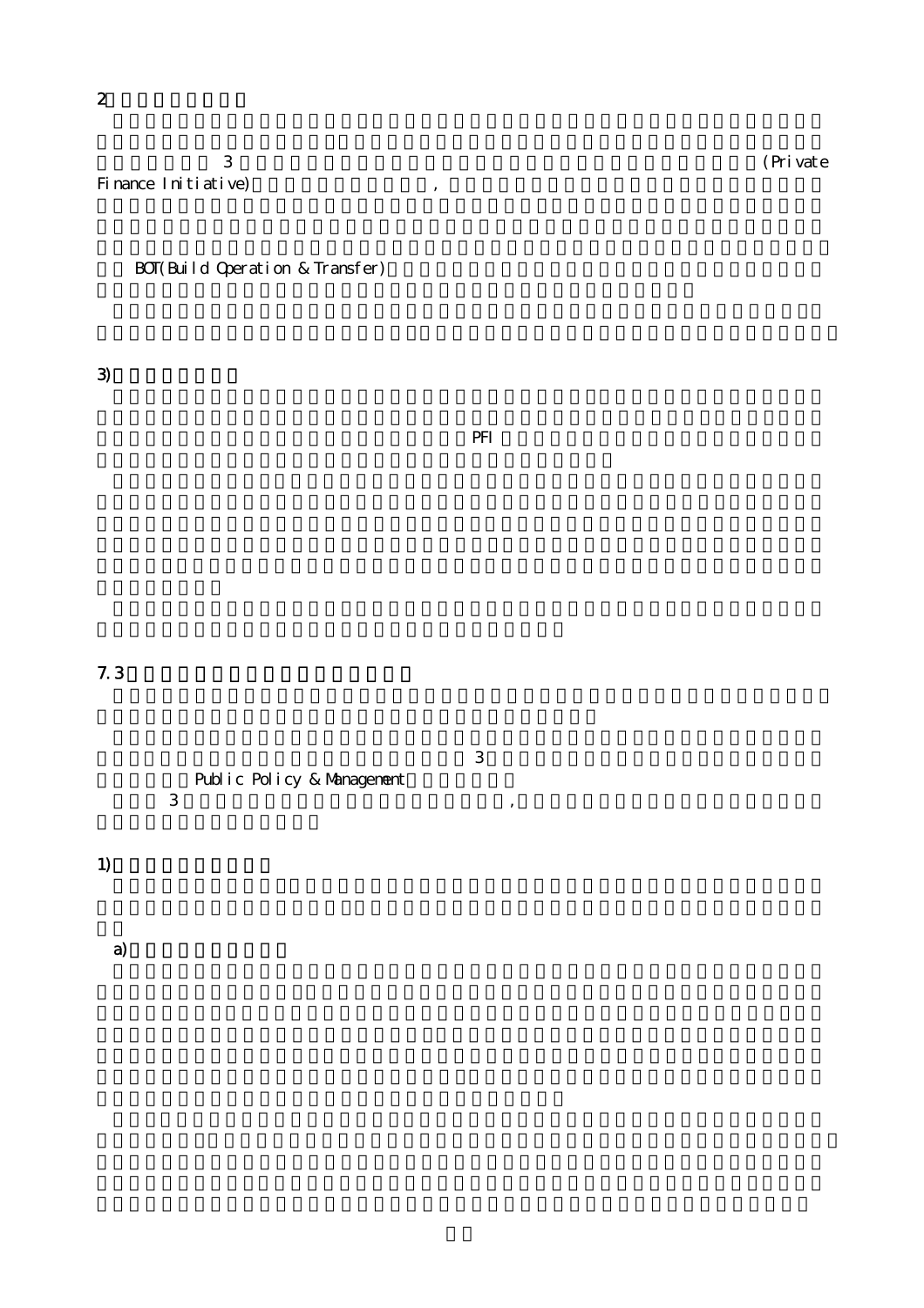b)意思決定過程の透明化

 $2)$ 

a) the  $\alpha$ :  $\alpha$  -ratio  $\alpha$ :  $\alpha$  -ratio  $\alpha$ :  $\alpha$  -ratio  $\alpha$  $\lambda$ 

b)  $\Box$ 

c)事業評価認定機能C:中立な事業評価を担う第3者機関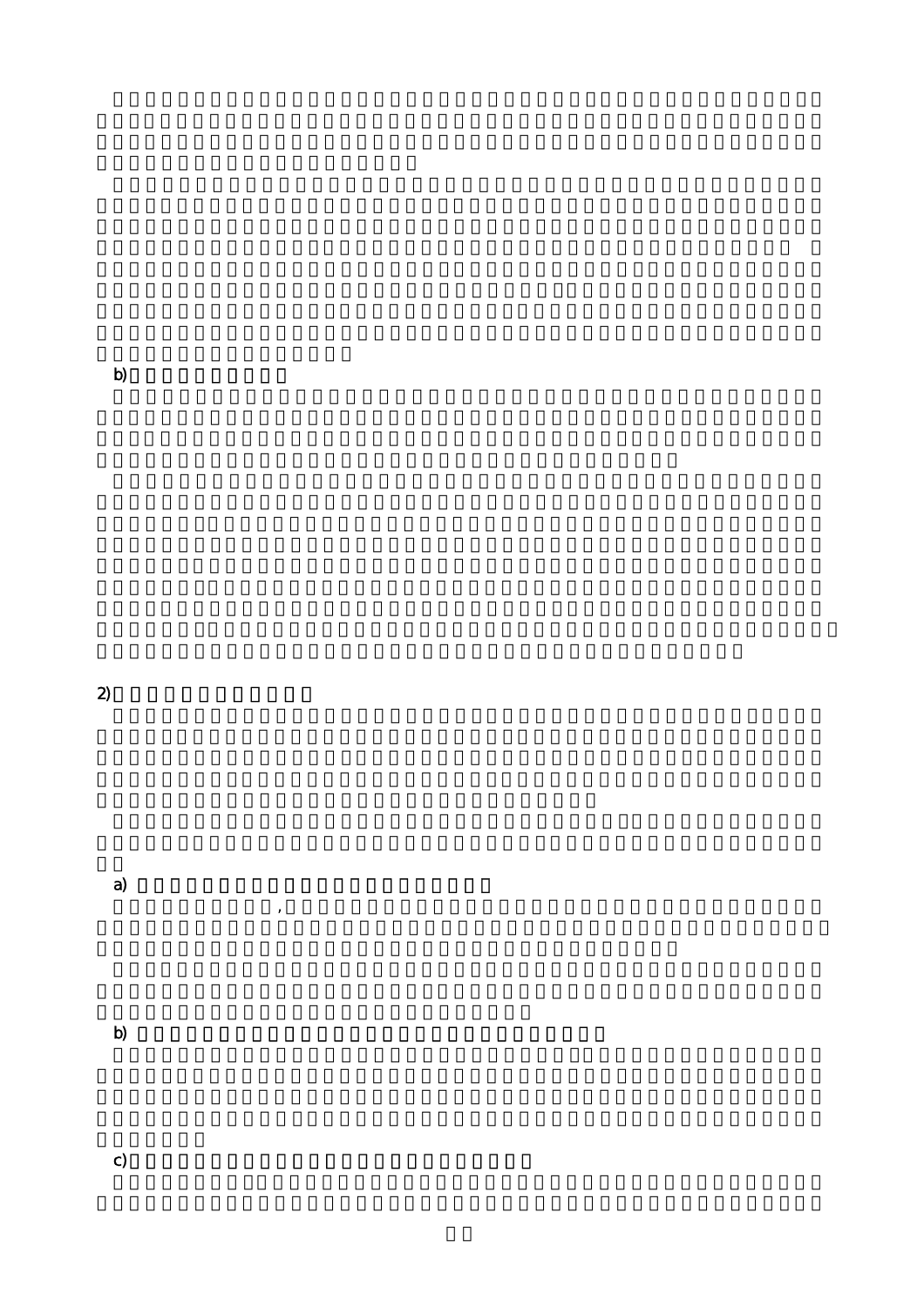

 $7.1$ 

# $7.4$

1) 組織形態  $4$ a) 公設民営方式

b)  $3$ 

 $50$ 

c) PFI  $PFT$ 

 $3$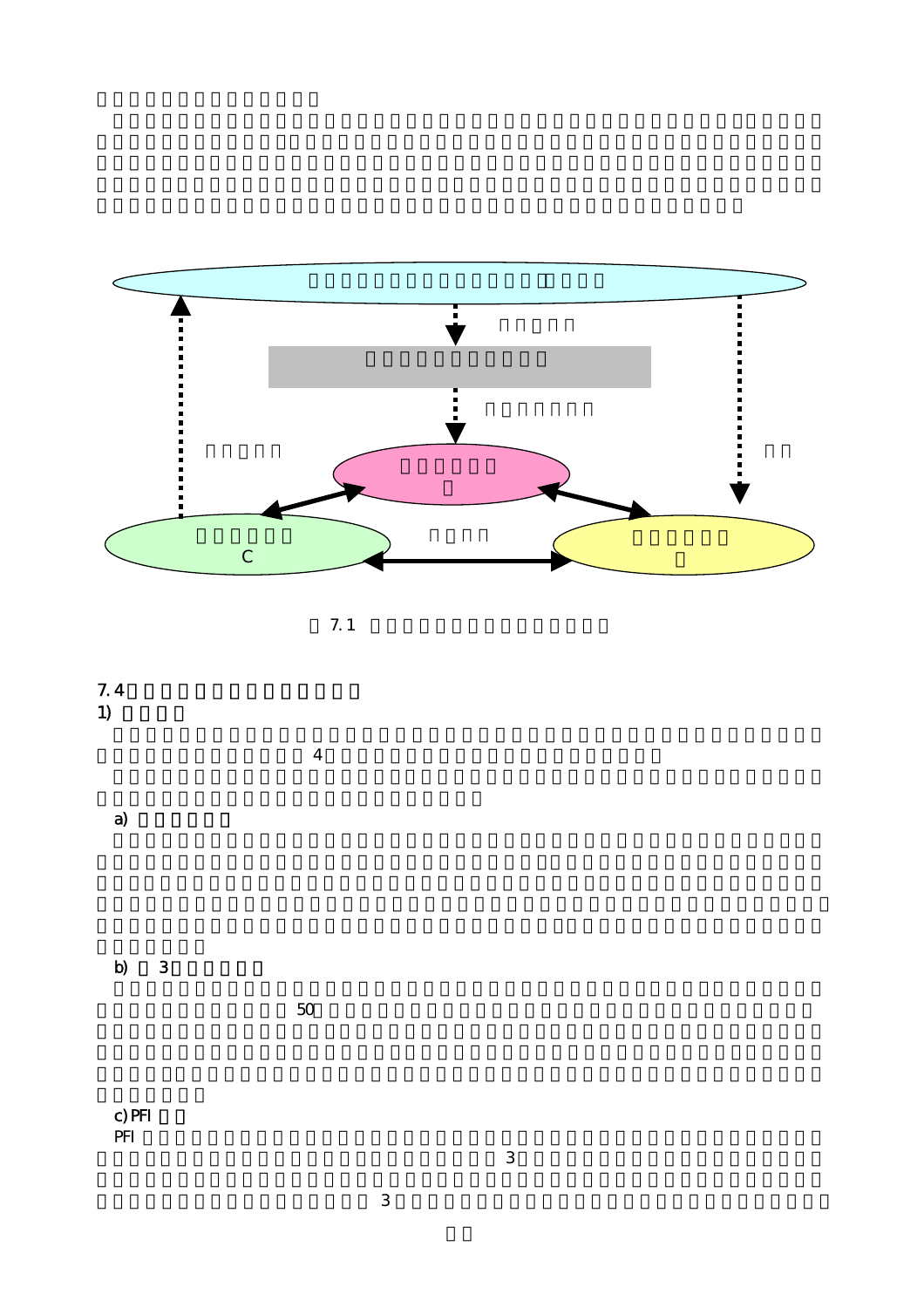d)特許民間株式会社

 $2003$ 

2003  $\frac{1}{\sqrt{2}}$ 

| 7.1 |  |                |     |  |  |  |  |
|-----|--|----------------|-----|--|--|--|--|
|     |  | $\overline{3}$ | PFT |  |  |  |  |
|     |  |                |     |  |  |  |  |
|     |  |                |     |  |  |  |  |
|     |  |                |     |  |  |  |  |
|     |  |                |     |  |  |  |  |
|     |  |                |     |  |  |  |  |
|     |  |                |     |  |  |  |  |
|     |  |                |     |  |  |  |  |
|     |  |                |     |  |  |  |  |
|     |  |                |     |  |  |  |  |

 $\overline{2}$  and  $\overline{2}$  and  $\overline{2}$  and  $\overline{2}$  and  $\overline{2}$  and  $\overline{2}$  and  $\overline{2}$  and  $\overline{2}$  and  $\overline{2}$  and  $\overline{2}$  and  $\overline{2}$  and  $\overline{2}$  and  $\overline{2}$  and  $\overline{2}$  and  $\overline{2}$  and  $\overline{2}$  and  $\overline{2}$  and

a) and the contract of the contract of the contract of the contract of the contract of the contract of the contract of the contract of the contract of the contract of the contract of the contract of the contract of the con

b)

c)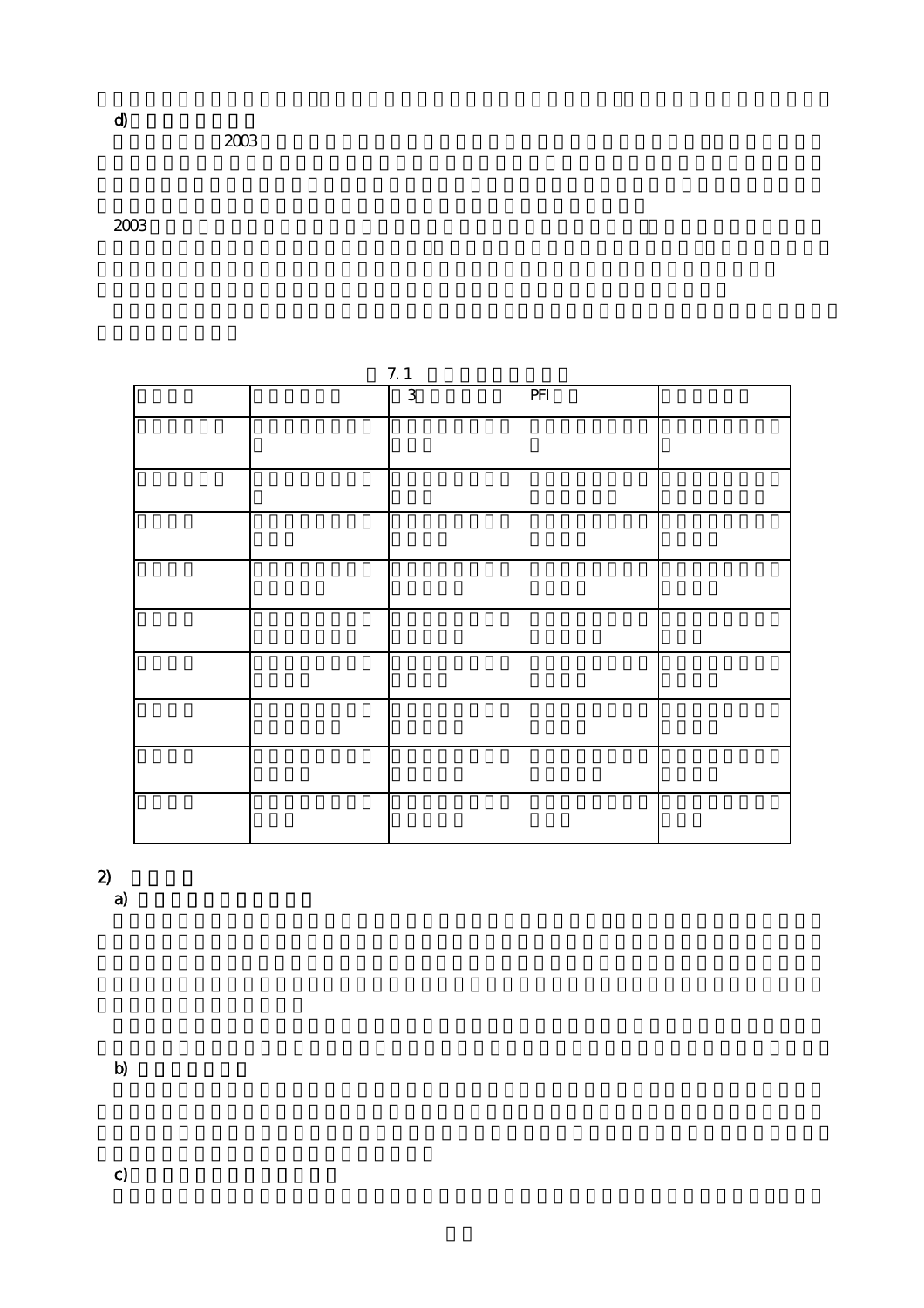



 $7.2$ 

#### $7.5$

この事業推進調整機能は広義のプロジェクトマネジメント機能であり,特に公的事業の事業創設段  $\lambda$ 

 $1)$ a) and the set of  $\alpha$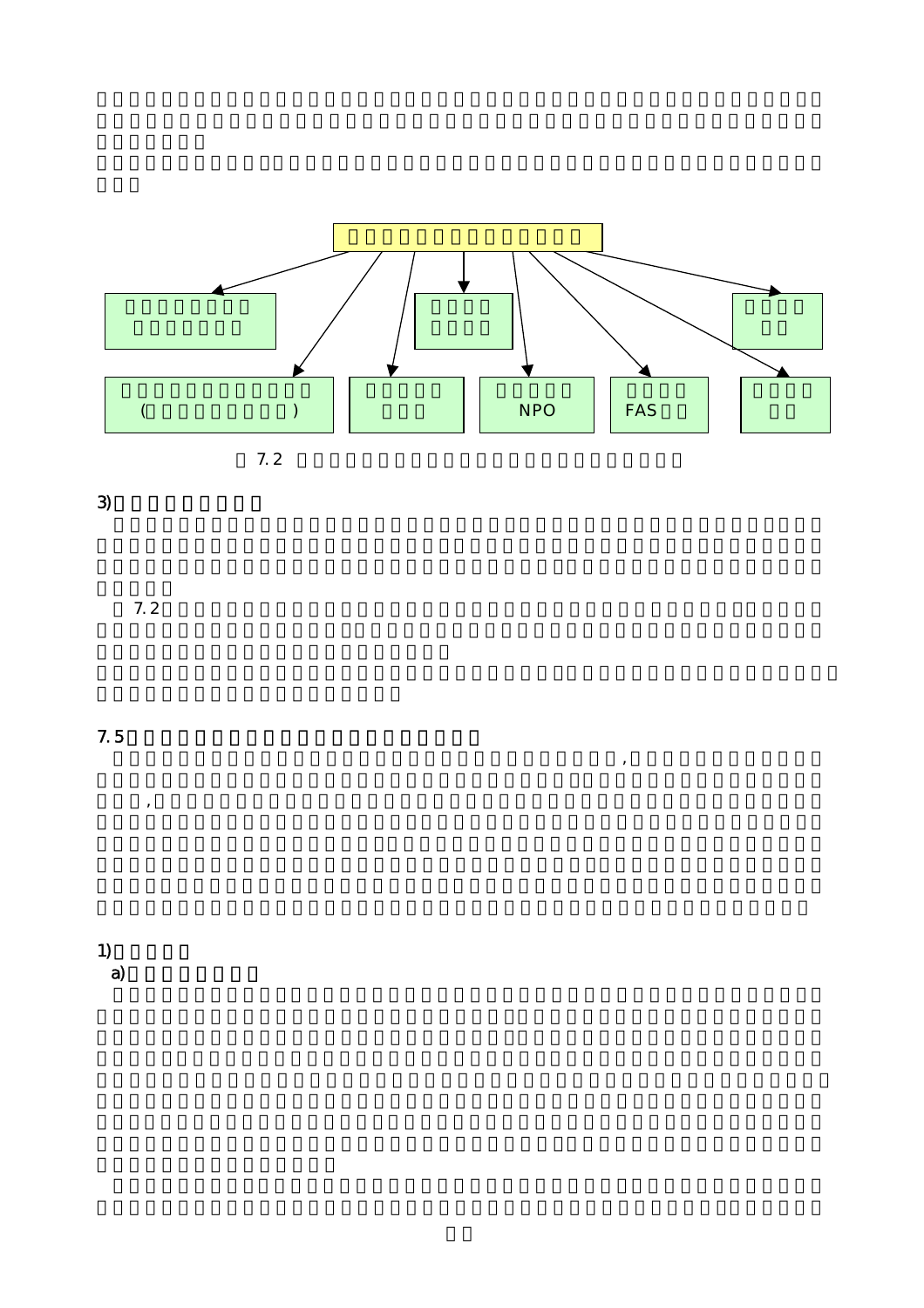b) and  $\mathbf b$ 

# $\overline{2}$

 $3)$ a) and the state of the state of the state of the state of the state of the state of the state of the state of

b)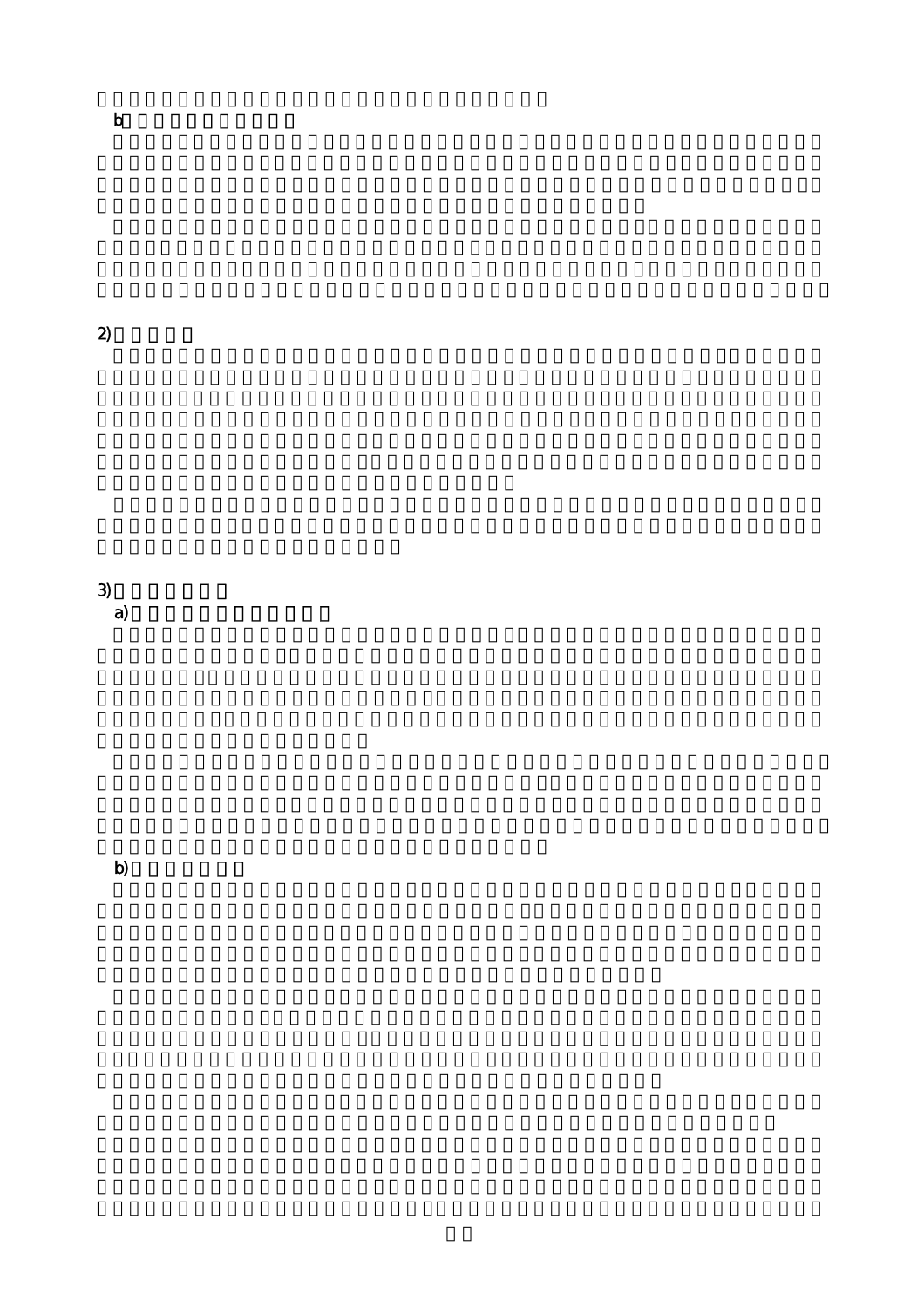$7.6$ 1) 組織の目的

 $\boldsymbol{z}$ 

a)

 $NPO$ 

 $NPO$  3

|                | 7.2 |  |
|----------------|-----|--|
|                |     |  |
|                |     |  |
| N <sub>2</sub> |     |  |
|                |     |  |
| N <sub>2</sub> |     |  |
|                |     |  |
|                |     |  |

 $\begin{array}{ccc} \text{\large(13)}\\ \text{\large(14)}\\ \text{\large(14)}\\ \text{\large(1)}\\ \text{\large(1)}\\ \text{\large(1)}\\ \text{\large(1)}\\ \text{\large(1)}\\ \text{\large(1)}\\ \text{\large(1)}\\ \text{\large(1)}\\ \text{\large(1)}\\ \text{\large(1)}\\ \text{\large(1)}\\ \text{\large(1)}\\ \text{\large(1)}\\ \text{\large(1)}\\ \text{\large(1)}\\ \text{\large(1)}\\ \text{\large(1)}\\ \text{\large(1)}\\ \text{\large(1)}\\ \text{\large(1)}\\ \text{\large(1)}\\ \text{\large(1)}\\ \text{\large(1)}\\ \text$ 

 $NPO$ ,

 $NPO$ 

 $NPO$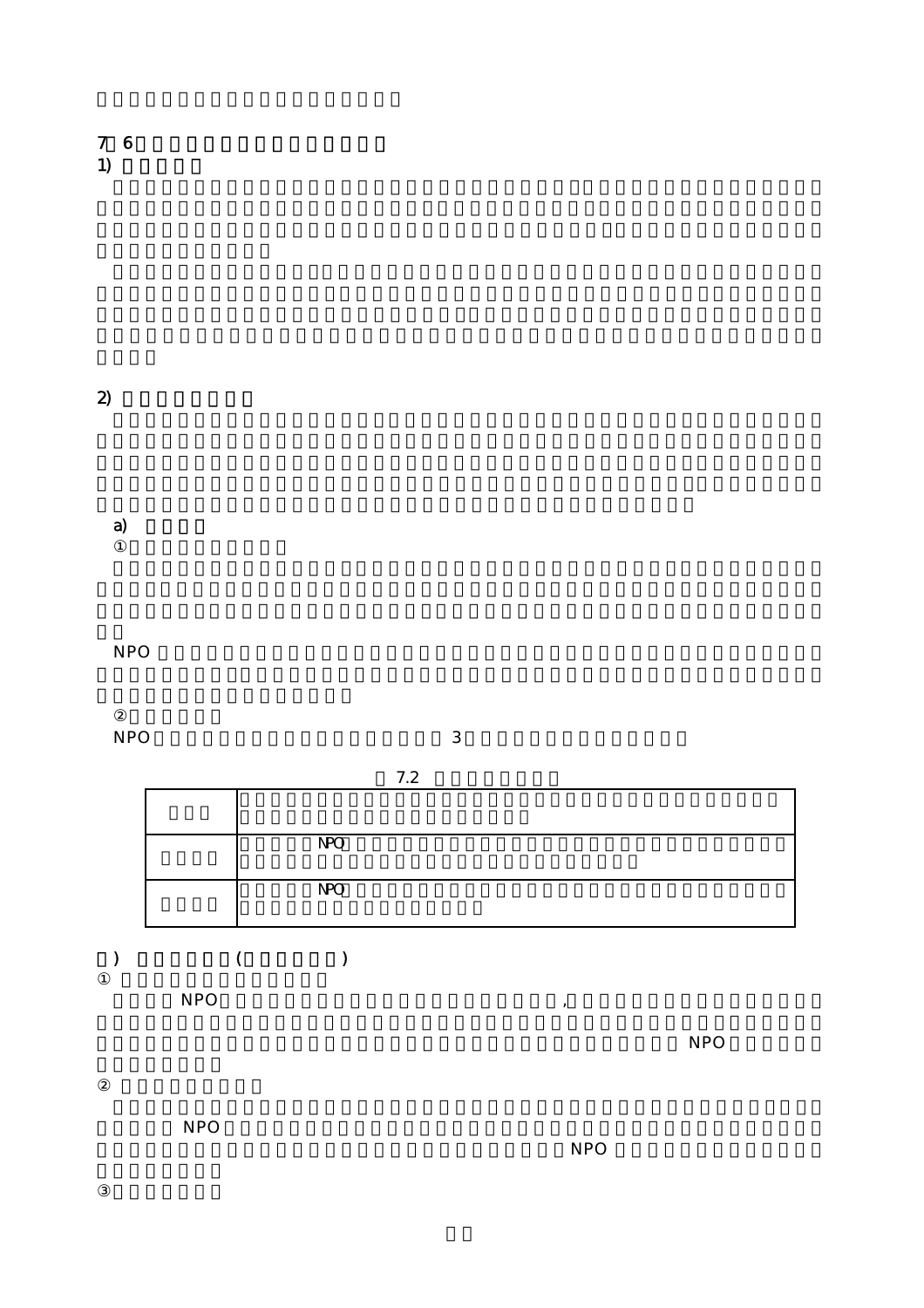$NPO$ 

 $\lambda$ 

 $NPO$ 

Headship NPO National<br>NPQH(National

College for School Headship Professional Qualification for Headship)



 $21$ 





 $7.3$ 

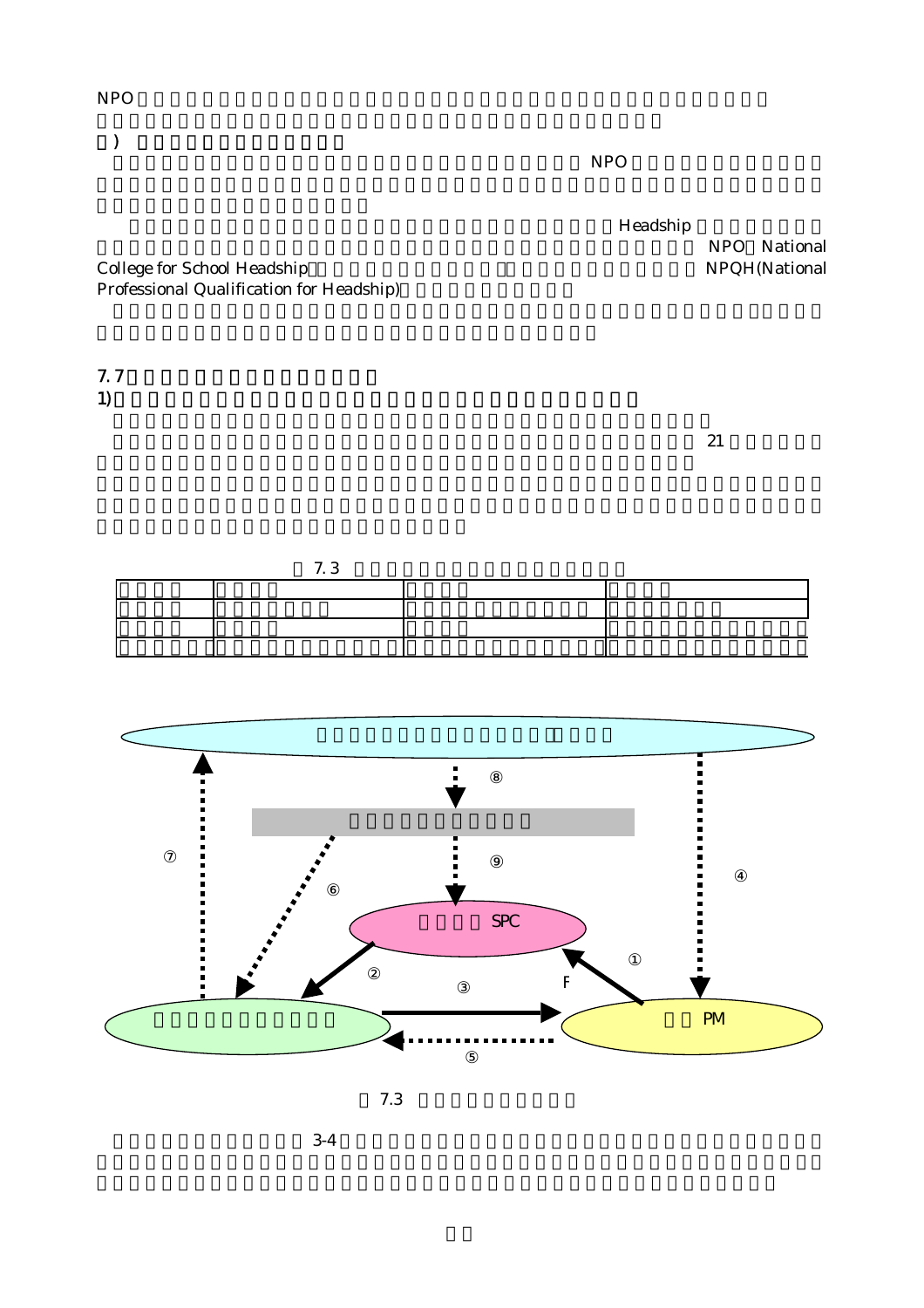| PM         | SPC |  |  | <b>SPC</b> |
|------------|-----|--|--|------------|
| <b>SPC</b> |     |  |  |            |
|            | PPM |  |  |            |
| PPM        |     |  |  |            |

 $PM$  PM  $P$ 

 $PPM$ 

 $SPC$ ,  $\ldots$   $SPC$ 

 $SPC$ 

 $2$ 

3)<br>PPM PPM  $\mathsf{PPM}$ 

 $P$ PM  $\blacksquare$ 

 $7.4$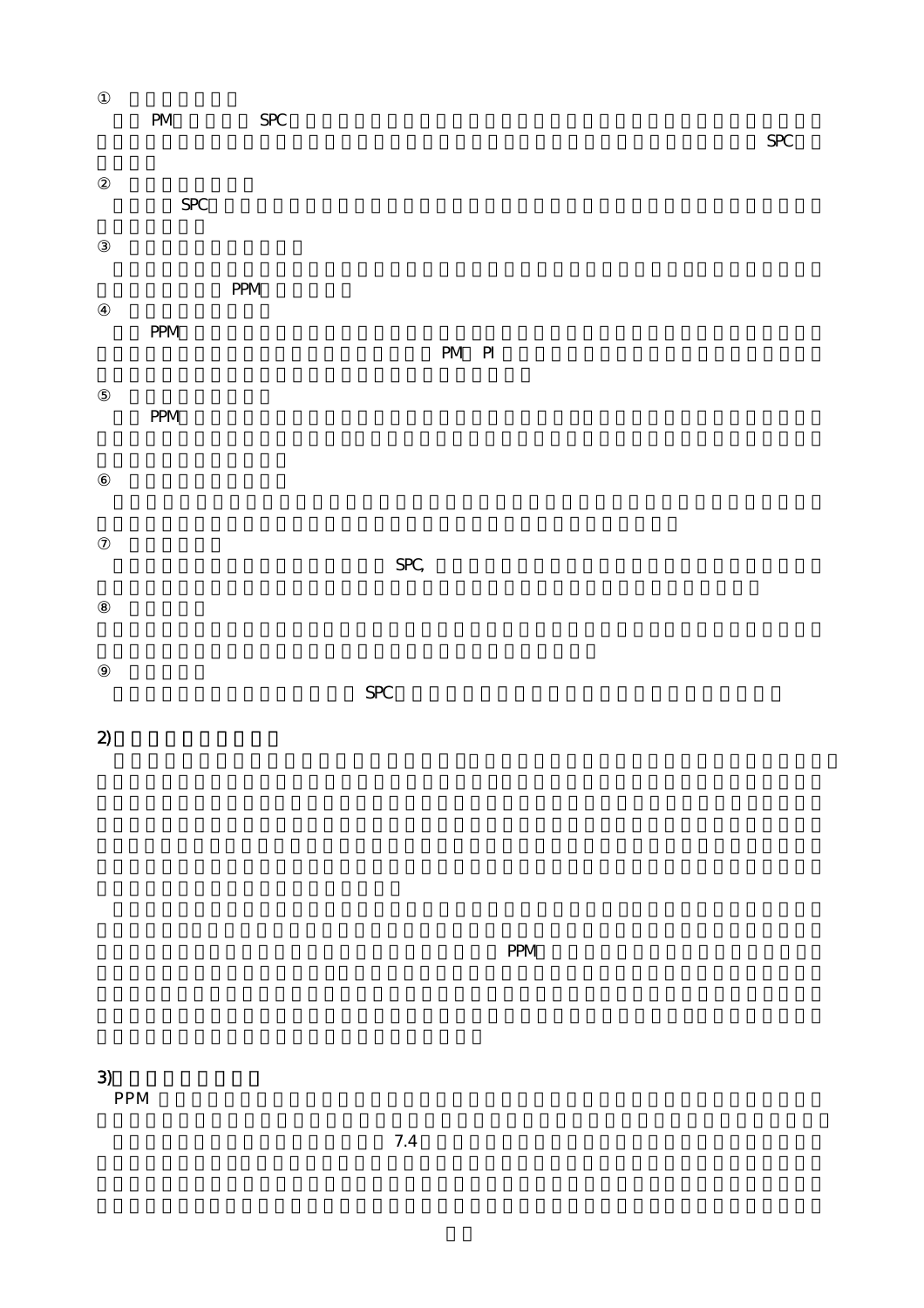

8.1

1) and  $\overline{z}$  $1990$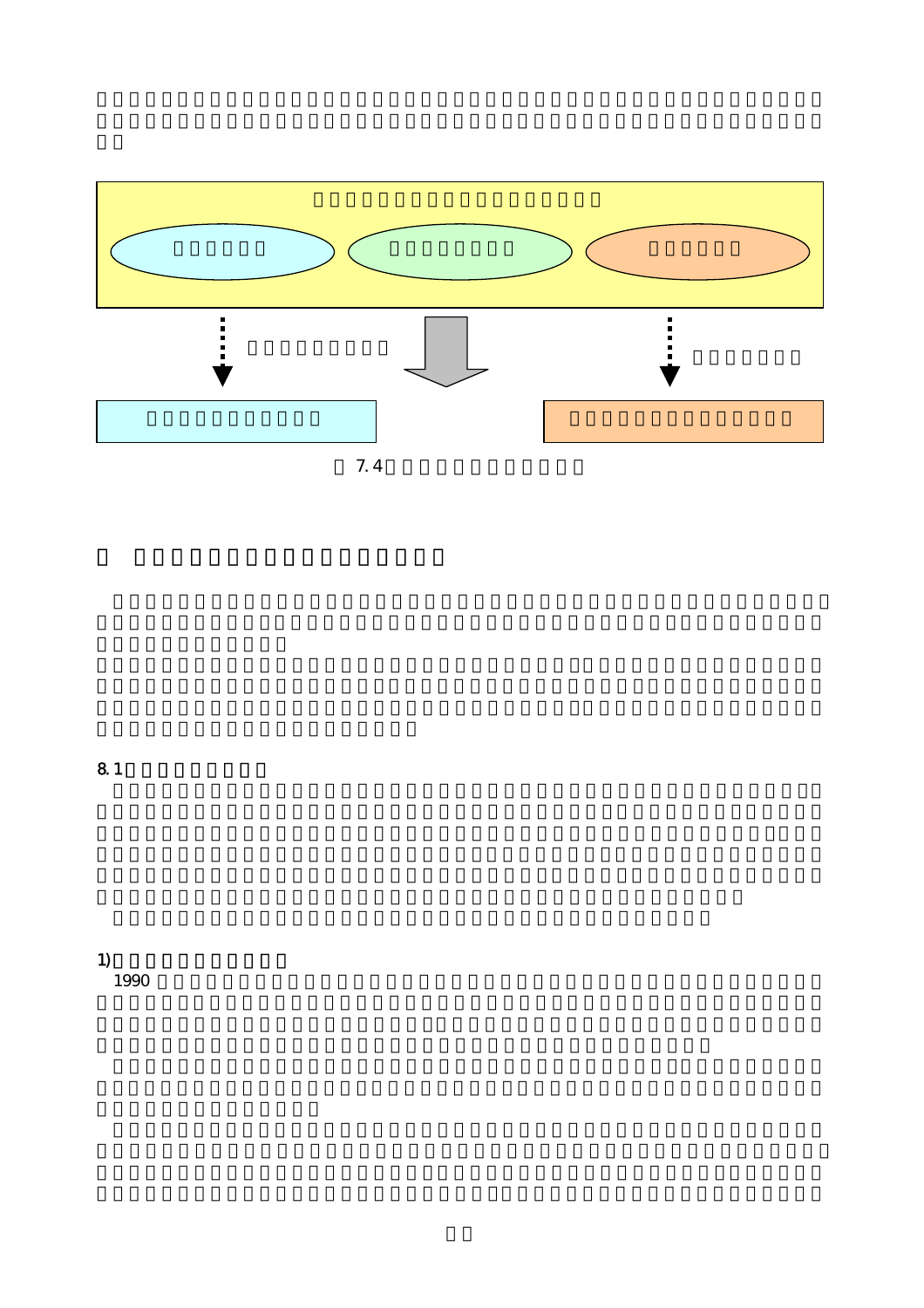$\overline{\mathbf{c}}$ 2) and the contract of  $\mathbf{z}$ 

 $60$  $1/4$  ,  $13$ 

 $3 \hskip 1.5cm$ 

8<sub>2</sub>

 $\overline{1}$ 1) and the term of  $\mathbf{1}$ 

 $2)$ 

8.3 見えない市場への対応

1)

 $\overline{2}$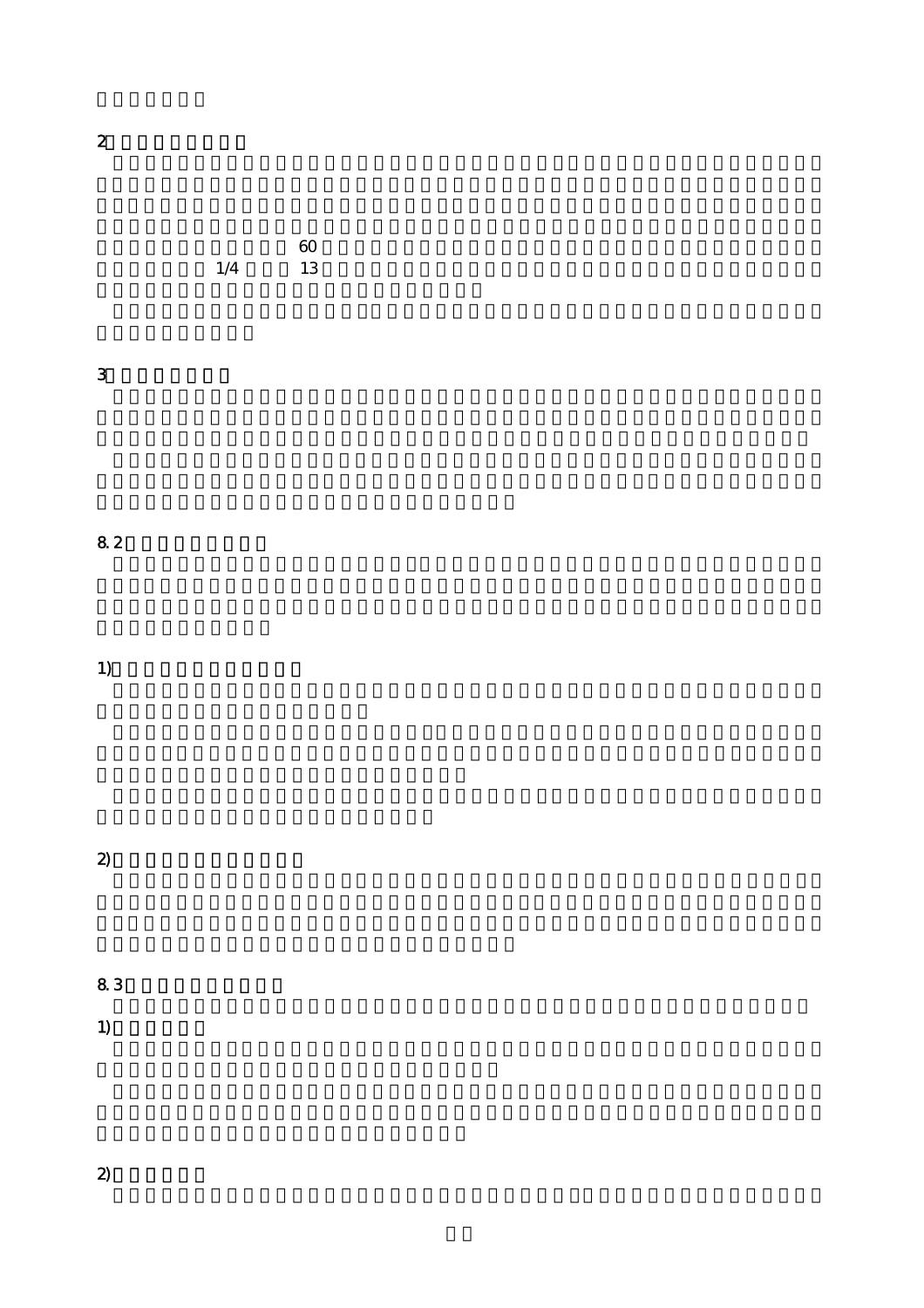$8.4$ 1) a) **P** b) and a strong strong strong strong strong strong strong strong strong strong strong strong strong strong str

c) 創知

 $\overline{3}$ 

Accommodation School System

d) 雇用の創出

e)

 $F$ lexible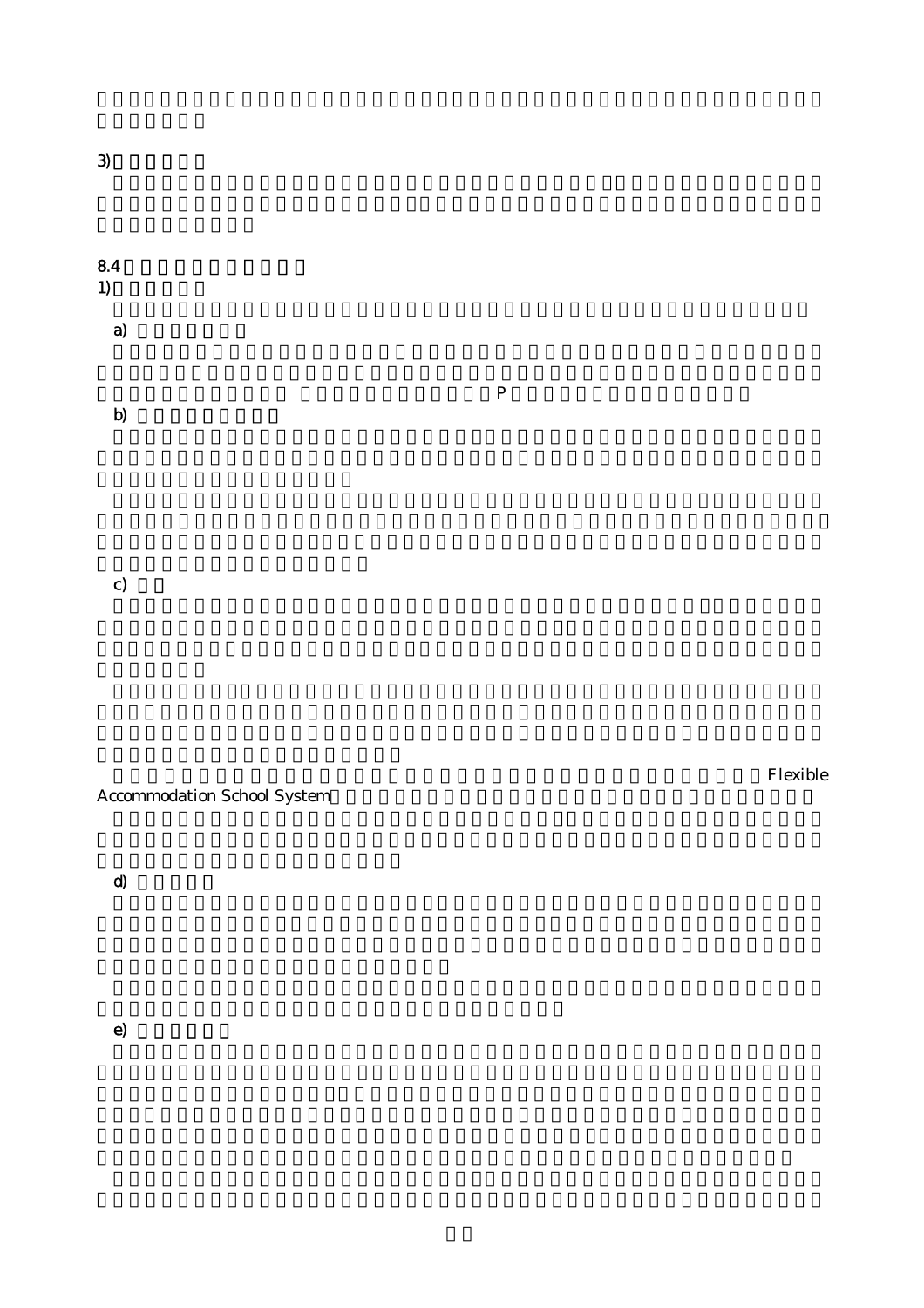| $\begin{array}{c} 2 \\ a) \end{array}$ |  |  |  |
|----------------------------------------|--|--|--|
|                                        |  |  |  |
| b)                                     |  |  |  |

 $IT$  $\bf{WEB}$ 

c)<br>WEB  $WEB$ 

 $9.1$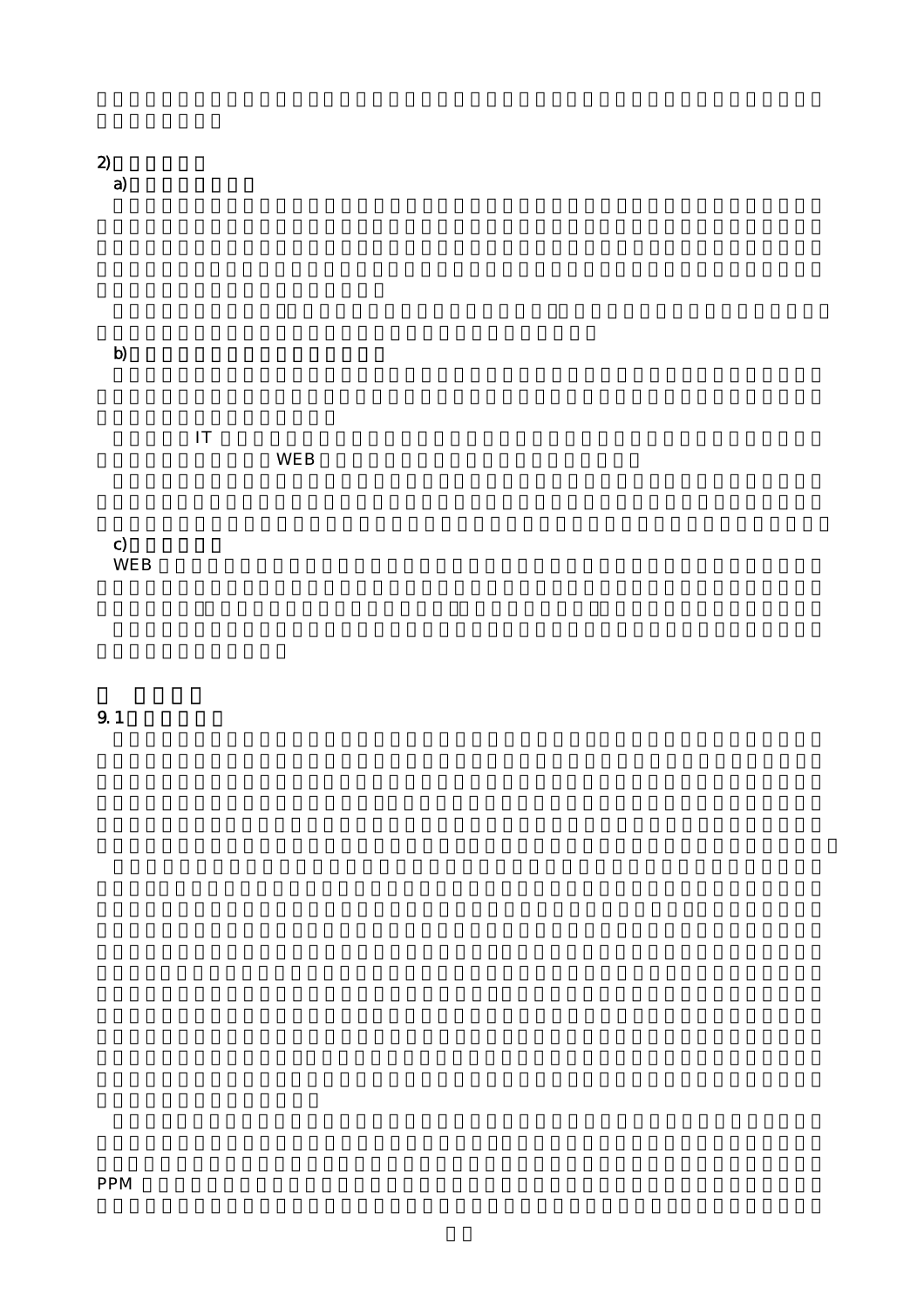$SPC$ 

**NPO** 

 $9.2$  $\overline{1}$ 

 $\boldsymbol{z}$  $2)$ 

 $3$ 

 $9.3$ 

 $\alpha$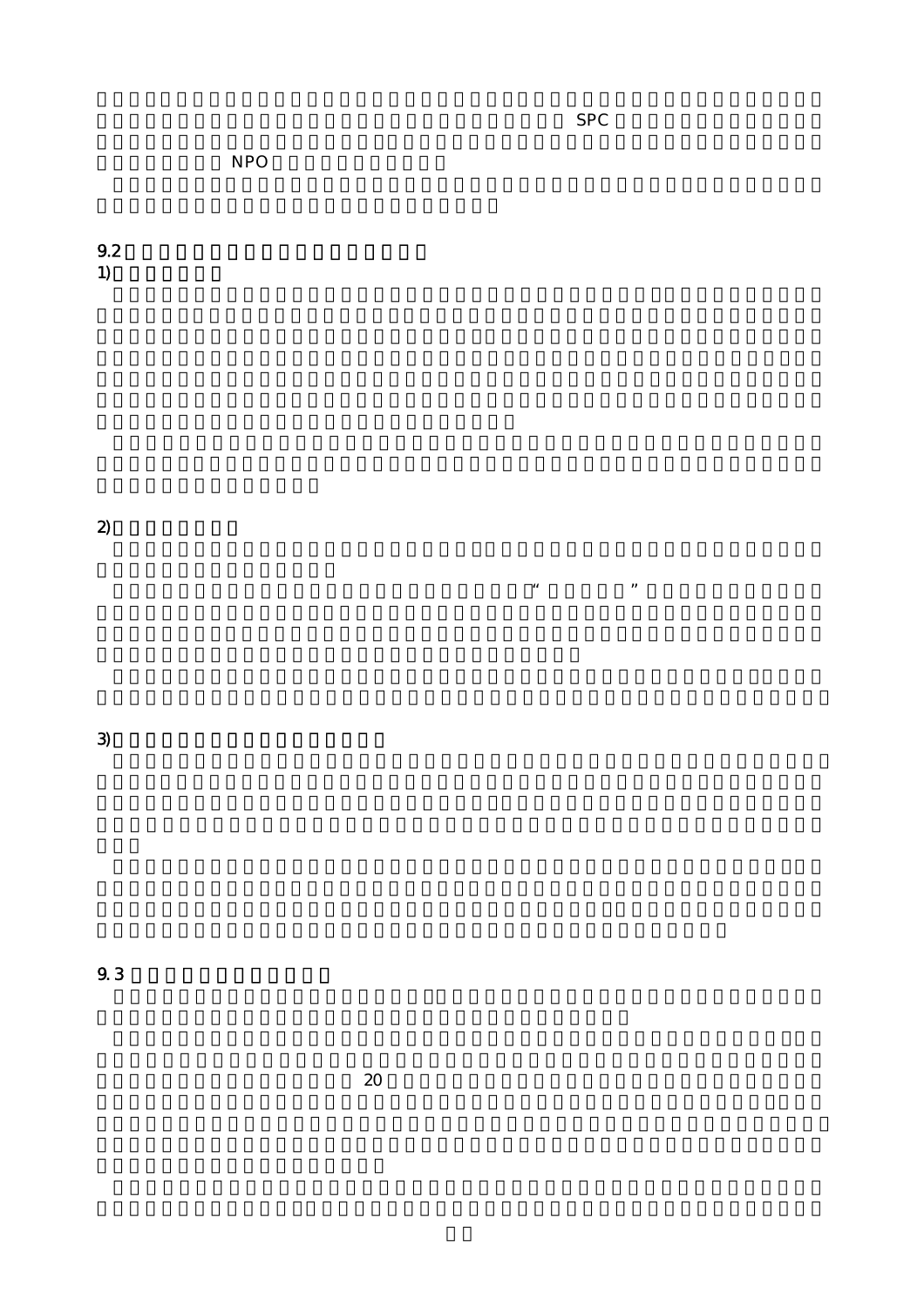#### Privatization

 $2)$ 

 $\overline{1}$ 

 $1)$ 

a) and the set of  $\mathbf{a}$ 

b)

c)

 $HOW$ 

"創知の杜コミュニティ"という革新的プロジェクトの構想から実現性を高める事業手法の提案そ

 $\frac{1}{2} \frac{1}{2} \frac{1}{2} \frac{1}{2} \frac{1}{2} \frac{1}{2} \frac{1}{2} \frac{1}{2} \frac{1}{2} \frac{1}{2} \frac{1}{2} \frac{1}{2} \frac{1}{2} \frac{1}{2} \frac{1}{2} \frac{1}{2} \frac{1}{2} \frac{1}{2} \frac{1}{2} \frac{1}{2} \frac{1}{2} \frac{1}{2} \frac{1}{2} \frac{1}{2} \frac{1}{2} \frac{1}{2} \frac{1}{2} \frac{1}{2} \frac{1}{2} \frac{1}{2} \frac{1}{2} \frac{$ 

 $\overline{\phantom{a}}$ 

 $20$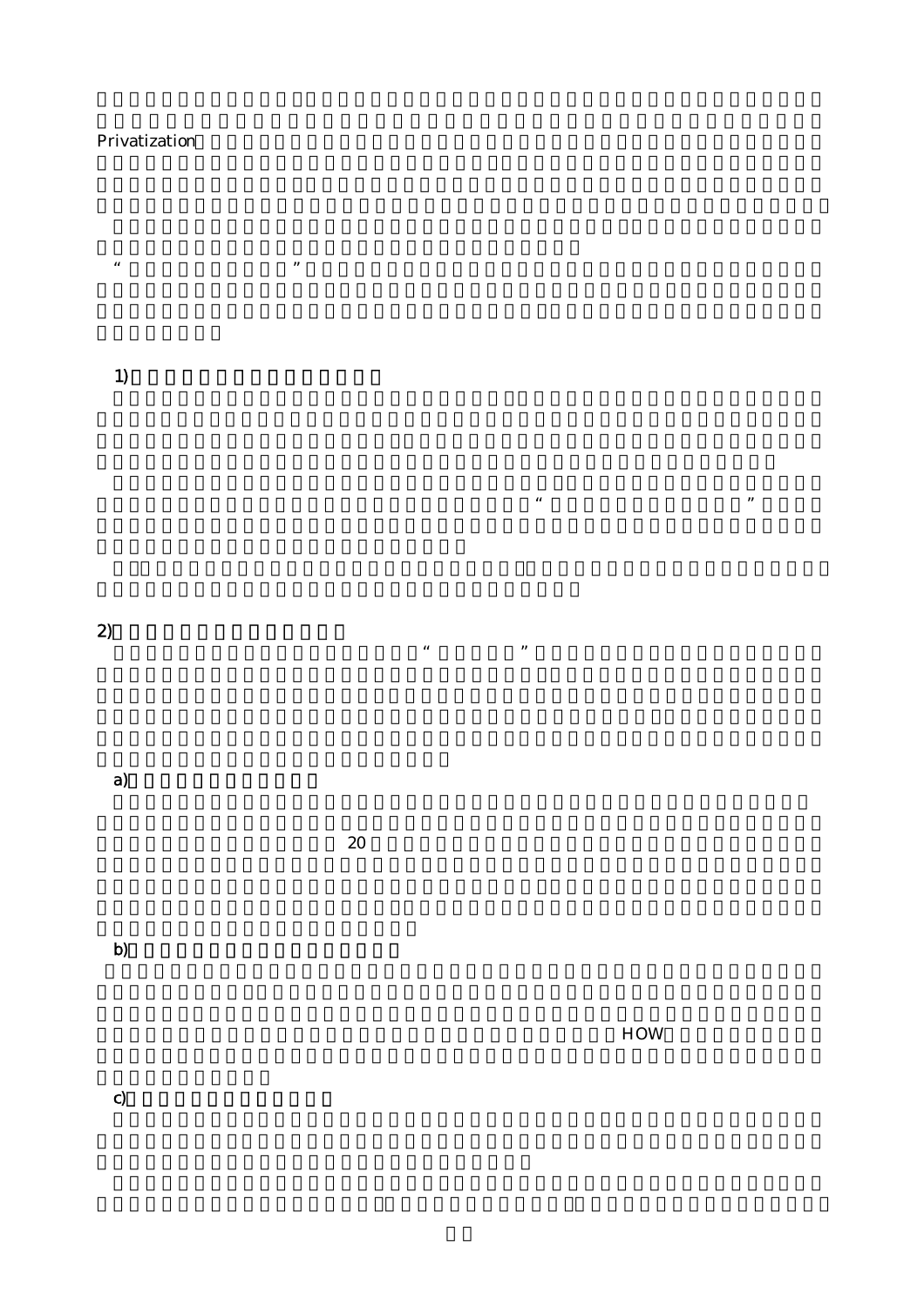$3)$  $3)$ 

 $\overline{4}$  $\overline{4}$ )

 $9.4$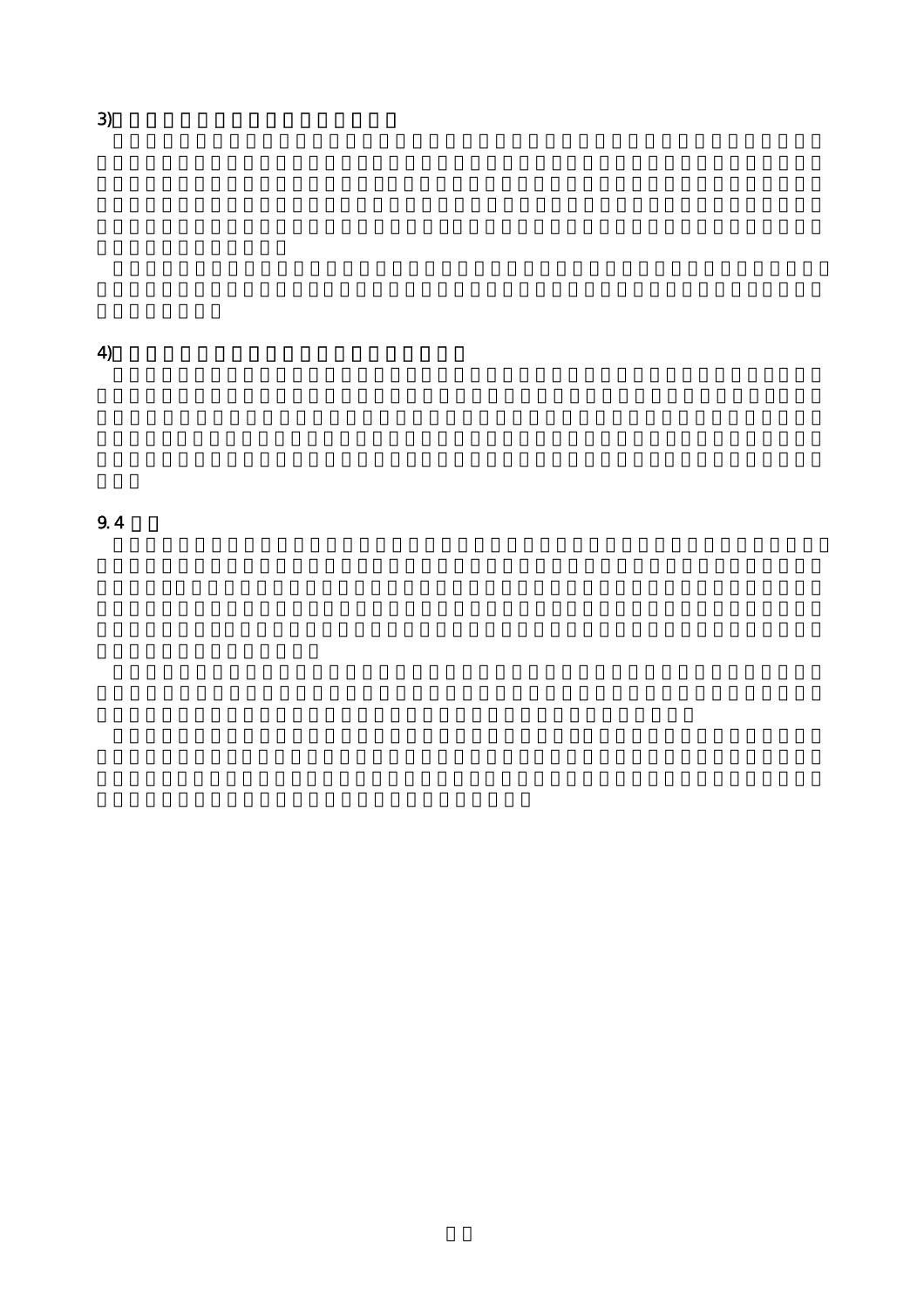## $[$   $]$

1)  $/E$  /1968 7 /  $2)$  /  $/1992$   $2$  /  $3)$  /1994  $3$  / 4)  $/$   $/1996$  4  $/$ 5) ヘルシンキ・森と生きる都市/日本フィンランド都市セミナー実行委員会編/1997 年 1 月/市谷出版社 6)  $/$ P $/1997$   $11$   $/$  $7)$  /  $/1998$   $2$  /  $89-12/$ 8)  $/$   $/1998$  8  $/$  No.16 9) 社長のロマンは社員のフマン/永野正展/1999 年 7 月/(株)相愛 10)  $/1999 \quad 8 \quad /$ 11 /  $/2000$  12 /  $12$  /  $/2001$   $1$  /PHP 13) 21  $/2001$   $2$   $/$  $14$  /  $/2001$   $5$  / 15)イノベーションのジレンマ/C.クリスチャンセン/2001 年 7 月/翔泳社 16)コーポラティブという名のライフスタイル/山崎裕司編/2001 年 12 月/コスモ・リバティ  $17$  /2001  $11$  /  $18$  /  $158,2001,11$  /  $19$  (  $)/2001$   $11$  / 20)不動産の証券化/東京弁護士会研修センター/2002 2 /商事法務研究会  $21$  / / /2002 1 / 22) The contraction of the contraction of the contraction of the contraction of the contraction of the contraction of the contraction of the contraction of the contraction of the contraction of the contraction of the cont pp22 2  $23$  /  $/2002$  4 /  $24$  /P /2002 5 /  $25)$  /  $2002$  7 /  $216$   $P20-23$ 26 / 2002 8 / Vol87, PP54-56  $27)$ /2002 9 / No. 714/ 56 pp221-23 28)  $/202$  11  $/$  $29)$  /  $2003$  3 / BP  $30)$  /  $\sqrt{2003}$  9 /

31) Study to verify the superiority of environmentally conscious method for town development with economical analysis /  $/2003$  12 /Eco Design 2003

32) New concept for obtaining good life in spacious residence with nature/ $/2004 \times 8$  /The 3<sup>rd</sup> CECAR Conference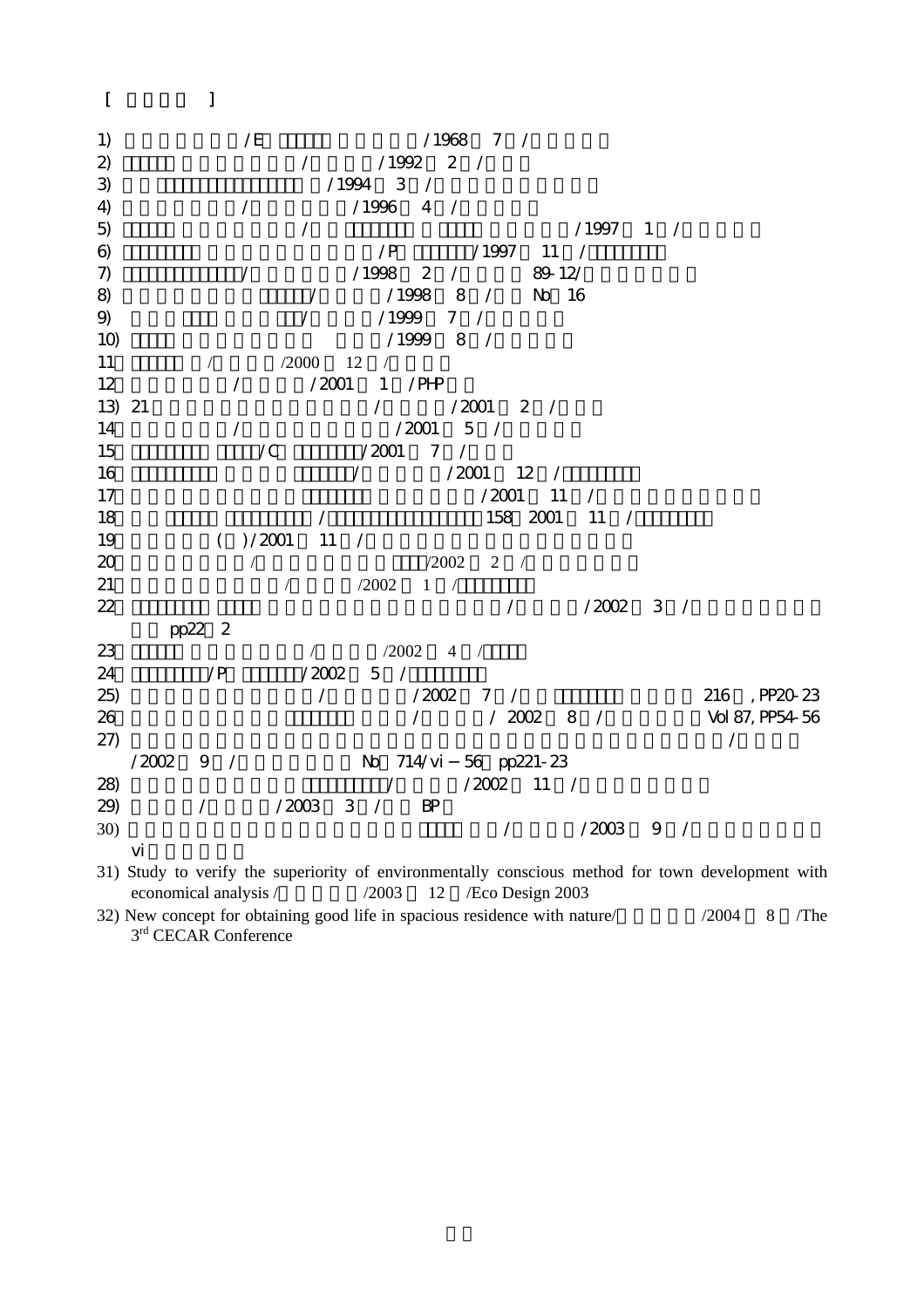$20 \hspace{1.5cm} 100$ 

 $100$ 

 $21$ 



 $2 - 1$ 



 $\mathbf 1$ 

 $\cdot$  1

 $\overline{2}$ 

 $1.2$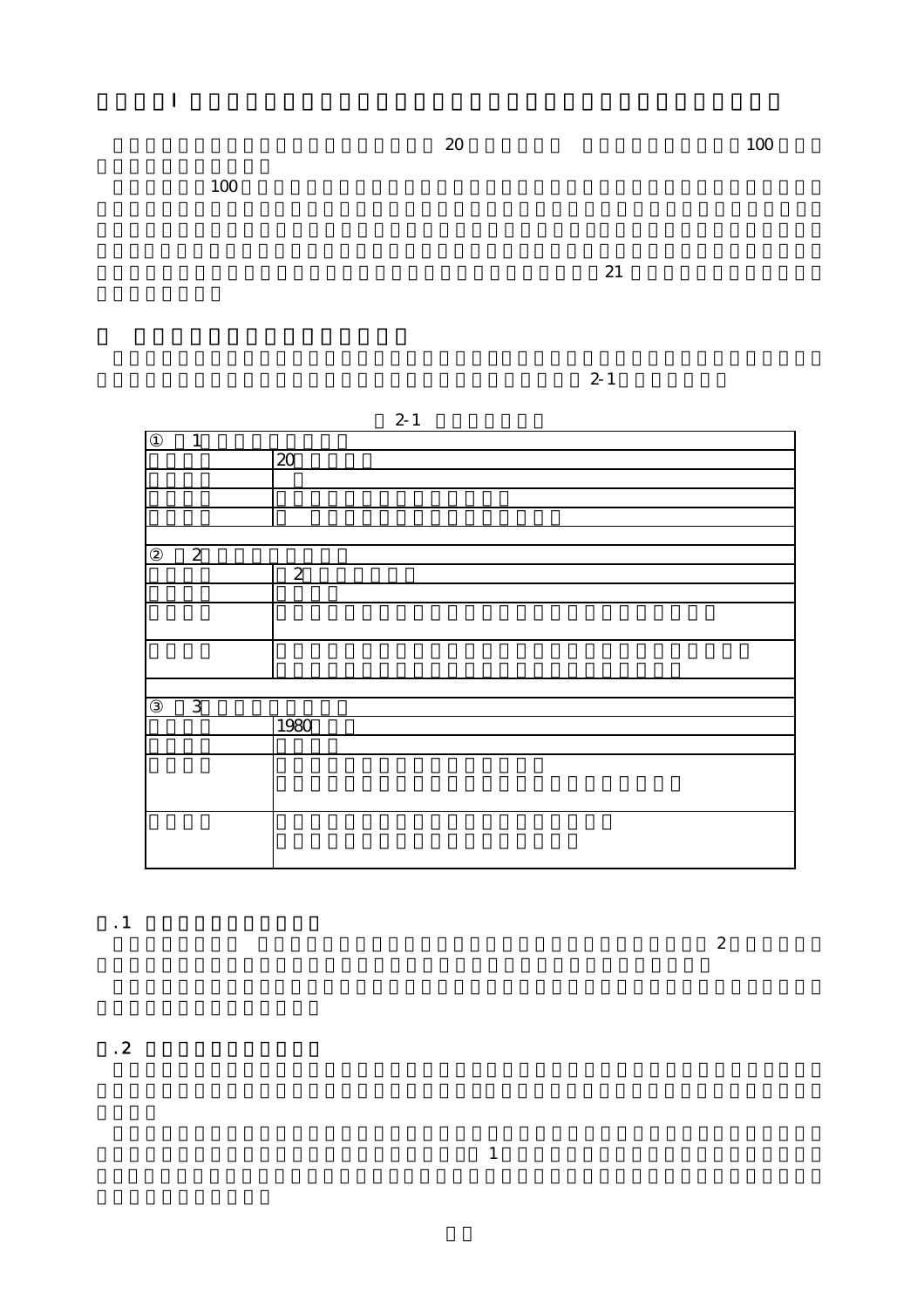$2 \quad 1$ 





- 2 2 and the set of  $\sim$
- 1) 1935  $\sqrt{1935}$



 $\cdots$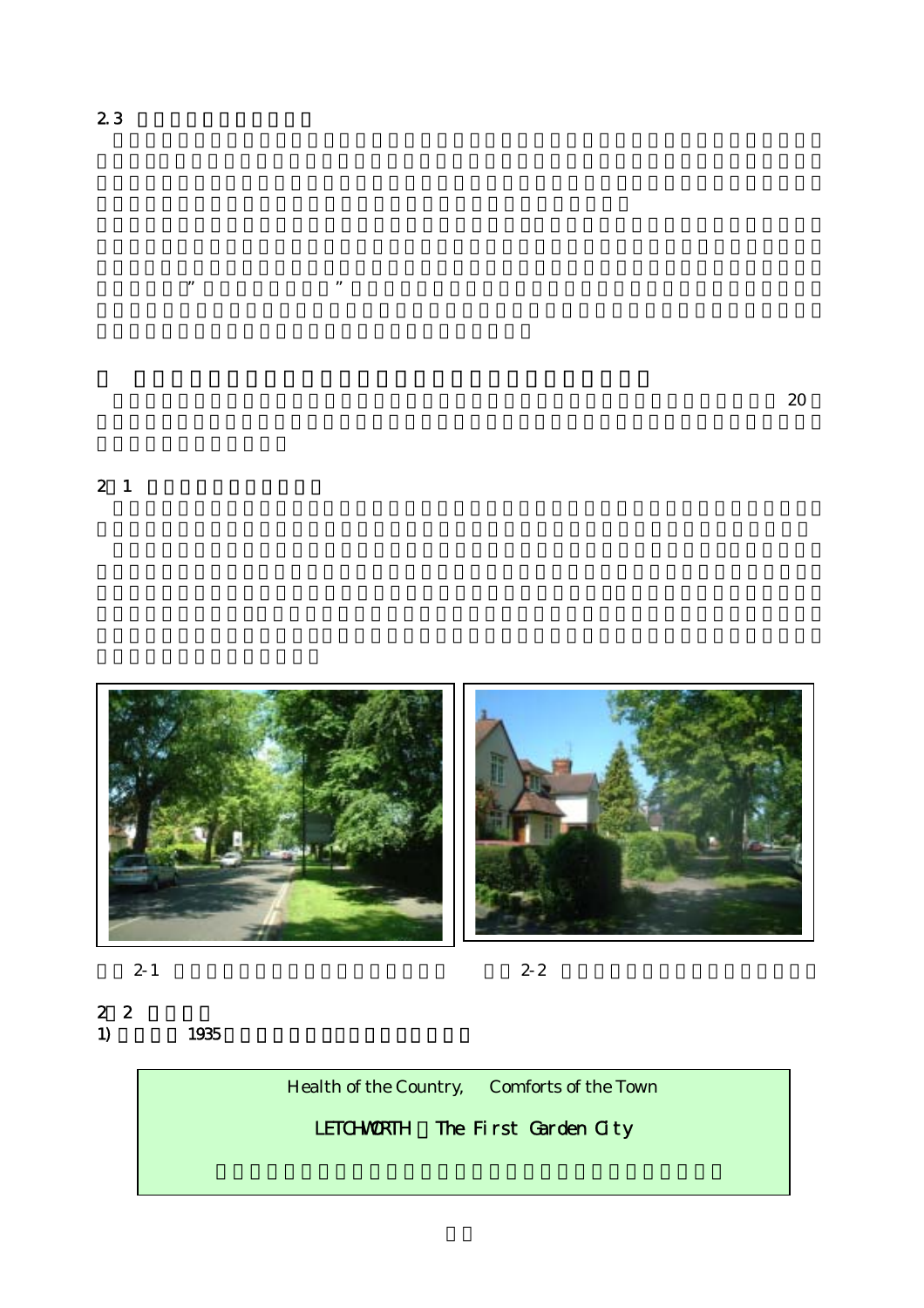|                   | $2 - 3$     |                 |           | $2 - 3$      |              |                          |            |  |                    |
|-------------------|-------------|-----------------|-----------|--------------|--------------|--------------------------|------------|--|--------------------|
| $\frac{2}{a}$     |             | $2 - 1$ $2 - 2$ |           |              |              | ${\bf 100}$              |            |  |                    |
| b)                | ${\bf R}$   | ,,              | ${\bf E}$ |              |              |                          |            |  | $\epsilon\epsilon$ |
|                   |             |                 |           |              | 2000         |                          |            |  |                    |
| c)                |             |                 |           |              |              |                          |            |  |                    |
| d)                |             |                 |           |              |              |                          |            |  |                    |
|                   |             |                 |           |              |              |                          | ${\bf 35}$ |  |                    |
| $2 \quad 3$<br>1) | <b>1903</b> |                 |           | $Limited( )$ |              |                          |            |  |                    |
|                   | 2 1962      |                 |           |              | Corporation( | $\overline{\phantom{a}}$ | $\bf 6$    |  | 10                 |

3 1995 **Foundation()** 

# $2\quad 4$

 $100$ 1)  $\blacksquare$ 2)  $\blacksquare$ 

 $\overline{\mathbf{3}}$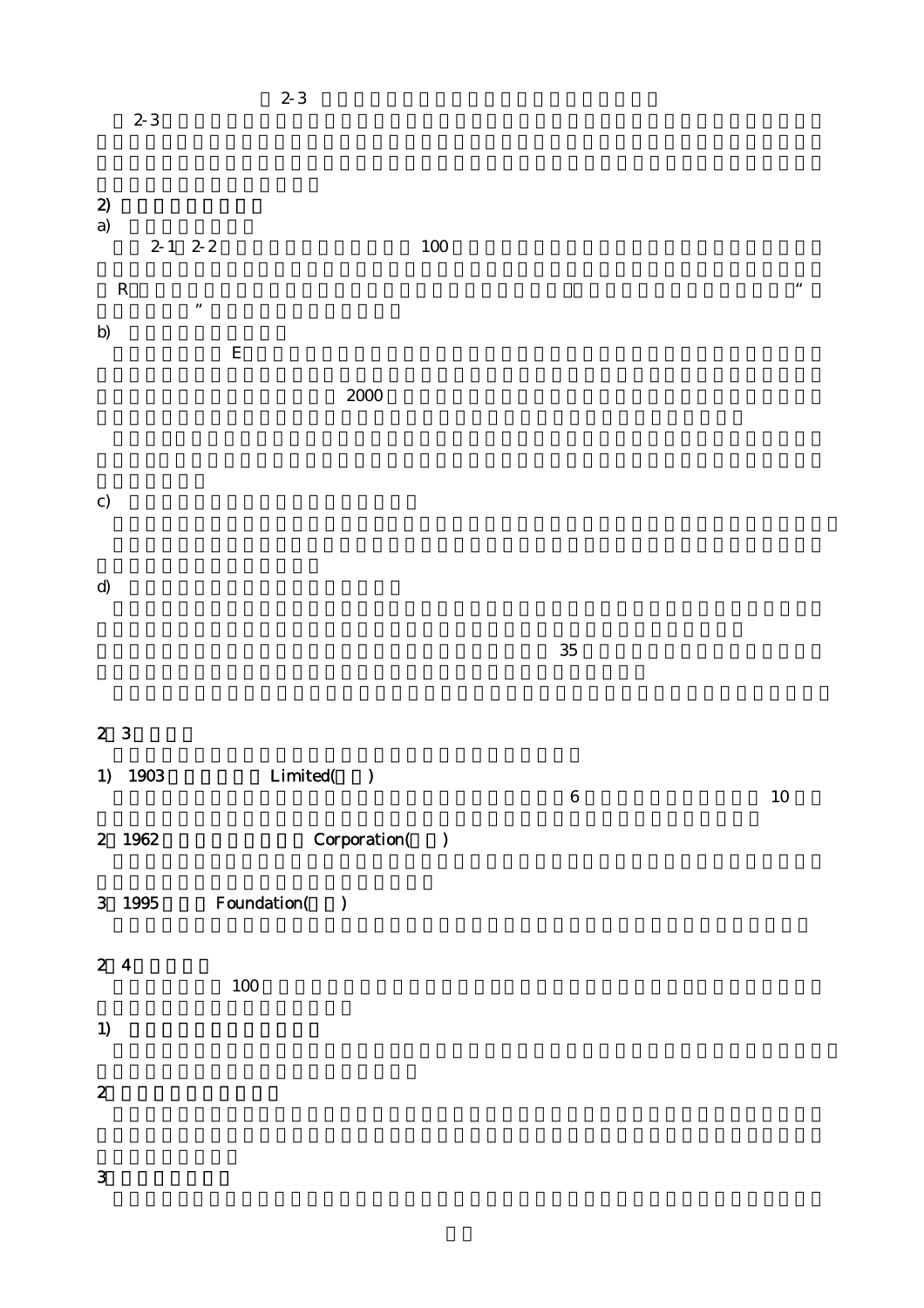2.5 レッチワース開発の意義 

 $3\quad1$ 

a) 1960 1 000ha

ha,  $36 \quad 000$ 1963  $2-3$  $2-3$ 

000 1 500 2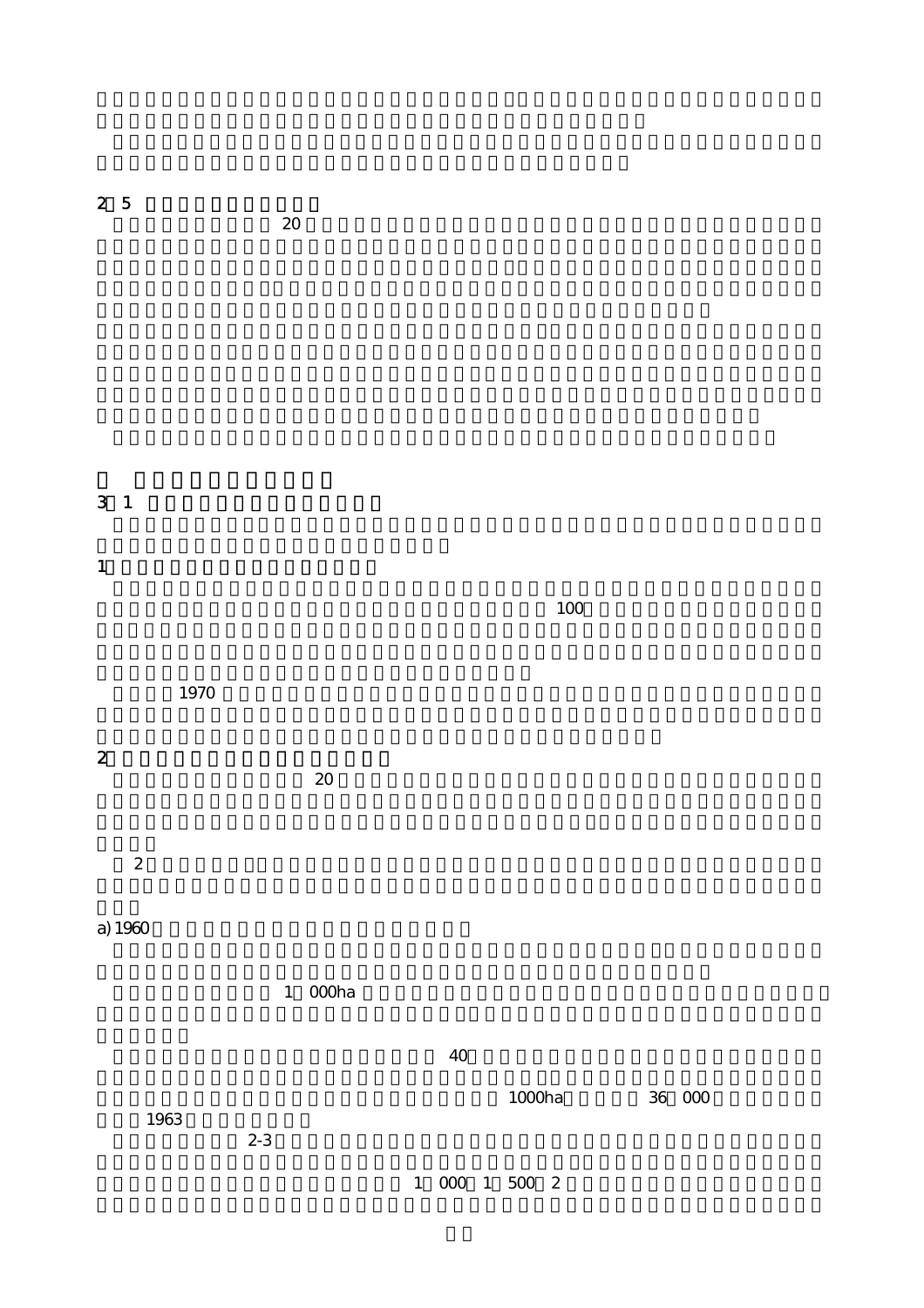



 $2-4$ 

 $75\text{ }000$ 

#### $3$ a) and the contract of the contract of the contract of the contract of the contract of the contract of the contract of the contract of the contract of the contract of the contract of the contract of the contract of the con 1955  $\blacksquare$

b)

c) こうしゃくん こうしゃくん こうしゃくん こうしゃくん こうしゃ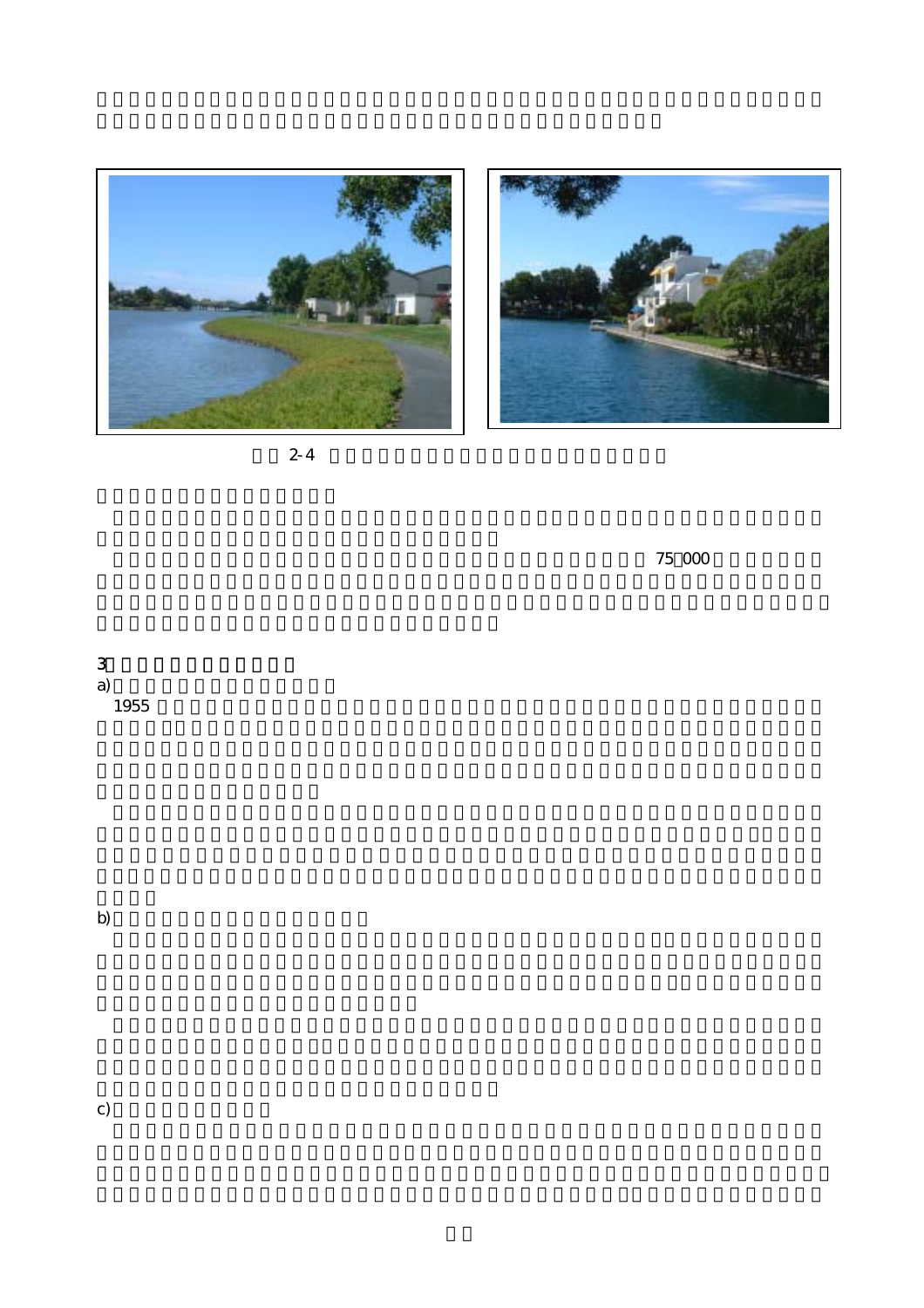$REIT$  $3\quad2$ 1)  $\blacksquare$  $\overline{2}$  $1919$  $10\quad 000$  住宅形式はフィンランドログハウスで1棟に 4 戸配置された.1戸 65 2 3 室という時代を反映  $2$  $1950$ a)  $1 \quad 000 \quad 2 \quad 20$  $20% \leq x \leq 20$  $2 \quad 4$ b) and  $\mathbf{b}$  $\overline{65}$ ,  $\overline{16}$ ,  $\overline{81}$ 390fin/m2 7 800 2 240 330fin/m2 1994 1978 HITAS HIntajalaav TAson Sääntely

 $HITAS$ 

c)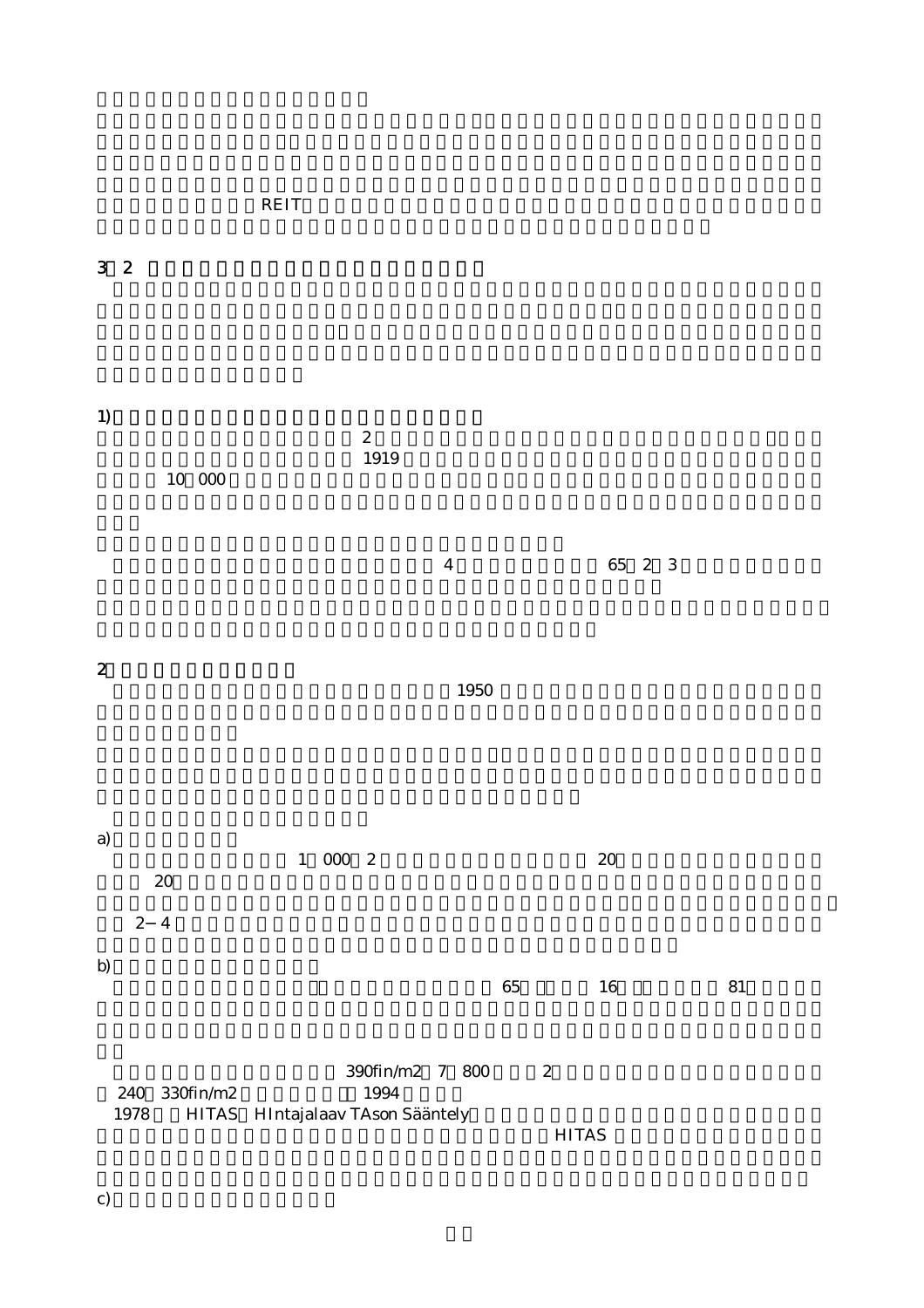



 $2-5$ 

 $1$   $\ldots$   $\ldots$   $\ldots$  $\frac{1}{a}$ 

c)

b)

 $50$ 

 $2-5$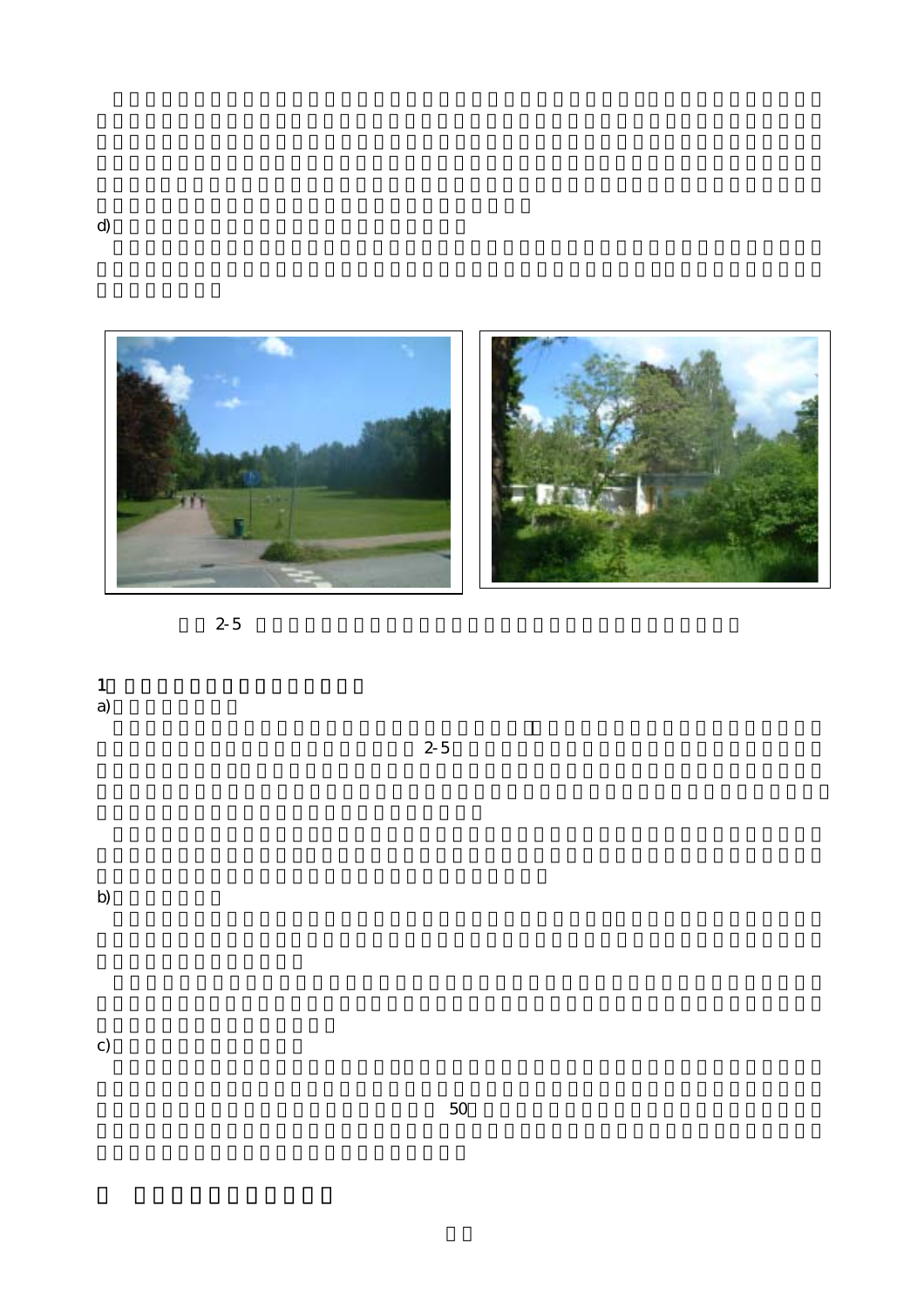1)  $\overline{\phantom{a}}$ 

 $300$ 

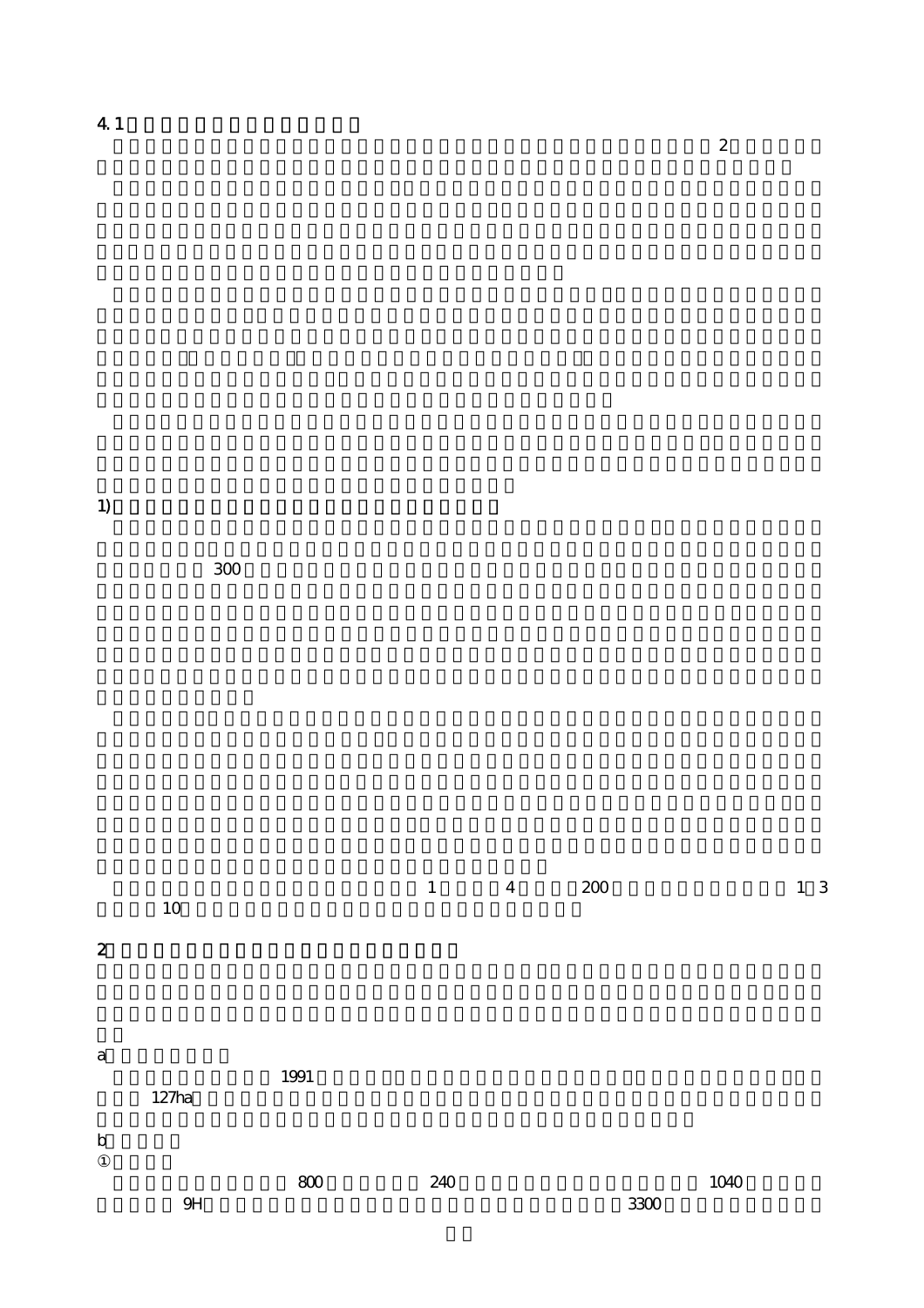$2-6$  100  $\leq$ 

 $2-6$ 







 $\overline{2-6}$ 

| ${\bf C}$                         |        | 140<br>18 |    |             | $200\,$        |       |     |
|-----------------------------------|--------|-----------|----|-------------|----------------|-------|-----|
| $\operatorname{\mathsf{d}}$       | $40\,$ | $18\,$    | 14 | $3 \quad 3$ |                | $7\!$ |     |
| $\mathsf{e}% _{t}\left( t\right)$ |        |           |    |             |                |       |     |
|                                   |        |           |    |             | $\rm 70$       |       | 500 |
|                                   |        |           |    |             | $24\mathrm{H}$ |       |     |

 $100$   $70$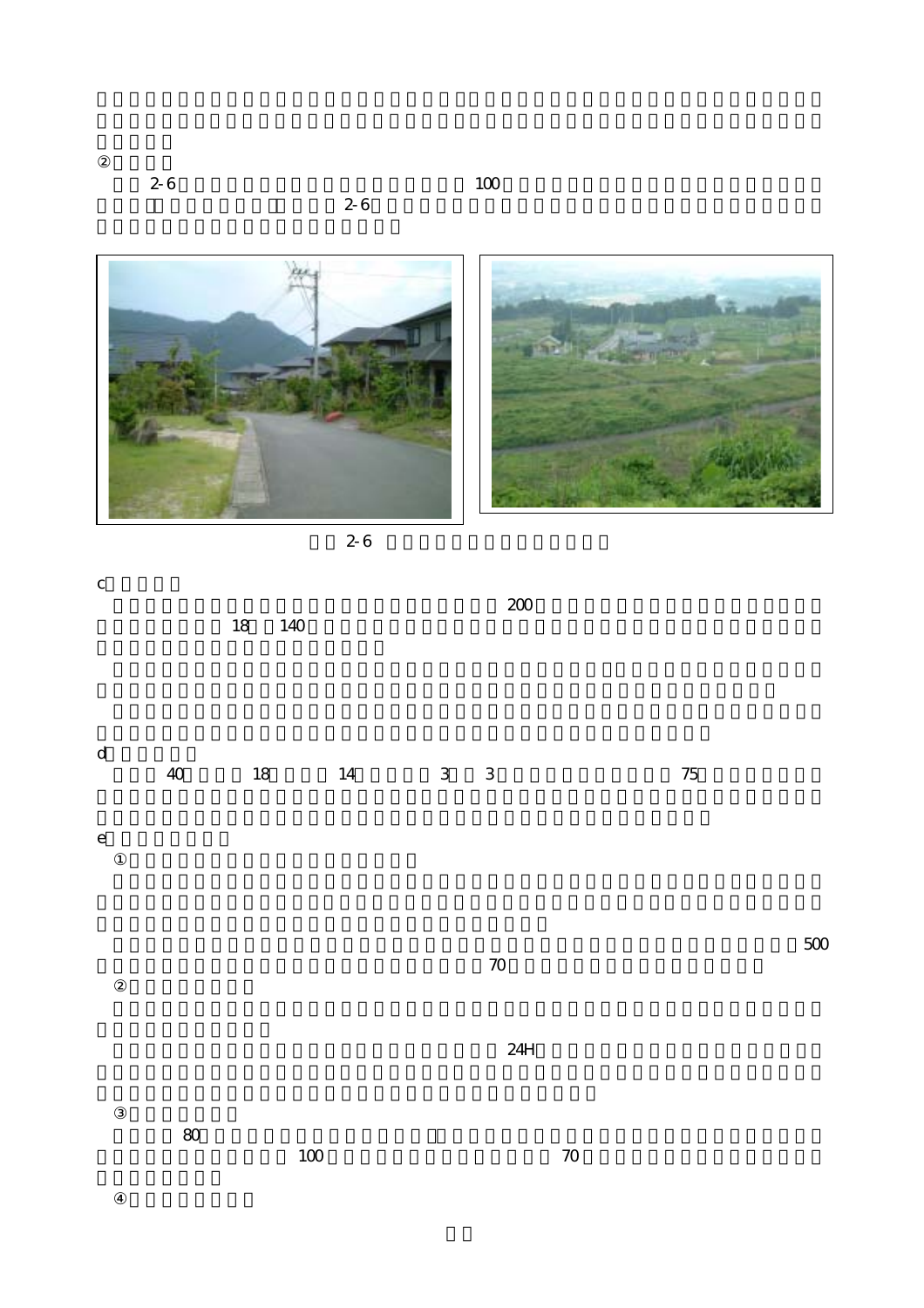| 2 000 | 100 | 3 000 |  | 60 |
|-------|-----|-------|--|----|

地元は認識しており、固定資産税も 1.6%と高い.

2,000  $\alpha$ 

f) and the state  $\mathbf f$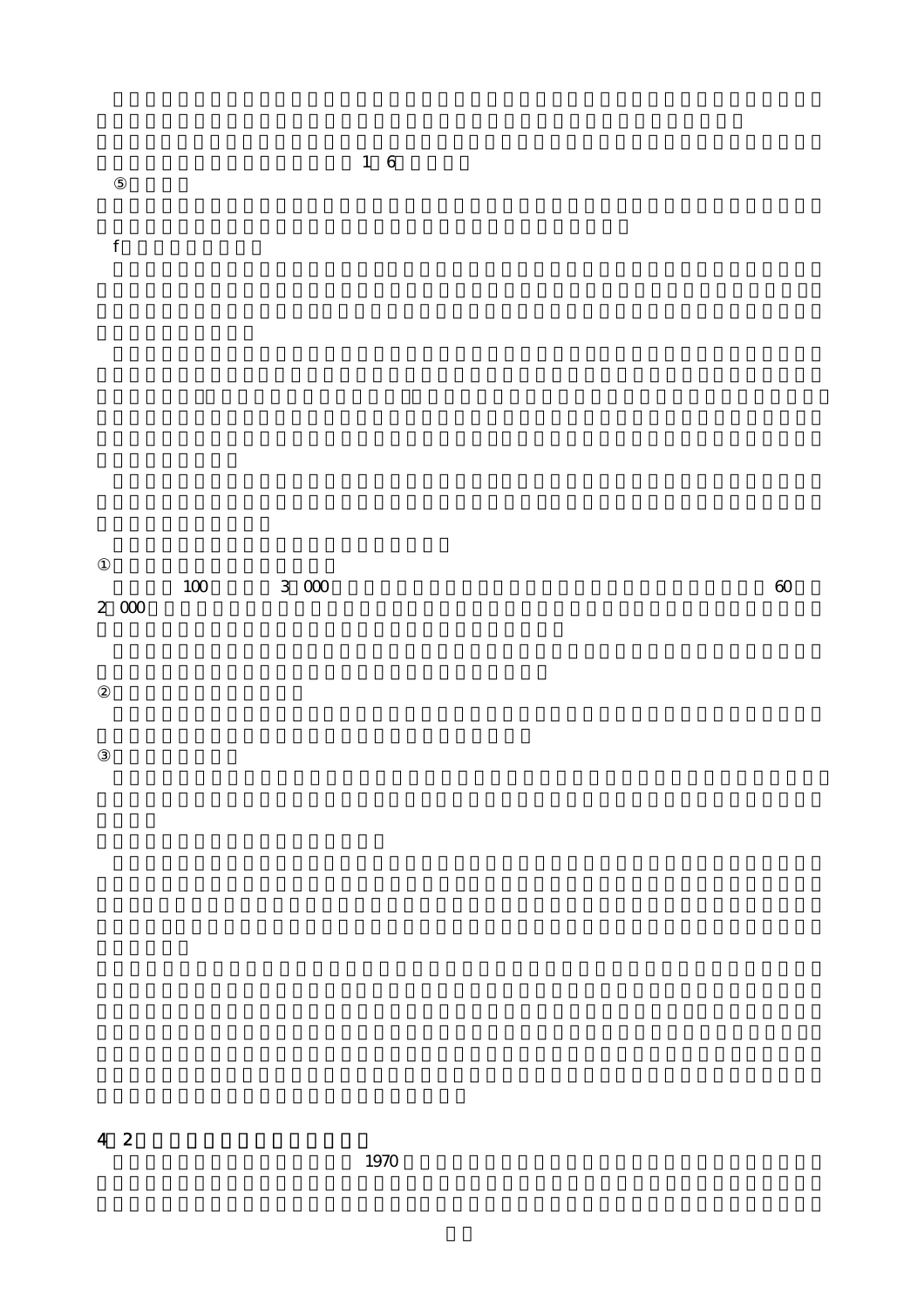a)

 $-6$ 

b) and the extension of  $\mathbf{d}$ 

c<sub>)</sub>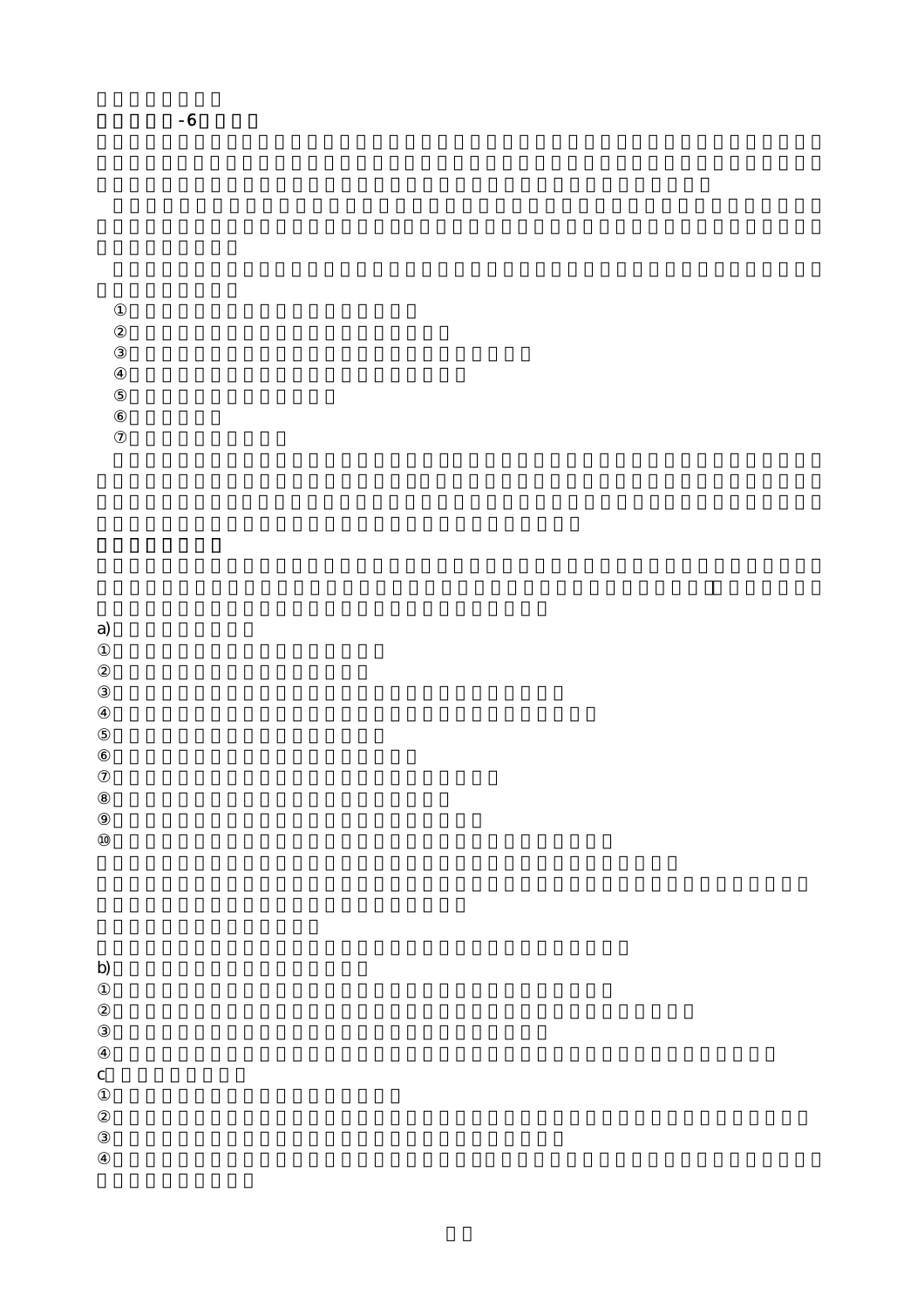1)  $2-2$  $2-2$ 

 $\overline{2}$ 

| 1970 1981          |                  |                |                 |                 |     |  |
|--------------------|------------------|----------------|-----------------|-----------------|-----|--|
|                    |                  |                |                 |                 |     |  |
| 27.5 <sub>ha</sub> |                  |                |                 |                 |     |  |
|                    |                  |                |                 |                 |     |  |
| 220                |                  | 2792           |                 | $\overline{20}$ | 562 |  |
|                    |                  |                |                 |                 |     |  |
|                    |                  |                |                 |                 |     |  |
| 230                | 120              | 276            |                 |                 |     |  |
|                    |                  |                |                 |                 |     |  |
| 43.4               | $\overline{120}$ | 52             |                 |                 |     |  |
|                    | 190              | $\overline{2}$ |                 |                 |     |  |
| \$31000            | 75000<br>120     |                | $\overline{37}$ | $\overline{90}$ |     |  |
|                    |                  |                |                 |                 |     |  |

 $2 - 2$ 







 $2-8$ 

 $\overline{4}$ 

 $HOA$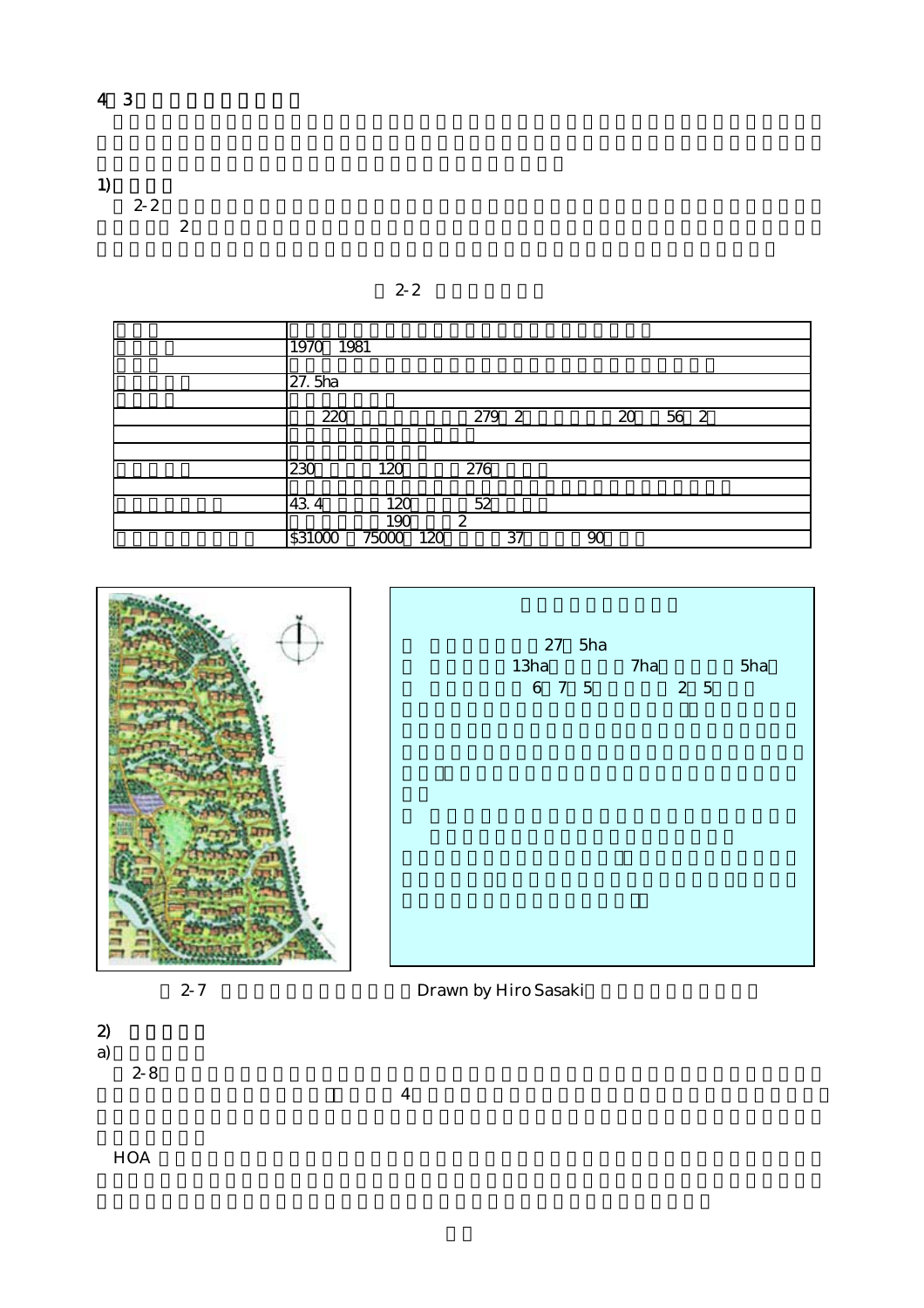



 $2-8$ 



 $10$ 



 $2-9$ 

 $20$ 

 $3$ 

 $21$ 

5.1  $\begin{bmatrix} 5 & 1 \end{bmatrix}$  $\frac{1}{2}$  1

 $\sim$  3  $\sim$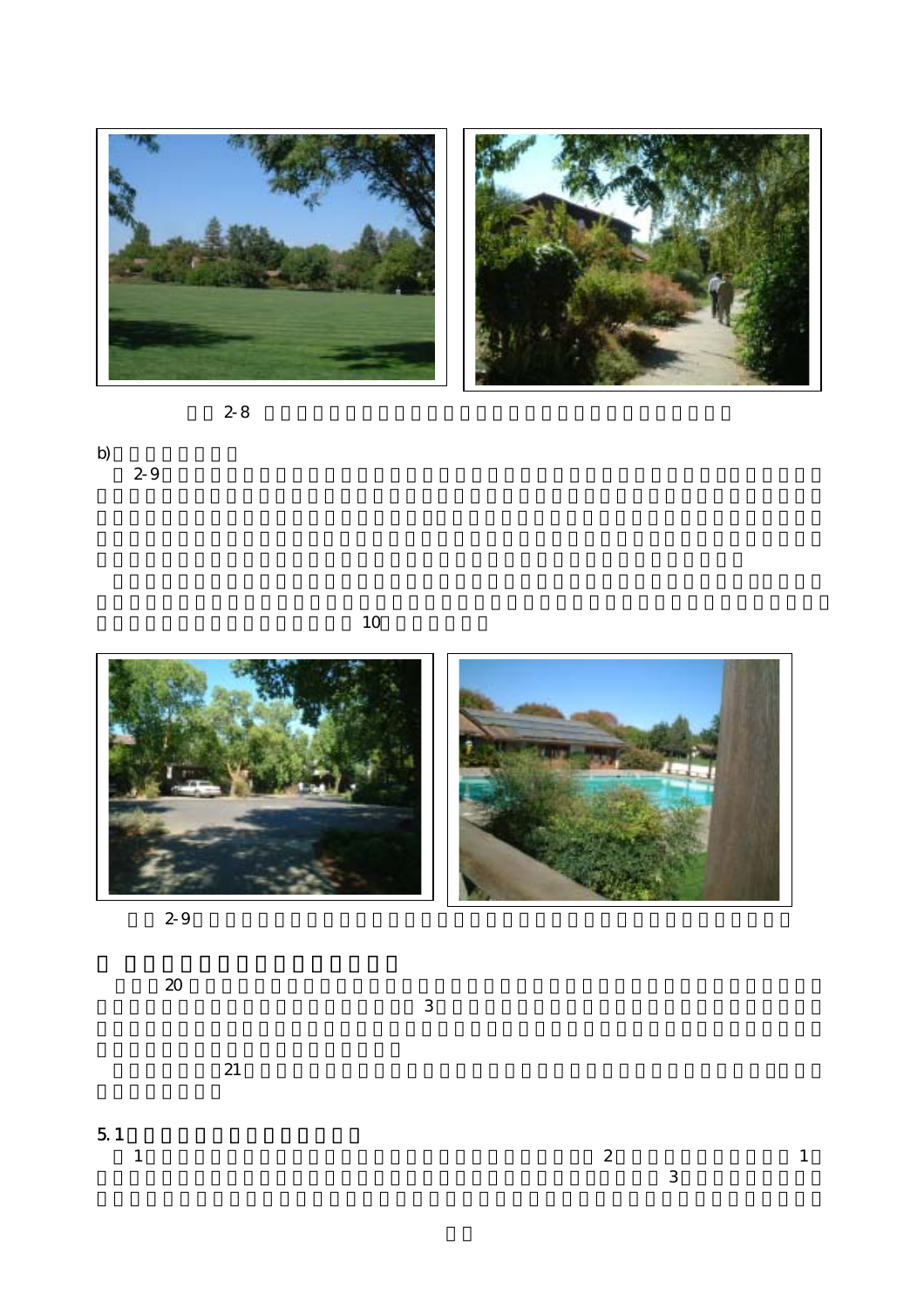1) is the contract of  $\mathbf{S}$ 

 $15$  $\overline{20}$  50  $\overline{50}$  $300 \t 100$  $\infty$  200  $\infty$ 

 $1 \quad 000 \quad 1 \quad 500$ 

 $1\quad 500$ 

2) and  $\overline{z}$ 

 $5.2$   $1.3$   $1.3$   $1.3$   $1.3$   $1.3$   $1.3$   $1.3$   $1.3$   $1.3$   $1.3$   $1.3$   $1.3$   $1.3$   $1.3$   $1.3$   $1.3$   $1.3$   $1.3$   $1.3$   $1.3$   $1.3$   $1.3$   $1.3$   $1.3$   $1.3$   $1.3$   $1.3$   $1.3$   $1.3$   $1.3$   $1.3$   $1.3$   $1.3$   $1.3$   $1.3$   $1.3$  $1)$ 

 $2$  3  $\frac{1}{2}$ 

 $\mathbf 1$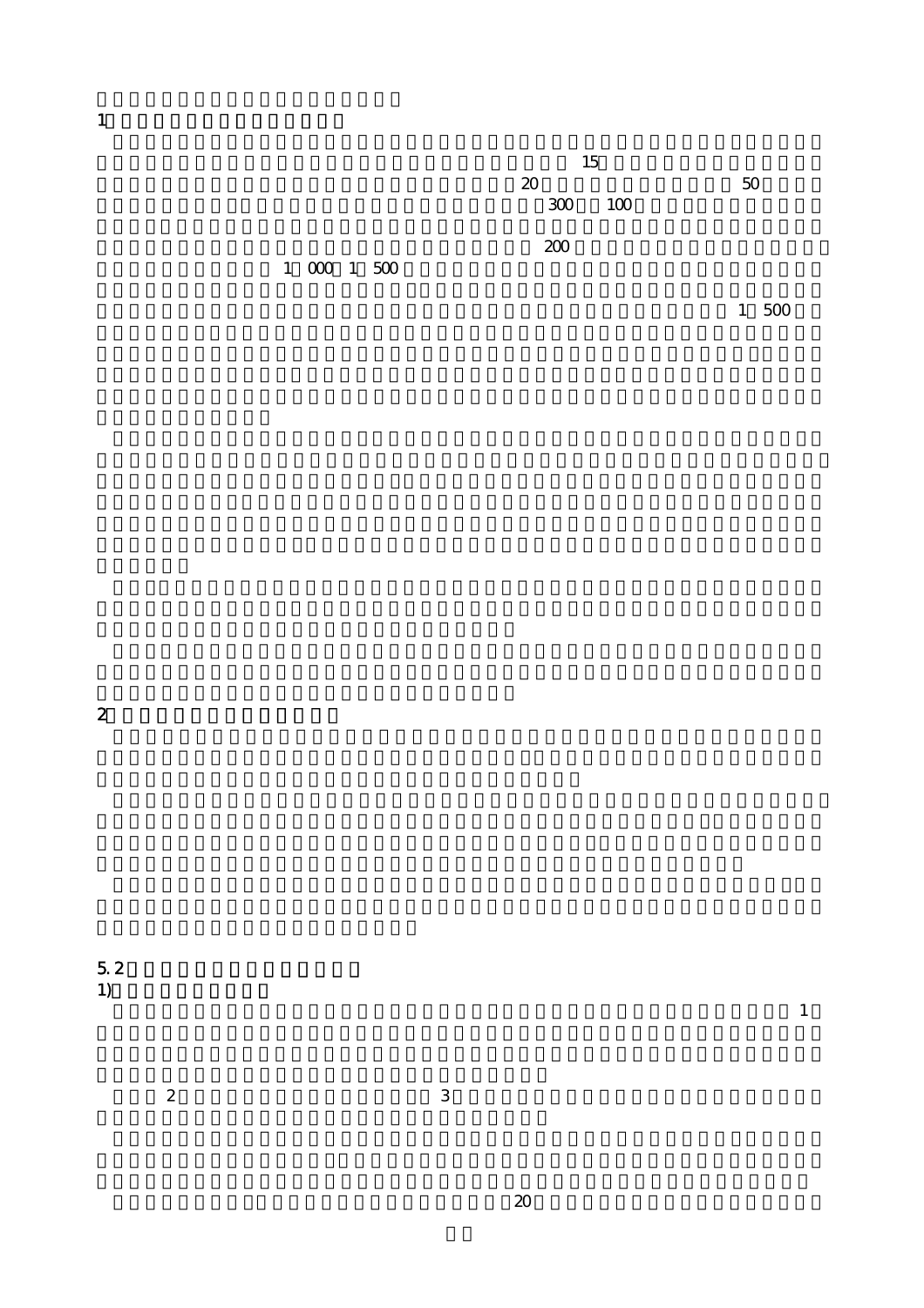





 $2 - 10$ 

 $\sim$  2-10  $\sim$ 

 $\sim$  30km  $\sim$  30km  $\sim$  30km  $\sim$  30km  $\sim$  30km  $\sim$  30km  $\sim$  30km  $\sim$  30km  $\sim$  30km  $\sim$  40km  $\sim$  40km  $\sim$  40km  $\sim$  40km  $\sim$  40km  $\sim$  40km  $\sim$  40km  $\sim$  40km  $\sim$  40km  $\sim$  40km  $\sim$  40km  $\sim$  40km  $\sim$  40km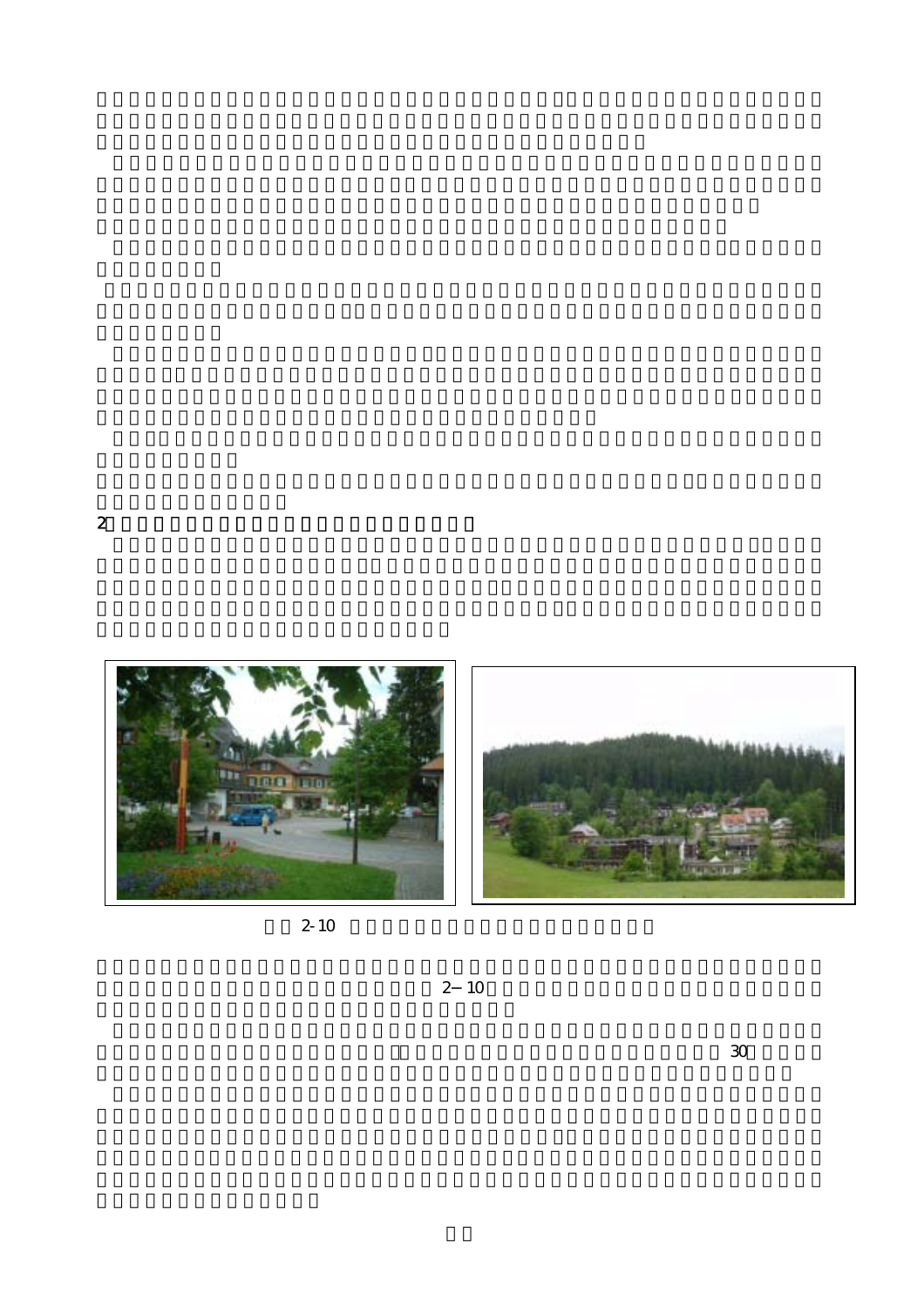|   | $2 - 3$ |    |                 |                                       |
|---|---------|----|-----------------|---------------------------------------|
|   |         |    | Hnterzarten     |                                       |
|   |         |    | 2,608           | 4, 366<br>1, 438<br>3, 963<br>71      |
|   |         |    | 1,00            |                                       |
|   |         | ha | 3,337           |                                       |
|   |         |    | 75              |                                       |
|   |         |    | 78              |                                       |
|   |         |    |                 |                                       |
| 2 |         |    | 21              | $\frac{110}{30}$                      |
|   |         |    |                 | 14                                    |
| З |         |    | 766             | $\frac{1,008}{2,274}$<br>3,282<br>0,2 |
|   |         |    | 153             |                                       |
|   |         |    | 91 <sup>C</sup> |                                       |
|   |         |    |                 |                                       |

 $\overline{3}$ ,  $\overline{5}$ 

 $5.3$   $1.3$ 

 $2-3$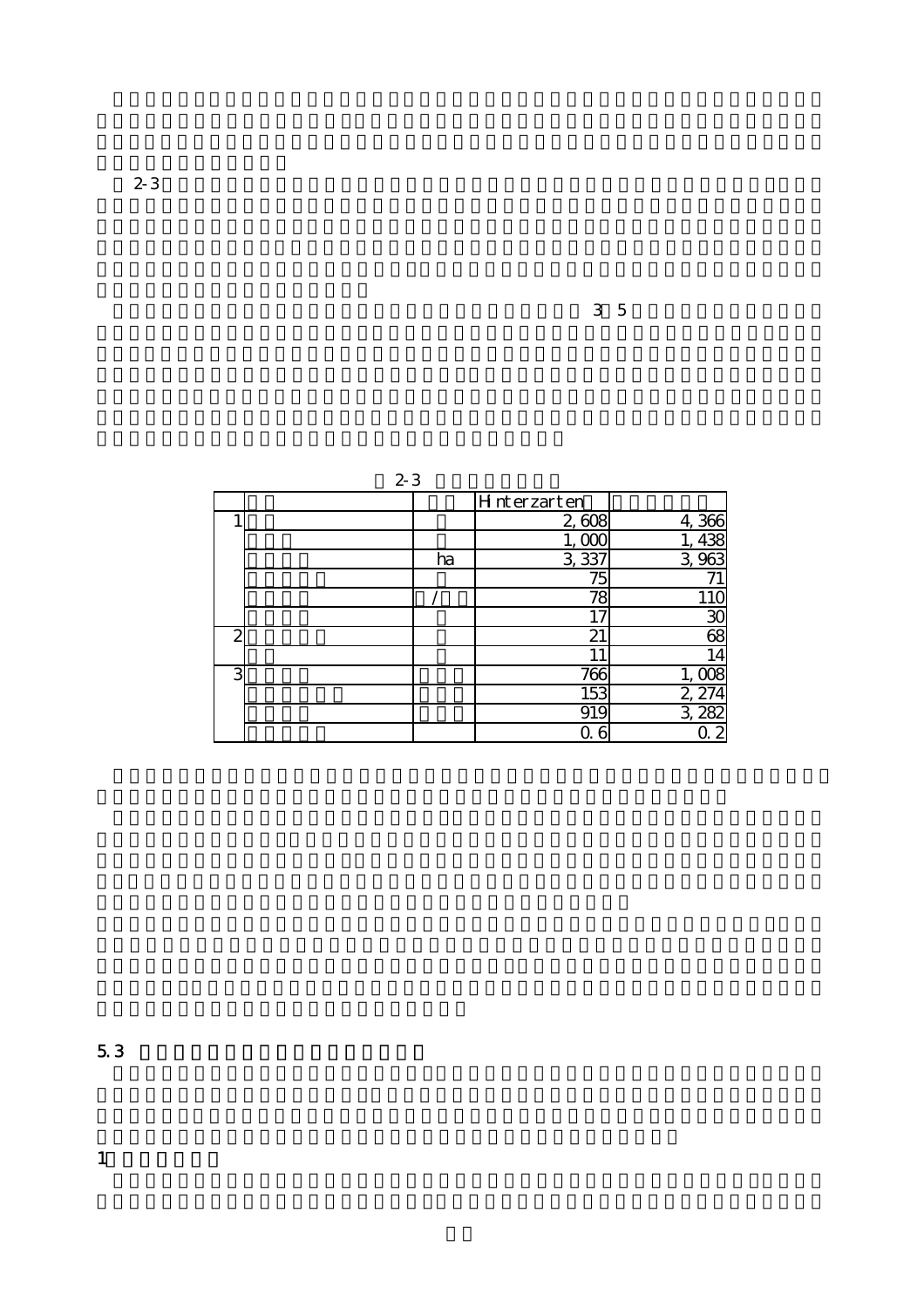$2$ 

 $\overline{3}$ 

4)野尻湖の国際村(NLA)にみる土地所有制度





 $2 - 11$ 

 $200$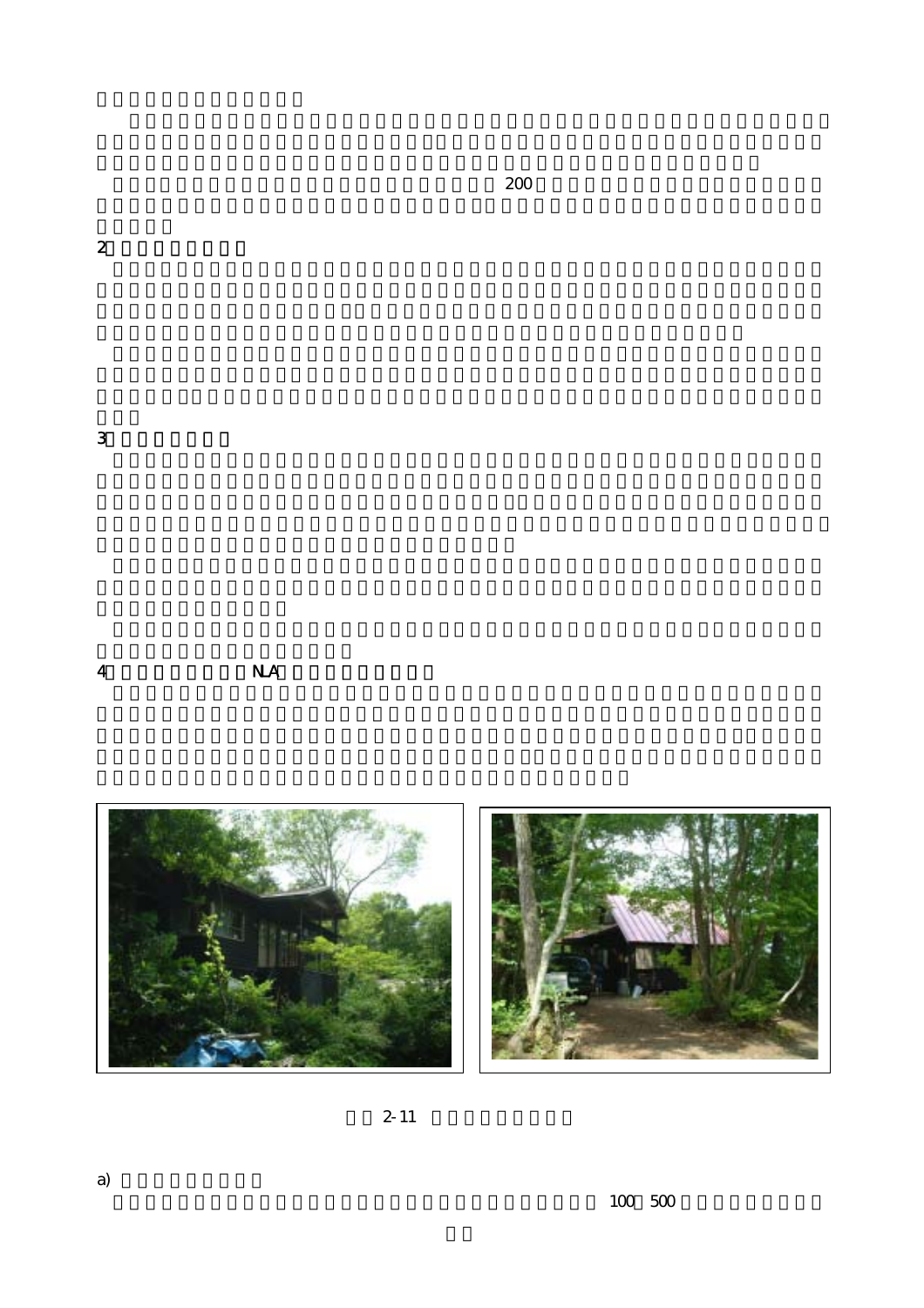

 $2-4$ 

|                                               | (MA) | 2002/8/6 |  |
|-----------------------------------------------|------|----------|--|
| $\mathbf{1}$<br>$\sqrt{2}$                    |      |          |  |
| $\mathbf{3}$                                  |      |          |  |
| $\overline{4}$                                |      |          |  |
| $\overline{5}$<br>$\,6\,$<br>$\boldsymbol{7}$ |      |          |  |
| $\,8\,$                                       |      |          |  |
|                                               |      |          |  |

 $\overline{2}$ 

# 5.4 20

 $1$ 

 $\mathbf{I} \mathbf{T}$  $100$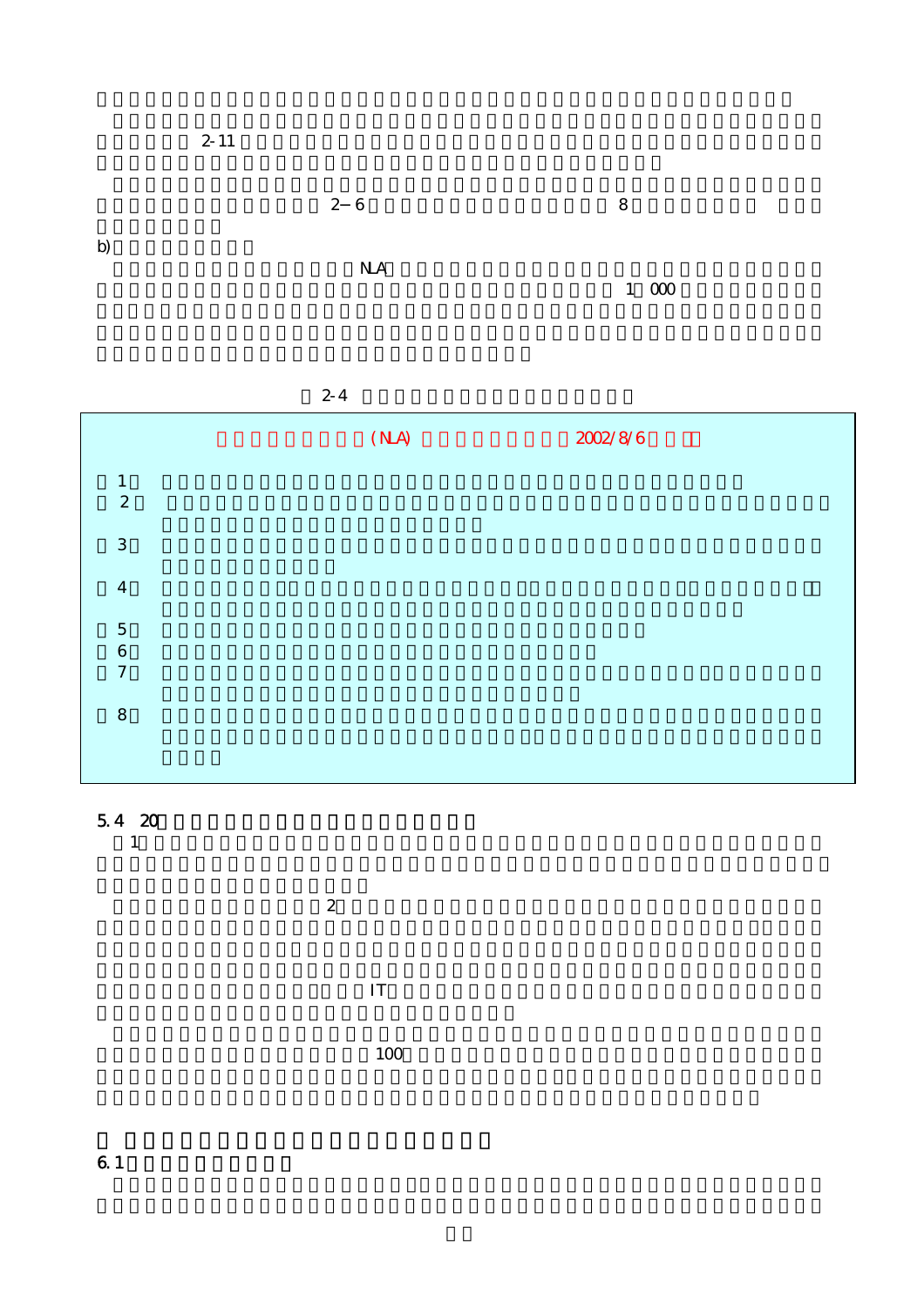$6.2$   $1$ 

 $\bf IT$ 

1)  $\blacksquare$ 





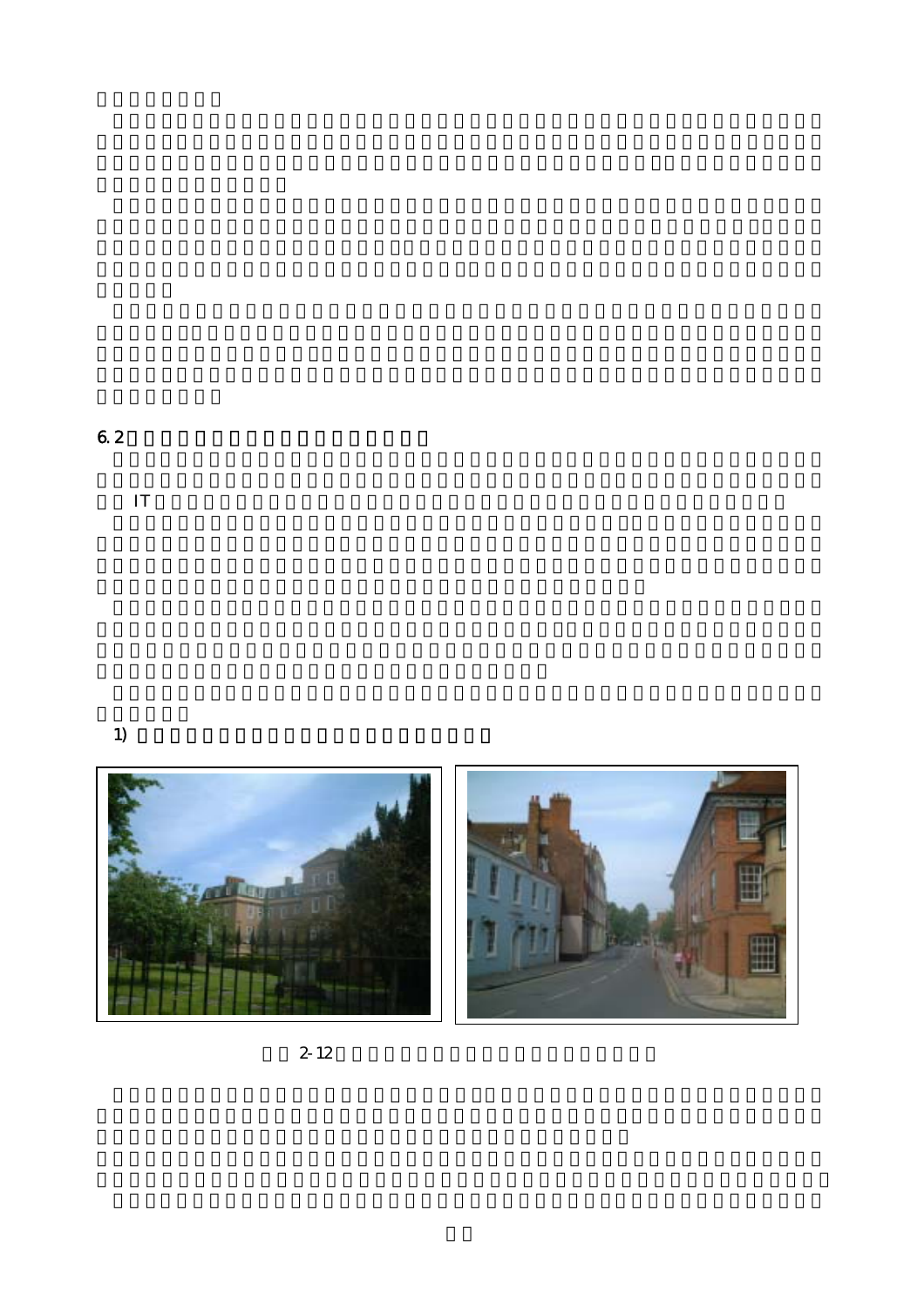$1457$  3 11







|                         |    | 25      |  | $\sim$ 3 |  |
|-------------------------|----|---------|--|----------|--|
| $\overline{\mathbf{4}}$ |    | $5$ 4 1 |  |          |  |
|                         | 20 |         |  |          |  |





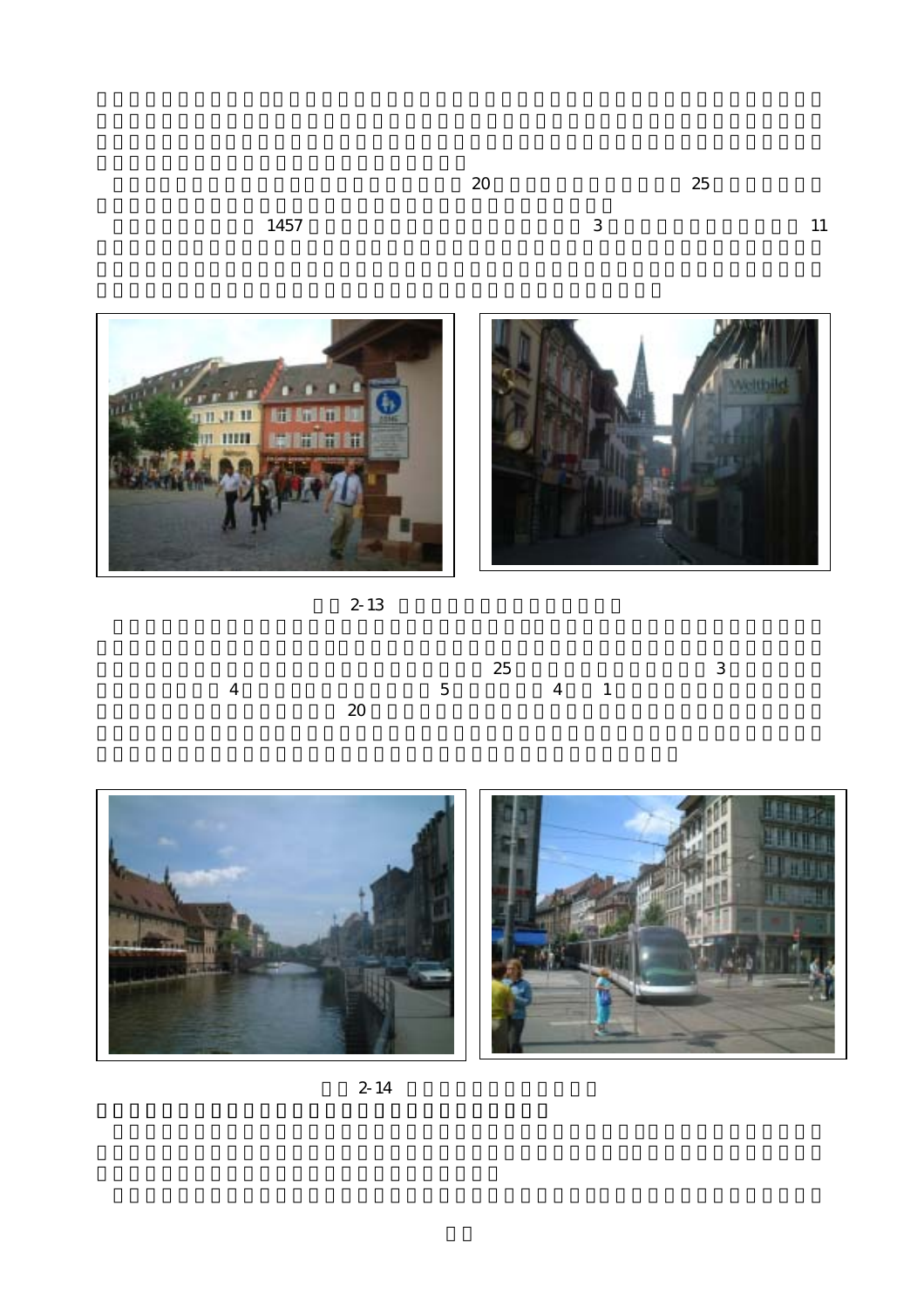



 $2-15$ 



 $2-16$ 

DST Daitoku Science Town

## Daitoku Science Town

| 1973       |    |   | 1993                   |    |           |
|------------|----|---|------------------------|----|-----------|
| <b>DST</b> |    |   |                        |    | 8km<br>27 |
|            | 47 | 9 |                        | 43 |           |
|            |    |   | <b>Dunsan New Town</b> |    |           |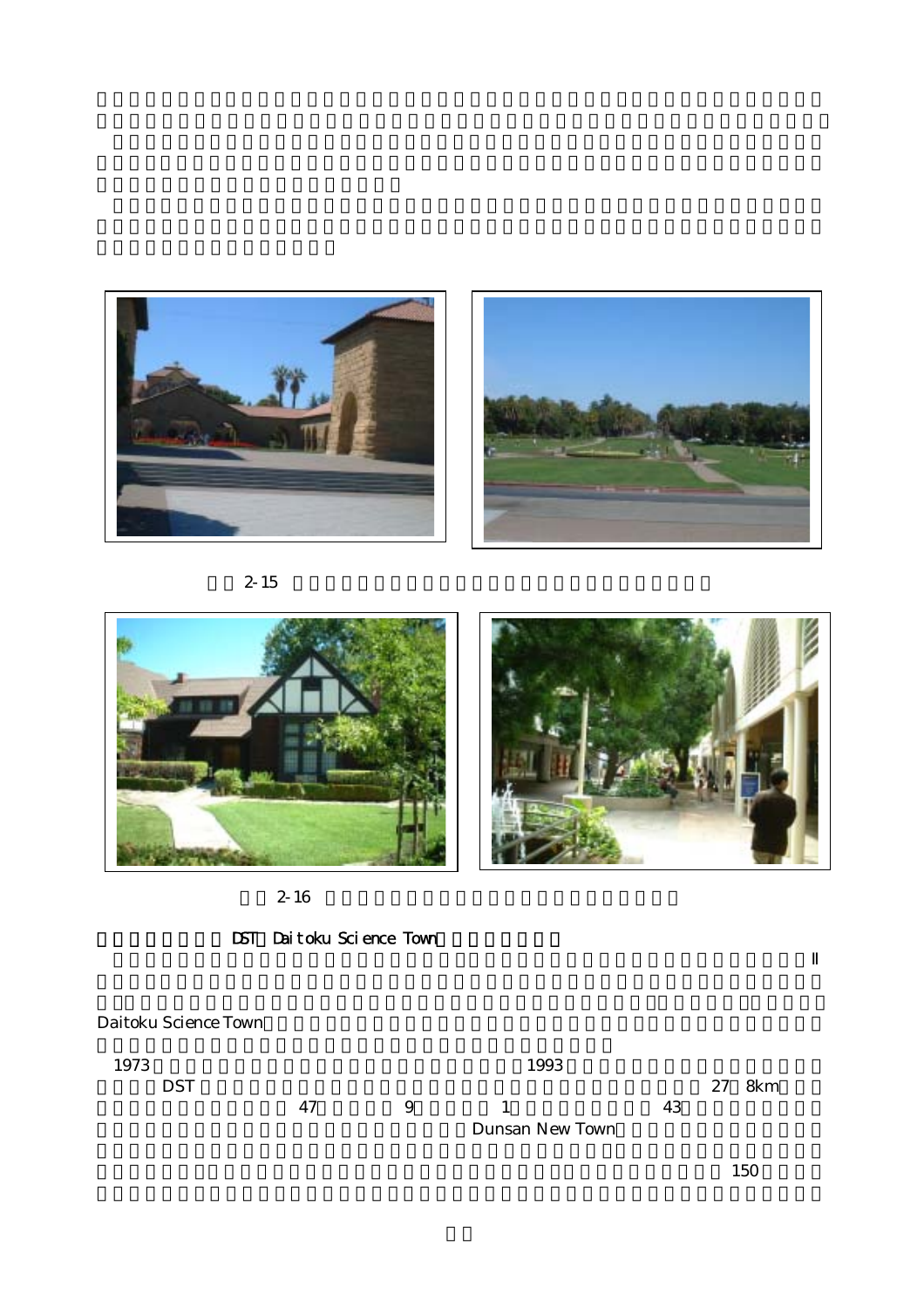|        |            | <b>DST</b> |    |    | 116 |
|--------|------------|------------|----|----|-----|
| 15 000 | 4 455 PhD  |            |    |    |     |
|        | <b>DST</b> |            | 70 | 20 |     |

#### $\overline{\text{DST}}$

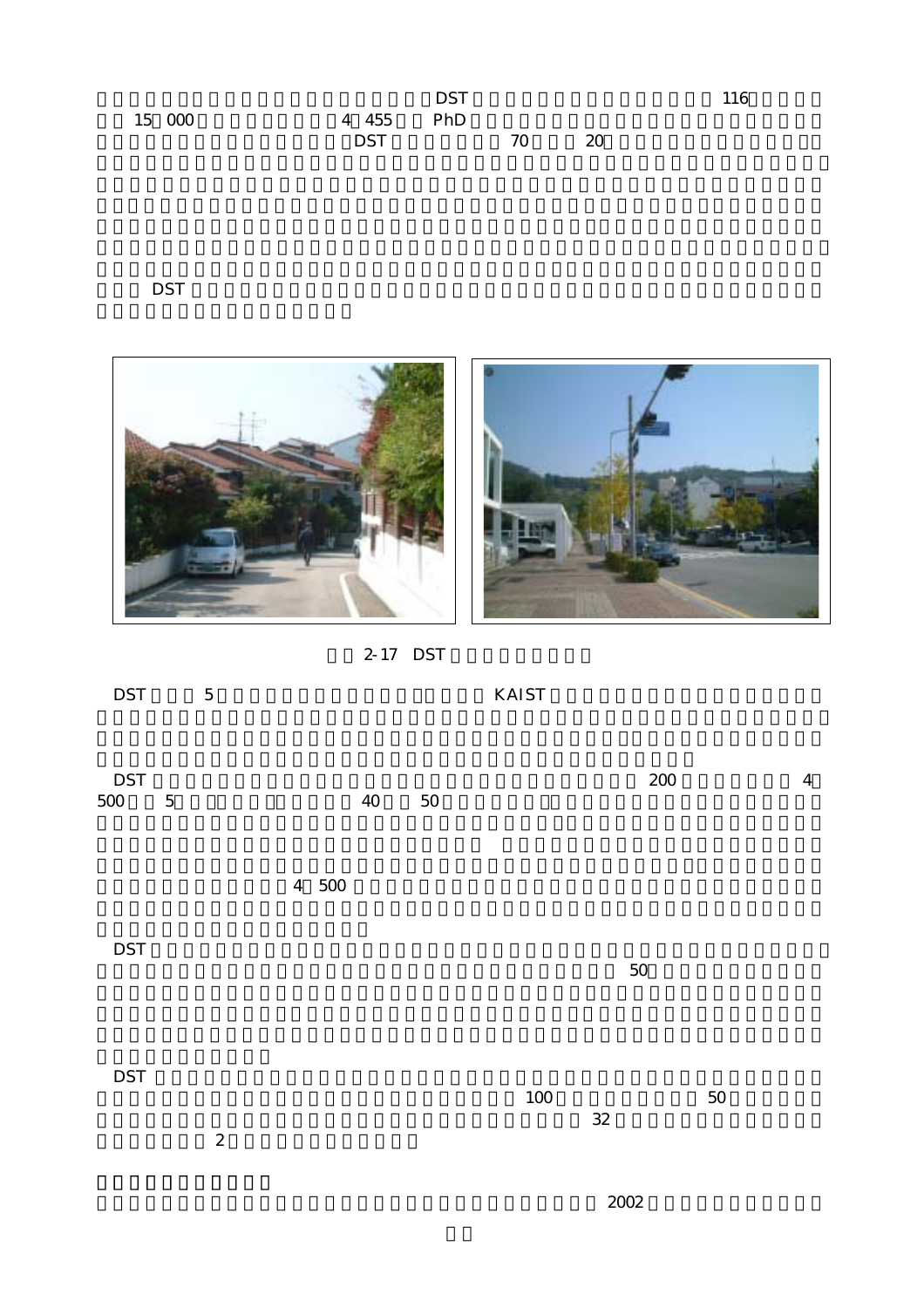$335ha \qquad \qquad 1 \qquad \quad 121ha$   $35ha$  $35ha$ 













 $2-19$   $2-20$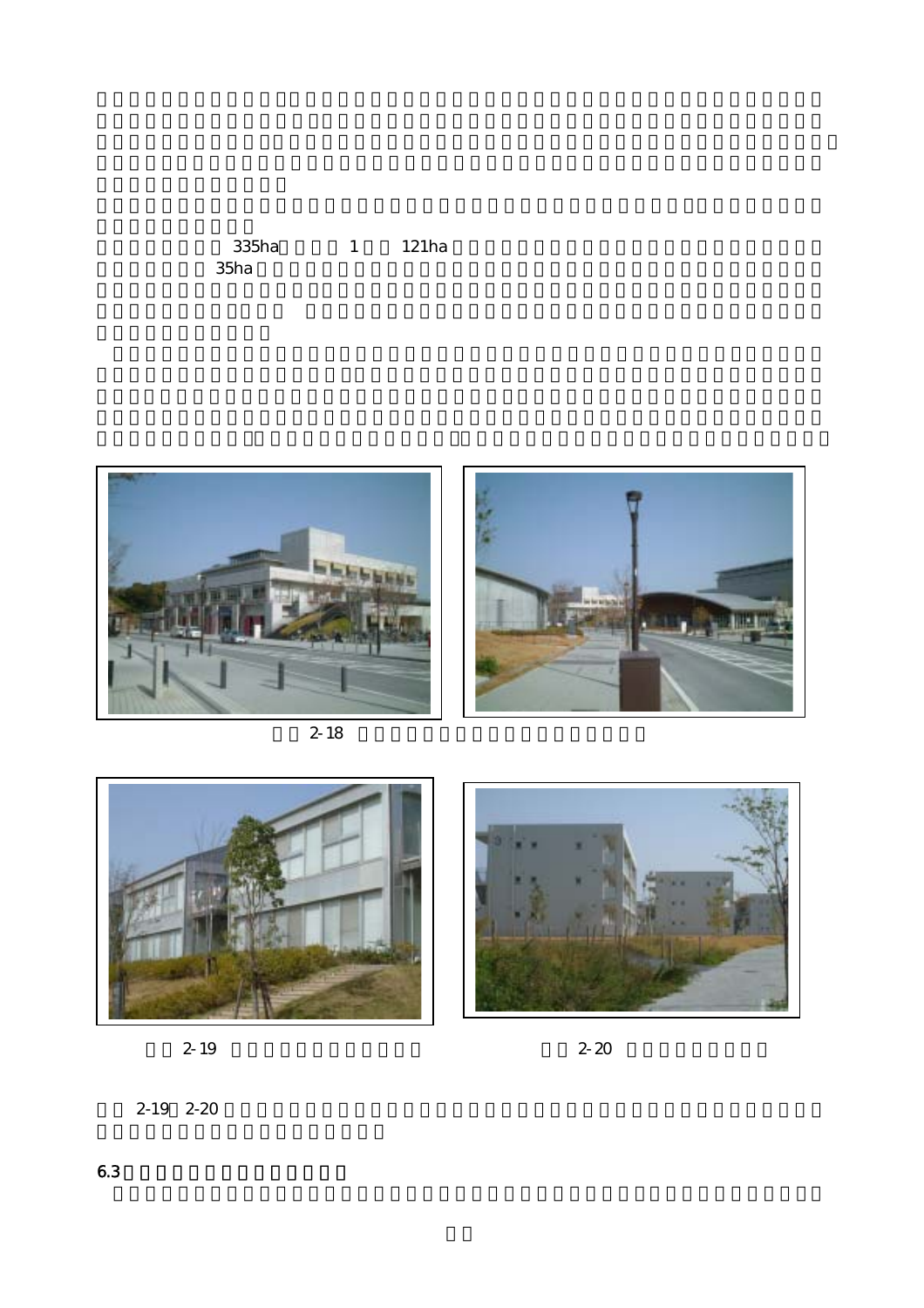$1)$ 



 $2-7$ 



| 1              |                 |        |           |        |
|----------------|-----------------|--------|-----------|--------|
| Т              |                 |        |           |        |
|                | 30,000          | 15,000 | 10,600 *1 | 870 *2 |
|                | $\ast$          |        | DT        |        |
|                | 116             |        | 12,000    |        |
|                | $^\ast 2$       |        |           |        |
|                | 1457            | 1885   | 1973      | 1995   |
|                | $75*3$          | 33     | 28        | 3.4    |
|                | $^{\ast}3$      |        |           |        |
| $\overline{2}$ |                 |        |           |        |
|                | 25<br>$^\ast 4$ | 170    | 150       | 100    |
|                | $\overline{4}$  |        |           |        |
|                | 11              |        |           |        |

 $\mathbf M$ 

 $2$ 

 $4$  and  $2-8$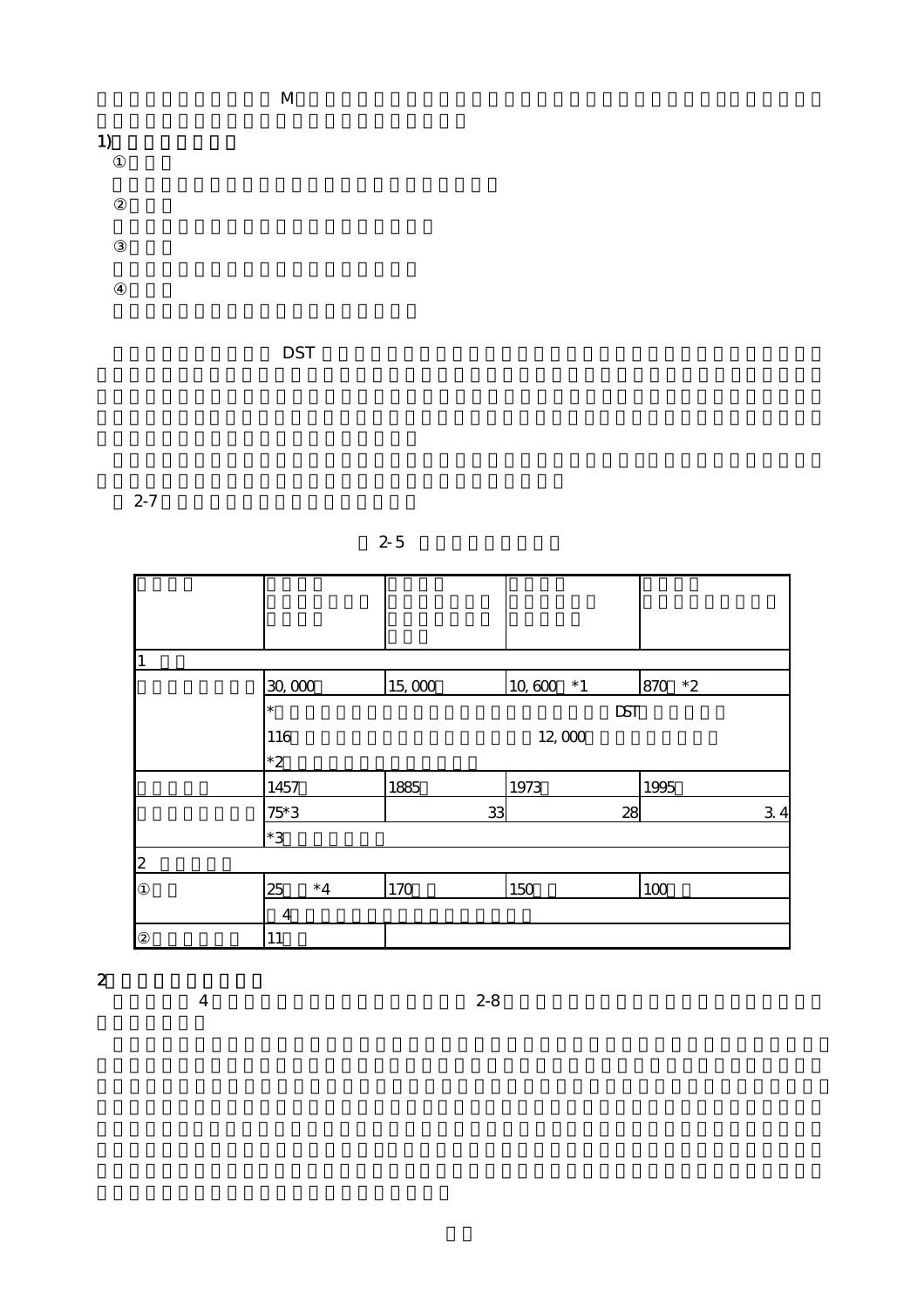| 2-6 |  |
|-----|--|
|-----|--|

 $\overline{21}$ 

 $7.1$   $100$ 100  $E$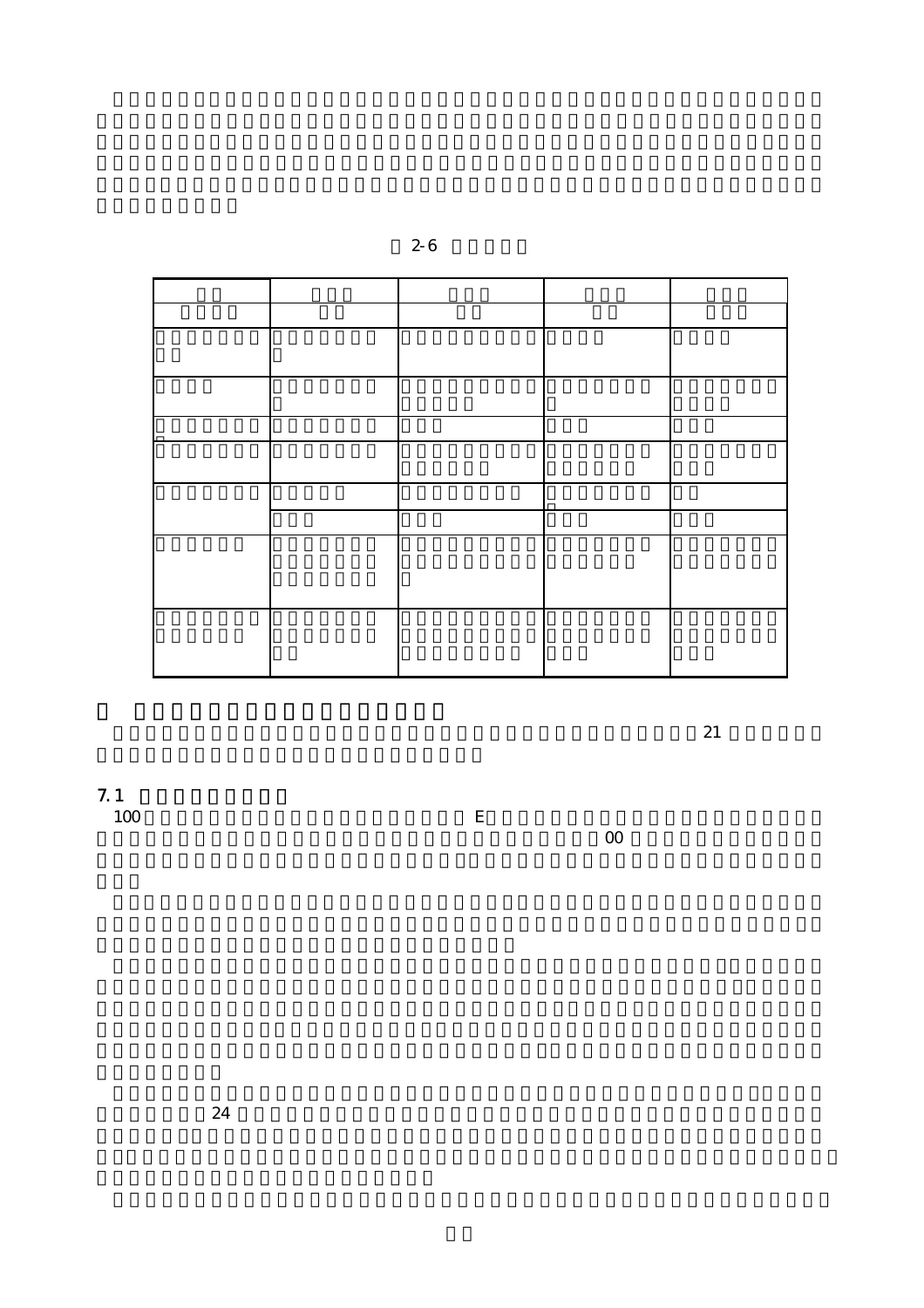$7.2 \quad 20$ 

### $7.3$

## $2-7$  1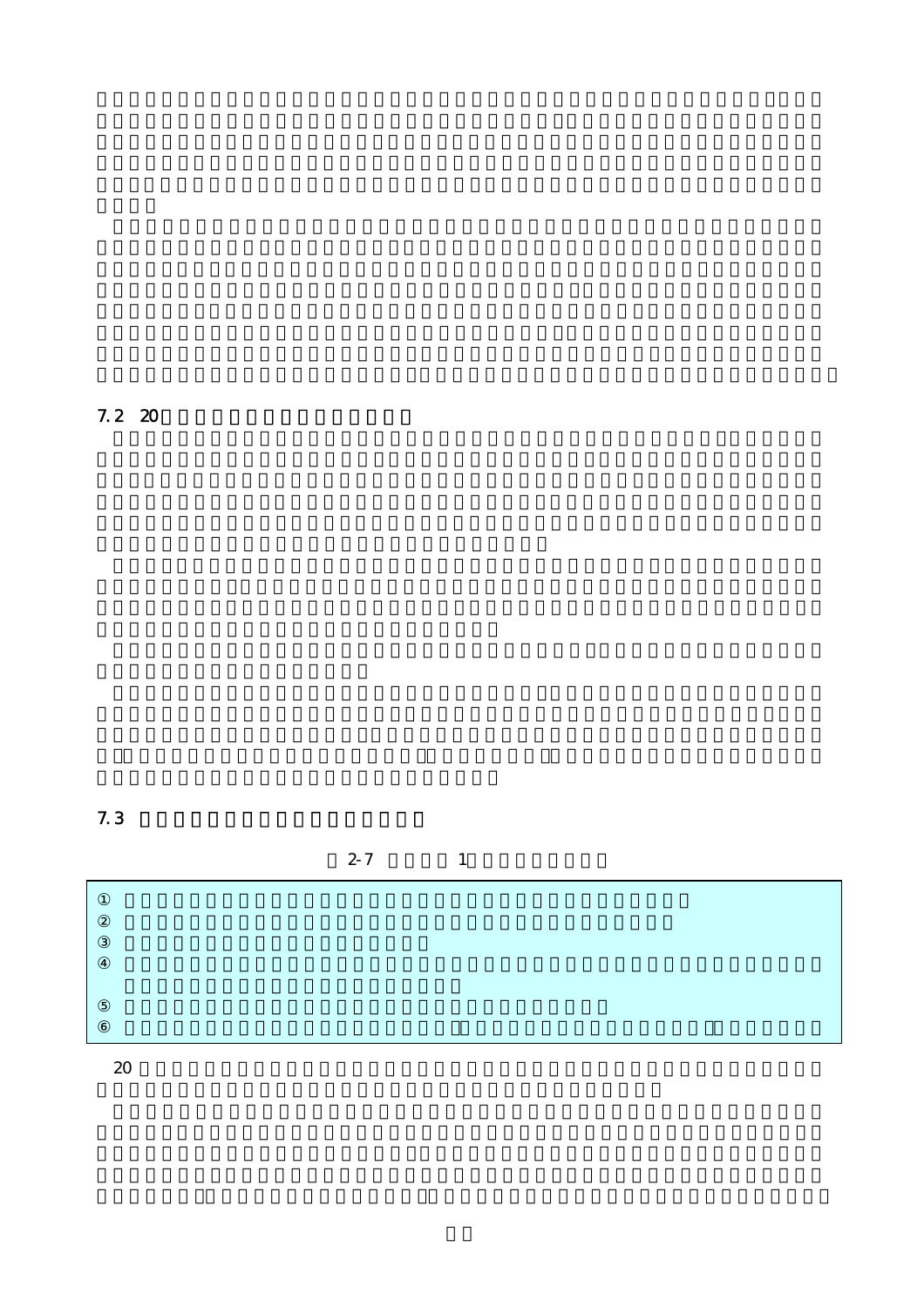$10$ 

 $21$ 

#### $7.4$

2-8 2

| IC | 30 |  |
|----|----|--|
|    |    |  |
|    |    |  |
|    |    |  |
|    |    |  |

 $20$ 

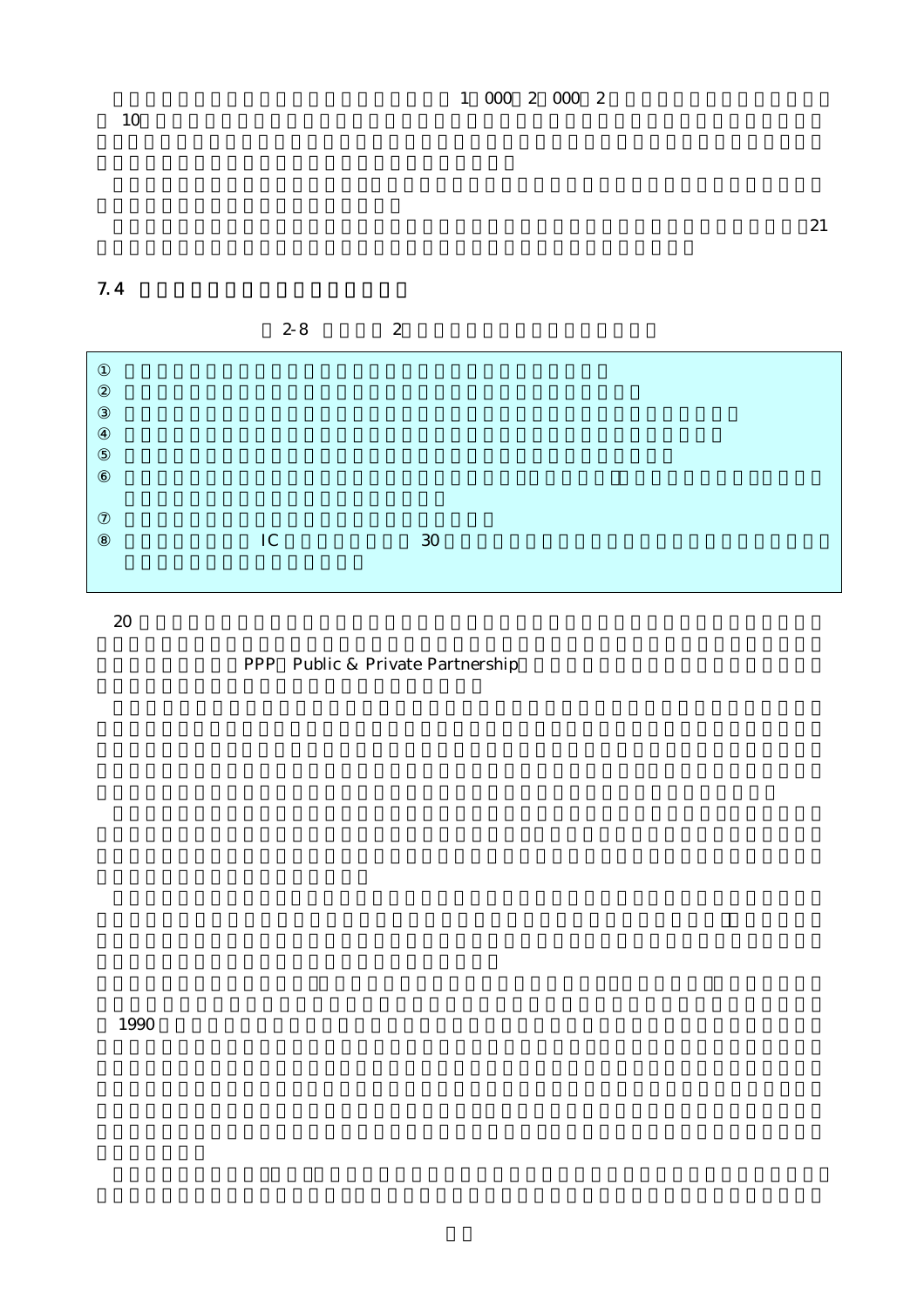$7.5$ 

 $2-9$  3

# $7.6$

 $2-10$  4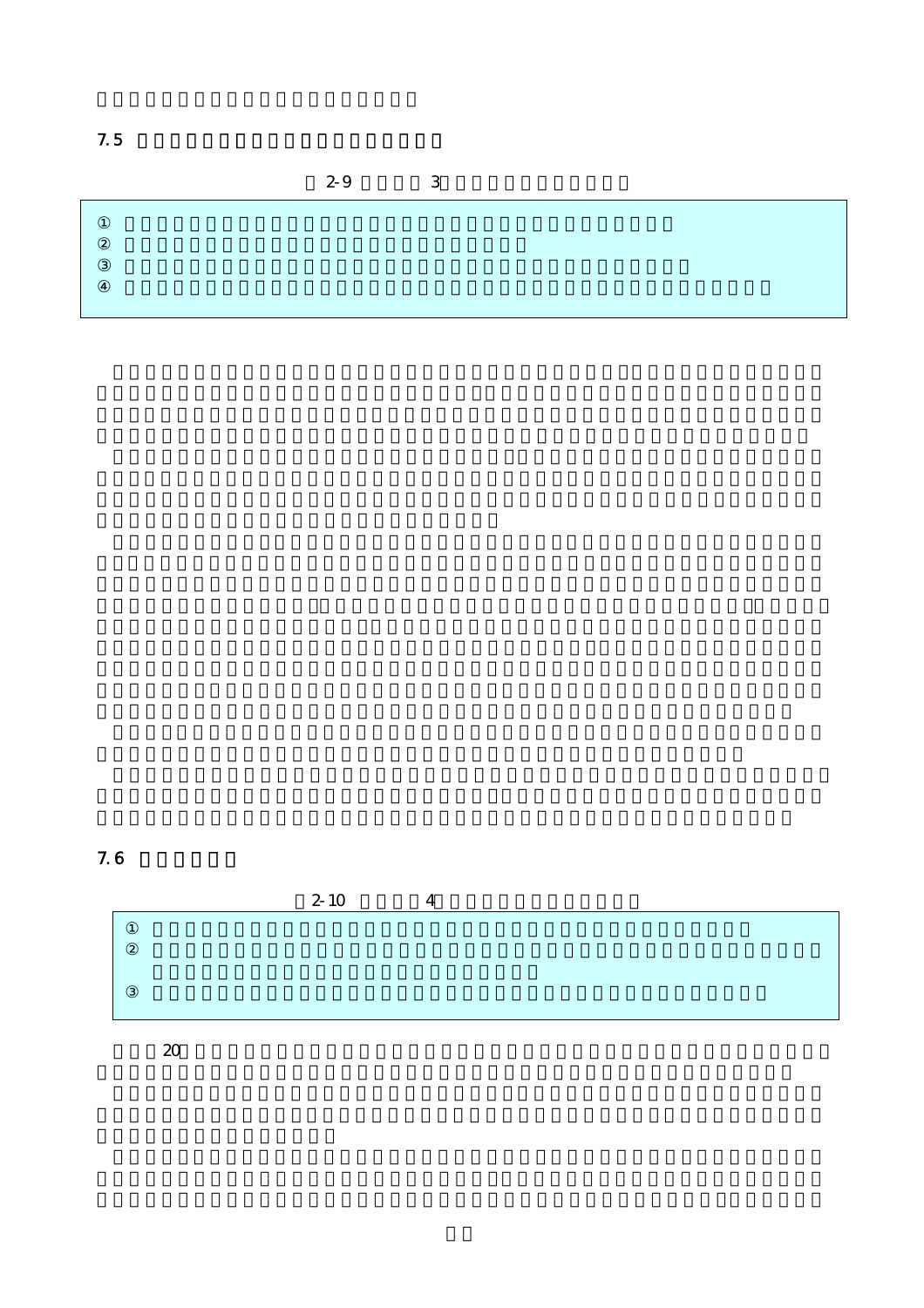$\Box$ sterministerministerministerministerministerministerministerministerministerministerministerministerministerministerministerministerministerministerministerministerministerministerministerministerministerministerminis のであると考える.  $7.7$ 1)  $2)$  $3)$ 

 $4)$ 

5)コンセプトの相関

**Privatization** 

 $\bf M$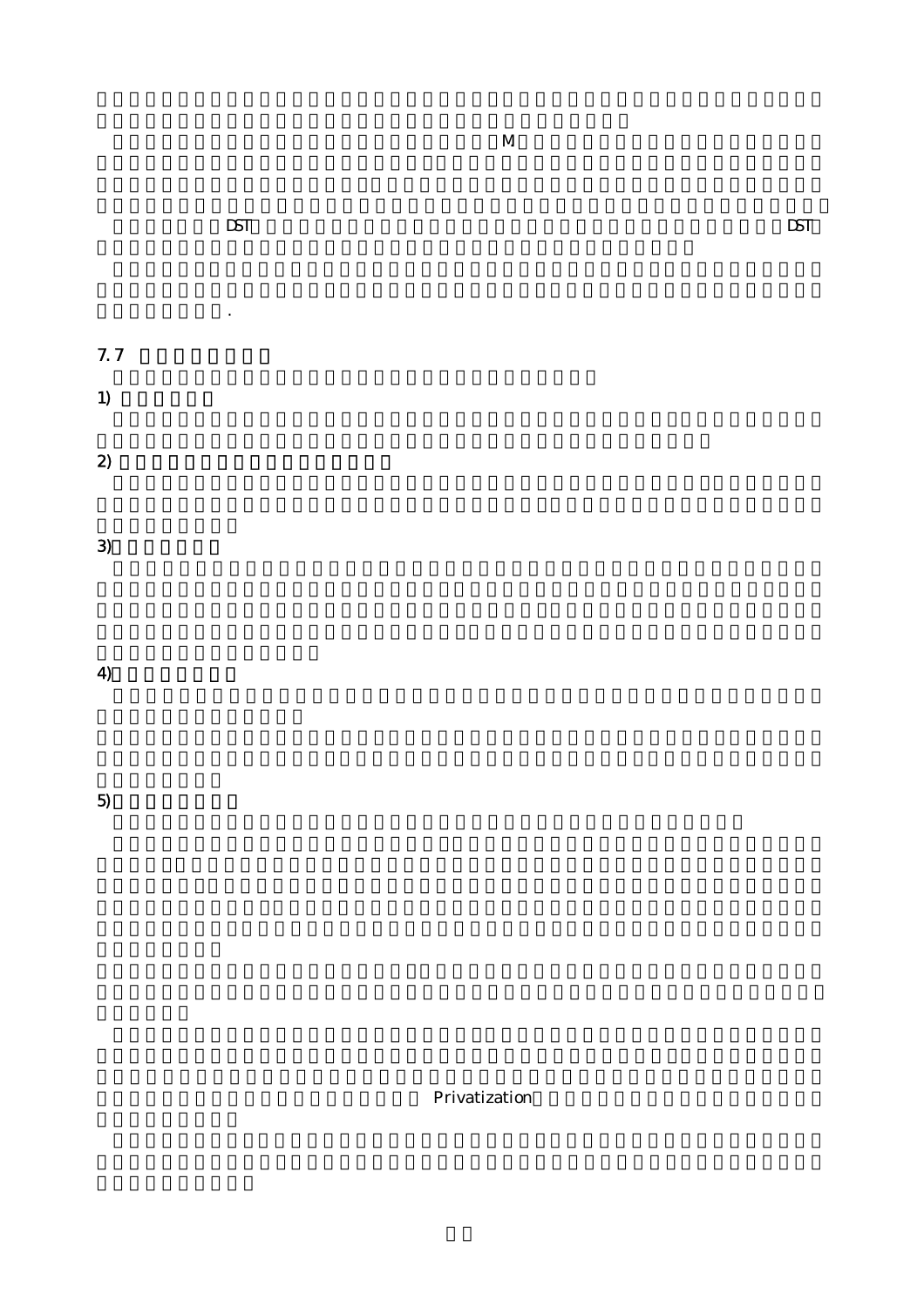

Next Society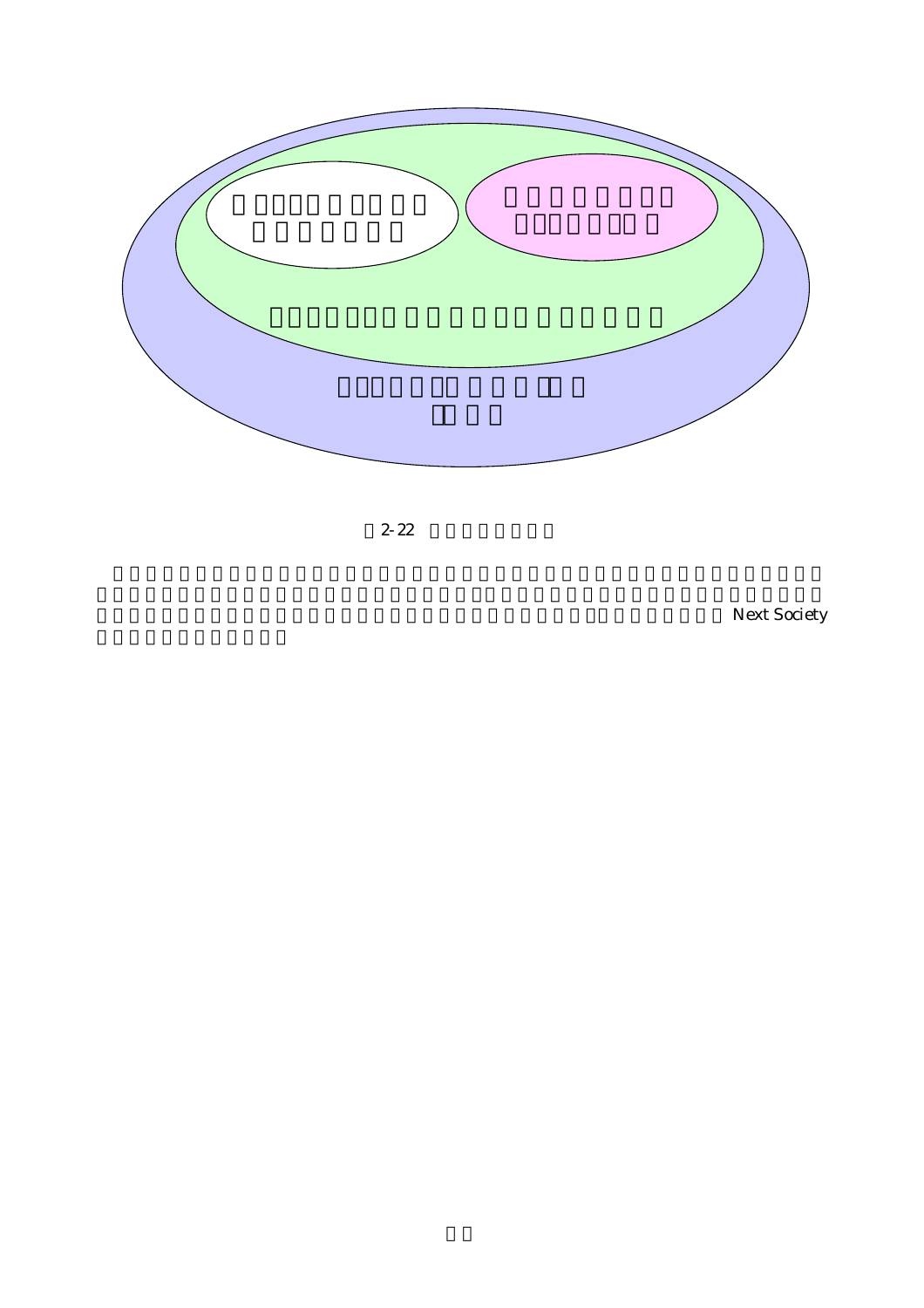

 $PFI$ 

 $\frac{4}{2}$ 2)

5) 総合型の株方式事業  $3)$  4)

 $3-1$ 

| IVO            |  |  |
|----------------|--|--|
|                |  |  |
| $\mathbf{2}$   |  |  |
| 3              |  |  |
| $\mathbf{A}$   |  |  |
| $\overline{5}$ |  |  |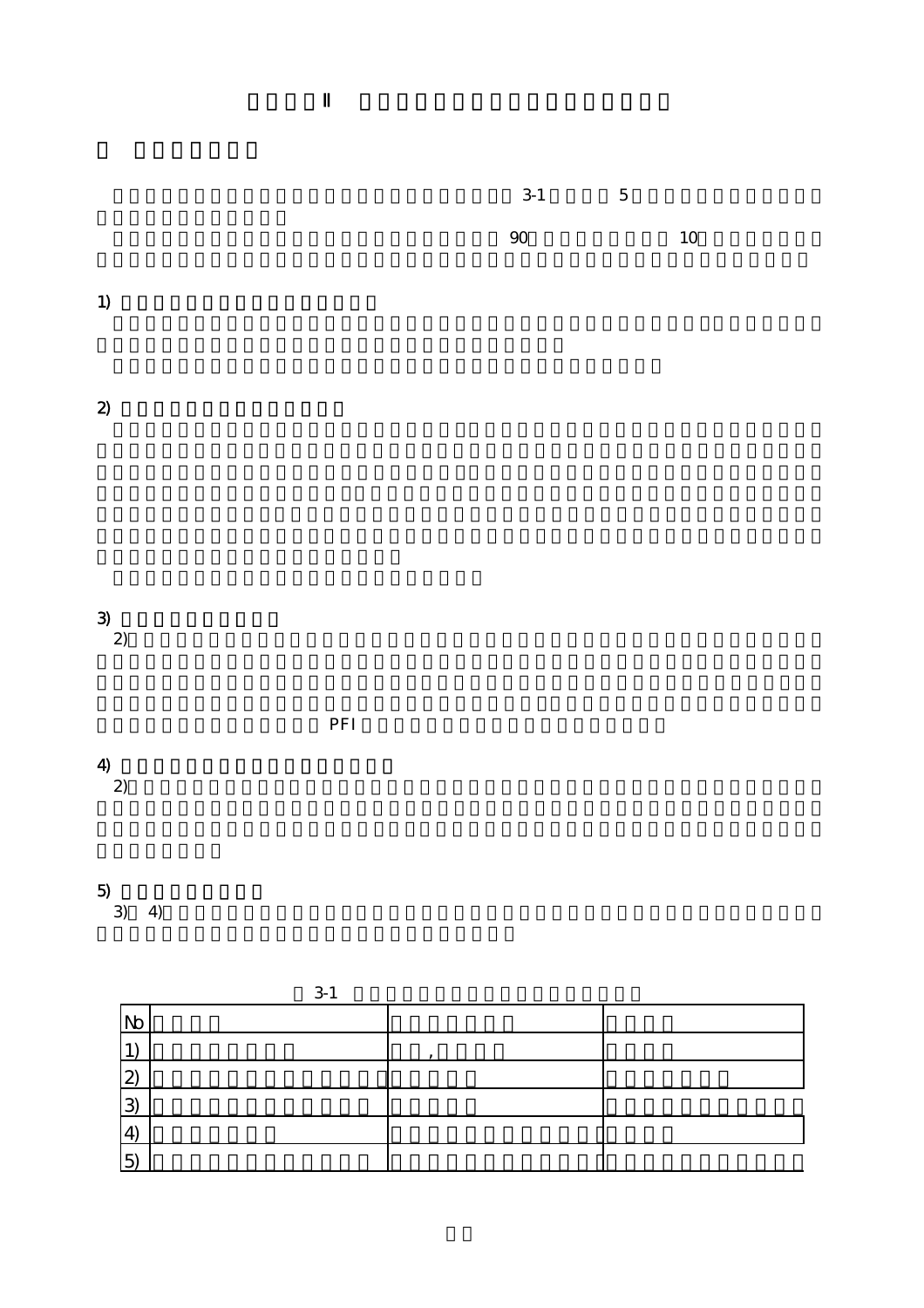| $3-2$<br>$\sim$ |  |  |
|-----------------|--|--|
|-----------------|--|--|

| $\mathbf{1}$   | 220 <sub>ha</sub>                                     |                 |                 |
|----------------|-------------------------------------------------------|-----------------|-----------------|
| 900            | 0.2 <sub>ha</sub><br>900 180ha                        |                 |                 |
| :5             | 2 <sub>ha</sub><br>$\overline{5}$<br>10 <sub>ha</sub> |                 |                 |
| :5             | 2ha/<br>5<br>10 <sub>ha</sub>                         |                 |                 |
|                | 20ha                                                  |                 |                 |
| $\mathbf{z}$   |                                                       |                 |                 |
| /ha<br>0. 1    | 1000 / 2                                              |                 |                 |
|                |                                                       |                 |                 |
| 3              |                                                       |                 |                 |
|                | 1.70%                                                 |                 |                 |
|                |                                                       |                 |                 |
|                |                                                       |                 |                 |
| 1              | $+PMF$                                                |                 | 281             |
|                | 30 <sup>°</sup><br>0.0030<br>$\sqrt{2}$               |                 |                 |
|                | 0.0296                                                |                 |                 |
| $\overline{c}$ |                                                       | 145             |                 |
|                | $1525$ /<br>0.1525                                    |                 |                 |
|                | 1.5253<br>$\mathbf{1}$<br>5253                        |                 |                 |
|                |                                                       | 145             | 281             |
|                |                                                       |                 |                 |
| $\mathbf{1}$   | $220ha*0.1$ /ha                                       | 22              |                 |
| $\overline{c}$ | $200a*0.1*1$<br>/ha                                   | 20              |                 |
| $\overline{3}$ | $20ha*1$ /ha                                          | $\overline{20}$ |                 |
| $\overline{4}$ | $8000$<br>$*5$<br>800<br>900                          | 76              |                 |
| 6              |                                                       |                 | 0.60            |
| $\overline{7}$ |                                                       |                 | 1.00            |
| $\infty$       | 200ha*0.9*0.1 /ha*1.7%                                |                 | 0.31            |
|                | $200a^*0$ 1*1 / $ha^*1$ . 7%                          |                 | 0.34            |
|                |                                                       | 138             | 225             |
|                |                                                       | 7               | $0.56\,$        |
|                |                                                       | $\overline{5}$  | $\overline{20}$ |

 $1,525$ 

Ŧ.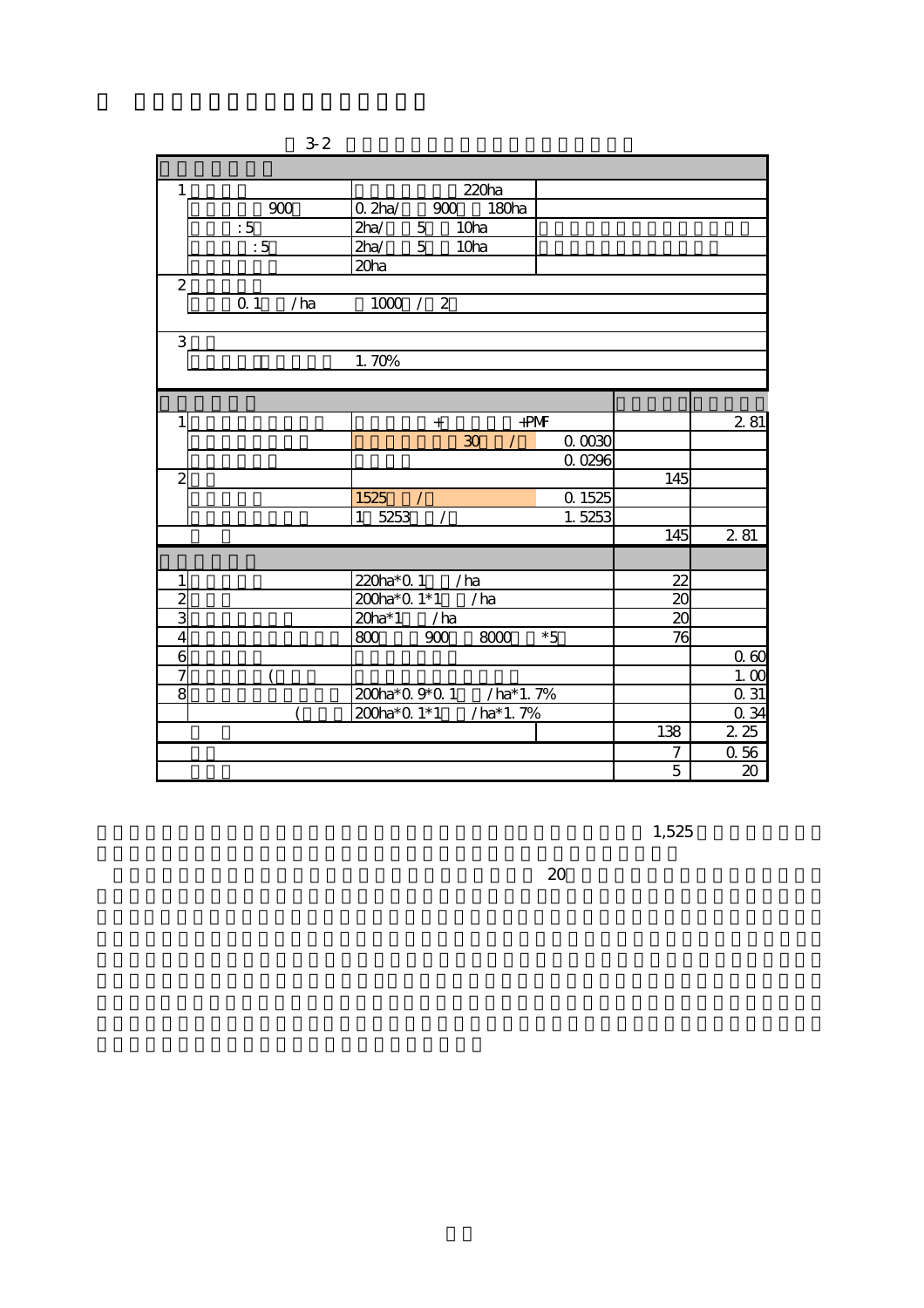| $\mathbf{1}$<br>$900\,$<br>:5<br>$\div 5$ | $\overline{220}$ ha<br>0. 2ha / 900 180ha<br>$2ha/ 5$ 10 $ha$<br>$2ha/ 5$ 10 $ha$ |                 |                   |       |
|-------------------------------------------|-----------------------------------------------------------------------------------|-----------------|-------------------|-------|
| $\overline{2}$<br>$0.1$ /ha               | 20ha<br>1000 / 2                                                                  |                 |                   |       |
| $\overline{3}$                            | 1.70%                                                                             |                 |                   |       |
|                                           |                                                                                   |                 |                   |       |
|                                           | 3 / 0.003<br>0.030<br>$300\,$                                                     |                 | 266<br>0.15       |       |
| $\overline{c}$                            | 1 900<br>0.0684<br>10<br>$\overline{5}$<br>0.6842                                 | 65              |                   | 1 684 |
|                                           |                                                                                   | 65              | 281               |       |
|                                           |                                                                                   |                 |                   |       |
|                                           | $220ha*0.1$ /ha                                                                   | $\overline{22}$ |                   |       |
| $\overline{c}$                            | $200h^*0.1^*1$ /ha                                                                | $\overline{20}$ |                   |       |
| 3                                         | $20a*1$ /ha                                                                       | $\overline{20}$ |                   |       |
| $\overline{4}$                            |                                                                                   |                 | 0.60              |       |
| 5                                         |                                                                                   |                 | $1.\overline{00}$ |       |
| $\overline{6}$                            | 200ha*0.9*0.1<br>$/ha*1.7%$                                                       |                 | $\overline{0.31}$ |       |
|                                           | 200ha*0.1*1<br>$/ha*1.7%$                                                         |                 | 0.34              |       |
|                                           | 1.65                                                                              | 62              | 2.25              |       |
|                                           | $20\,$                                                                            | 3               | 0.56              |       |
|                                           | $50$                                                                              | $\overline{2}$  | 0.28              |       |
|                                           | $\overline{20}$                                                                   | 13              | 2 3 6             |       |
|                                           |                                                                                   | $\overline{2}$  | 0.35              |       |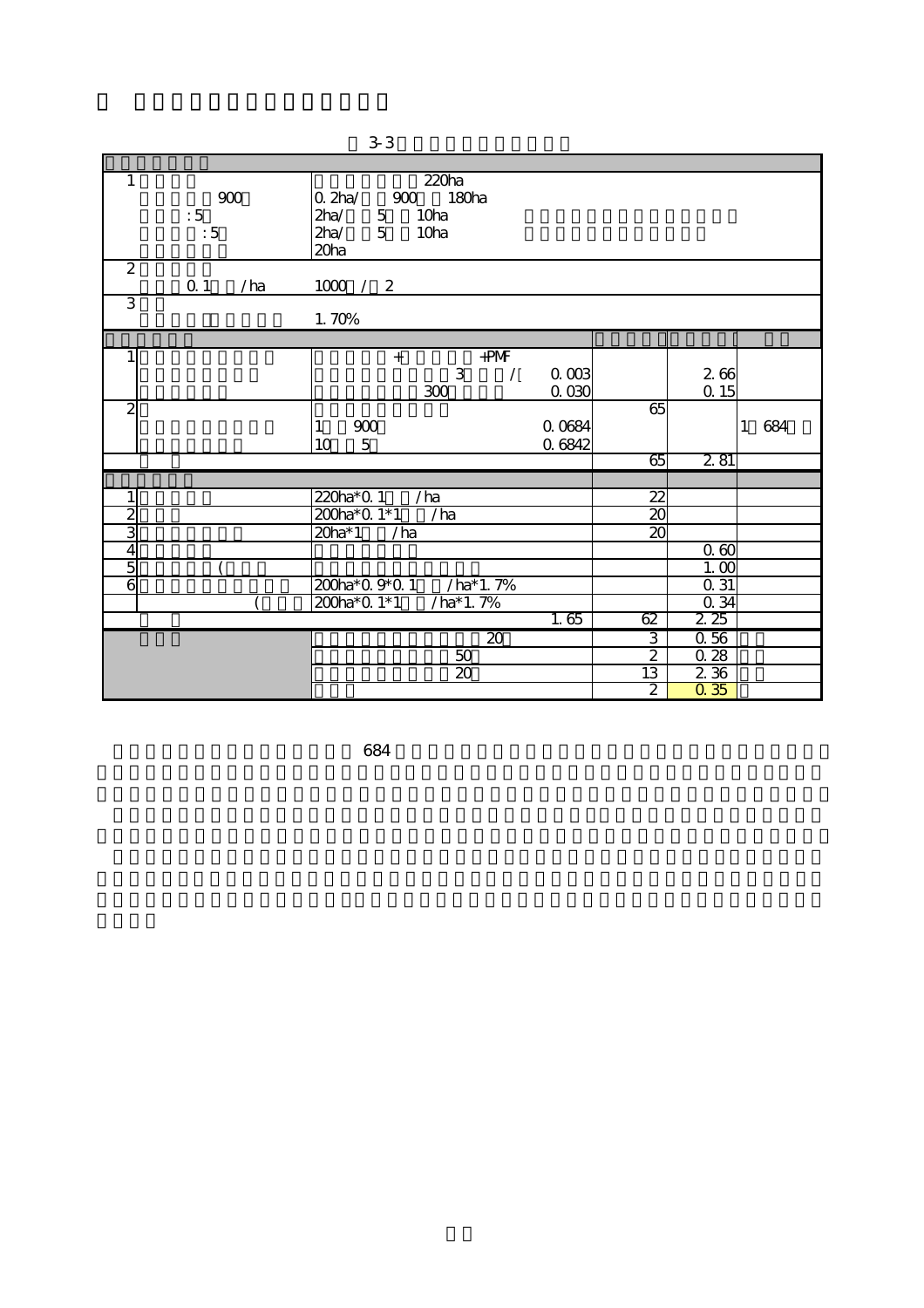| $\mathbf{1}$                                                   | $\infty$<br>:5<br>:5 | 220 <sub>ha</sub><br>$02$ ha/<br>900 180ha<br>1 <sub>Cha</sub><br>2 <sub>ha</sub><br>$5 -$<br>2 <sub>ha</sub><br>1 <sub>Cha</sub><br>$5 -$<br>20 <sub>ha</sub> |    |                  |                       |       |
|----------------------------------------------------------------|----------------------|----------------------------------------------------------------------------------------------------------------------------------------------------------------|----|------------------|-----------------------|-------|
| $\overline{2}$                                                 | $Q1$ /ha             | 1000 / 2                                                                                                                                                       |    |                  |                       |       |
| 3                                                              |                      | 1.70%                                                                                                                                                          |    |                  |                       |       |
| $\overline{\mathbf{4}}$                                        |                      |                                                                                                                                                                |    |                  |                       |       |
|                                                                |                      |                                                                                                                                                                |    |                  |                       |       |
|                                                                |                      | 50                                                                                                                                                             |    |                  |                       |       |
|                                                                |                      |                                                                                                                                                                |    |                  |                       |       |
| 1                                                              |                      | +PMF<br>$+$<br>35                                                                                                                                              | 44 |                  | 393                   |       |
| $\overline{2}$                                                 |                      |                                                                                                                                                                |    |                  |                       |       |
|                                                                |                      | 10 <sub>o</sub><br>900 ,1 61                                                                                                                                   | 61 | 55<br>128        |                       | 21000 |
| دى                                                             |                      | 2000<br>PSC=60% 75                                                                                                                                             |    | 30               | 15                    | 75    |
|                                                                |                      |                                                                                                                                                                |    | $\overline{204}$ | 1893                  |       |
|                                                                |                      |                                                                                                                                                                |    |                  |                       |       |
| $\mathbf{1}$<br>$\overline{c}$<br>3<br>$\overline{\mathbf{4}}$ |                      | $220ha*01$ /ha<br>200ha*01*1 /ha<br>$20ha*1$ /ha<br>800<br>900                                                                                                 |    | 2002020          |                       | 25    |
| 5                                                              |                      | 50                                                                                                                                                             |    |                  | 7.50                  |       |
| $\boldsymbol{6}$                                               |                      |                                                                                                                                                                |    |                  | 1.50                  |       |
| $\overline{7}$<br>8                                            | $\overline{(\ }$     | 200ha*09*01 /ha*1.7%                                                                                                                                           |    |                  | 1 <sub>0</sub><br>Q31 |       |
|                                                                |                      | 200ha*01*1 /ha*1.7%                                                                                                                                            |    |                  | 0.34                  |       |
|                                                                |                      |                                                                                                                                                                |    | 194              | 1065                  |       |
|                                                                |                      |                                                                                                                                                                |    | 10               | 829                   |       |
|                                                                | 50 <sub>o</sub>      |                                                                                                                                                                |    | 4.85             | 4.14                  |       |
|                                                                | 9000+21000           | $\overline{2}$<br>1                                                                                                                                            |    | 1                | $\mathbf{1}$          |       |
|                                                                |                      |                                                                                                                                                                |    | $\overline{21}$  | $\overline{1.8}$      |       |

 $PFI$  50  $50$  $\text{FAS}$ 60 PSC: Public Sector Comparator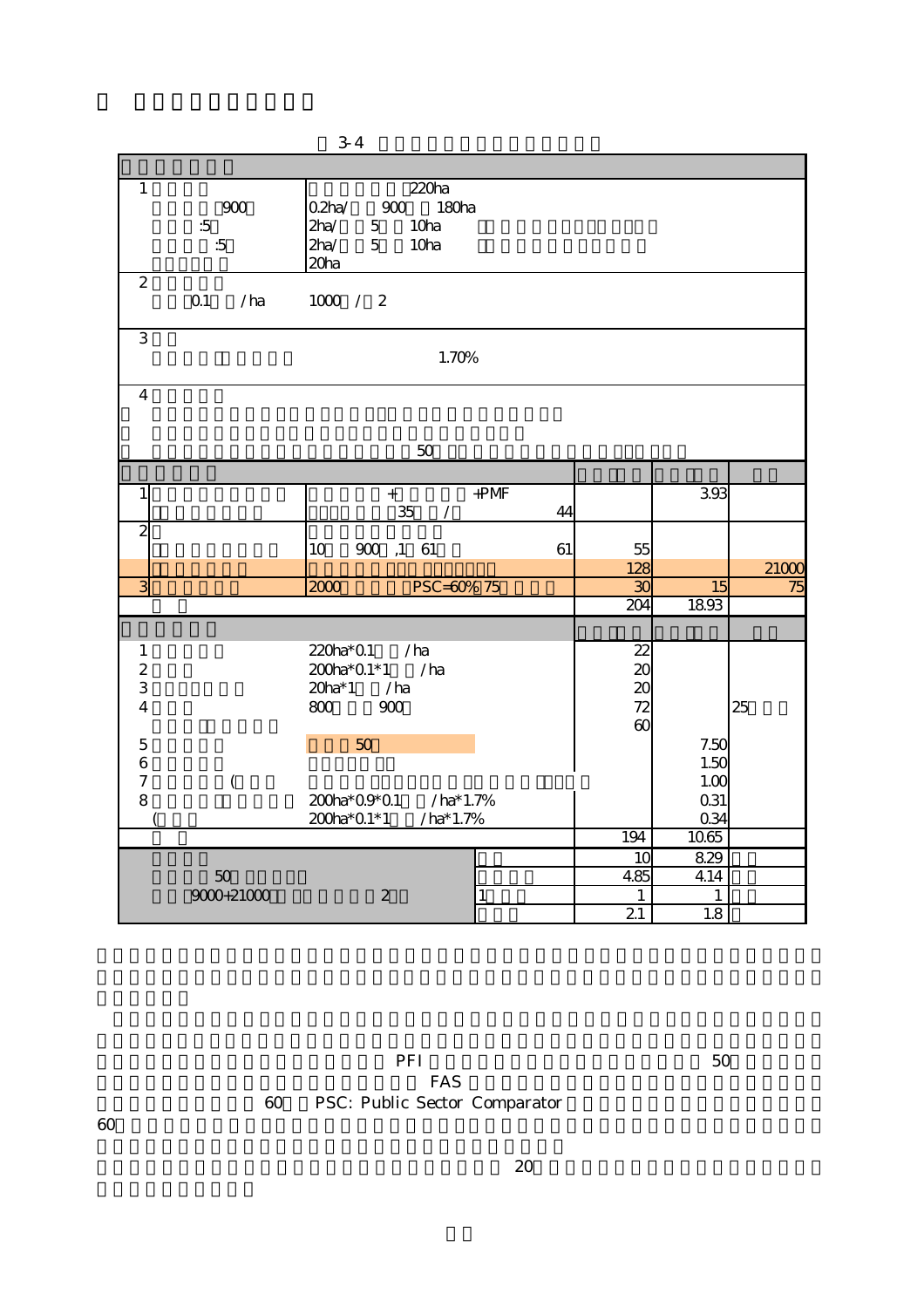| $\mathbf{1}$                                | 220 <sub>ha</sub>                            |                |       |
|---------------------------------------------|----------------------------------------------|----------------|-------|
| 900                                         | 900 180ha<br>02ha/                           |                |       |
| :5                                          | 2 <sub>ha</sub><br>1 <sub>Cha</sub><br>5     |                |       |
| :5                                          | $5 -$<br>2 <sub>ha</sub><br>1 <sub>Cha</sub> |                |       |
|                                             | 20 <sub>ha</sub>                             |                |       |
| $\overline{2}$<br>/ha<br>Q1                 | 1000 / 2                                     |                |       |
| 3<br>$*900$<br>800                          | $*5$<br>1.5<br>80                            |                |       |
| 3                                           | 1.70%                                        |                |       |
|                                             |                                              |                |       |
| $\mathbf{1}$                                | +PMF<br>$\begin{array}{c} + \end{array}$     |                | 270   |
|                                             | 3<br>$\sqrt{2}$<br>0003                      |                |       |
|                                             | 0028                                         |                |       |
| $\overline{2}$                              |                                              | 70             |       |
|                                             | 900<br>1<br>Q0732                            |                |       |
|                                             | 5<br>10<br>Q7316                             |                |       |
| 3                                           | 80<br>10                                     | 1.5            |       |
|                                             | 15<br>20                                     |                |       |
|                                             | 80<br>10 <sup>°</sup>                        |                |       |
|                                             | 5                                            |                | 308   |
| 4                                           |                                              | 25             |       |
|                                             |                                              |                | 1.84  |
|                                             |                                              | 74             | 35.33 |
|                                             |                                              |                |       |
| $\mathbf{1}$                                | 220 <sub>ha</sub> *01 /ha                    | 88<br>8        |       |
| $\begin{array}{c} 2 \\ 3 \\ 5 \end{array}$  | 200ha*0.1*1 /ha                              |                |       |
|                                             | $20ha*1$ /ha                                 |                |       |
|                                             |                                              |                | 060   |
| $\overline{\mathbf{4}}$<br>$\overline{(\ }$ |                                              |                | 1.00  |
| 5                                           | 200ha*09*01 /ha*1.7%                         |                | Q31   |
|                                             | 200ha*0.1*1<br>/ha*1.7%                      |                | 0.34  |
| 6                                           |                                              | 3              |       |
|                                             |                                              |                | 27.00 |
| $\overline{7}$                              |                                              | 5              |       |
|                                             |                                              |                | 1.47  |
|                                             |                                              | 70             | 3071  |
|                                             |                                              | $\overline{4}$ | 4.62  |
|                                             | $\overline{50}$                              | 1.75           | 231   |
|                                             | $\infty$<br>$\mathbf{1}$                     | 14.7           | 19.44 |
|                                             |                                              | 201            | 266   |

 $3-5$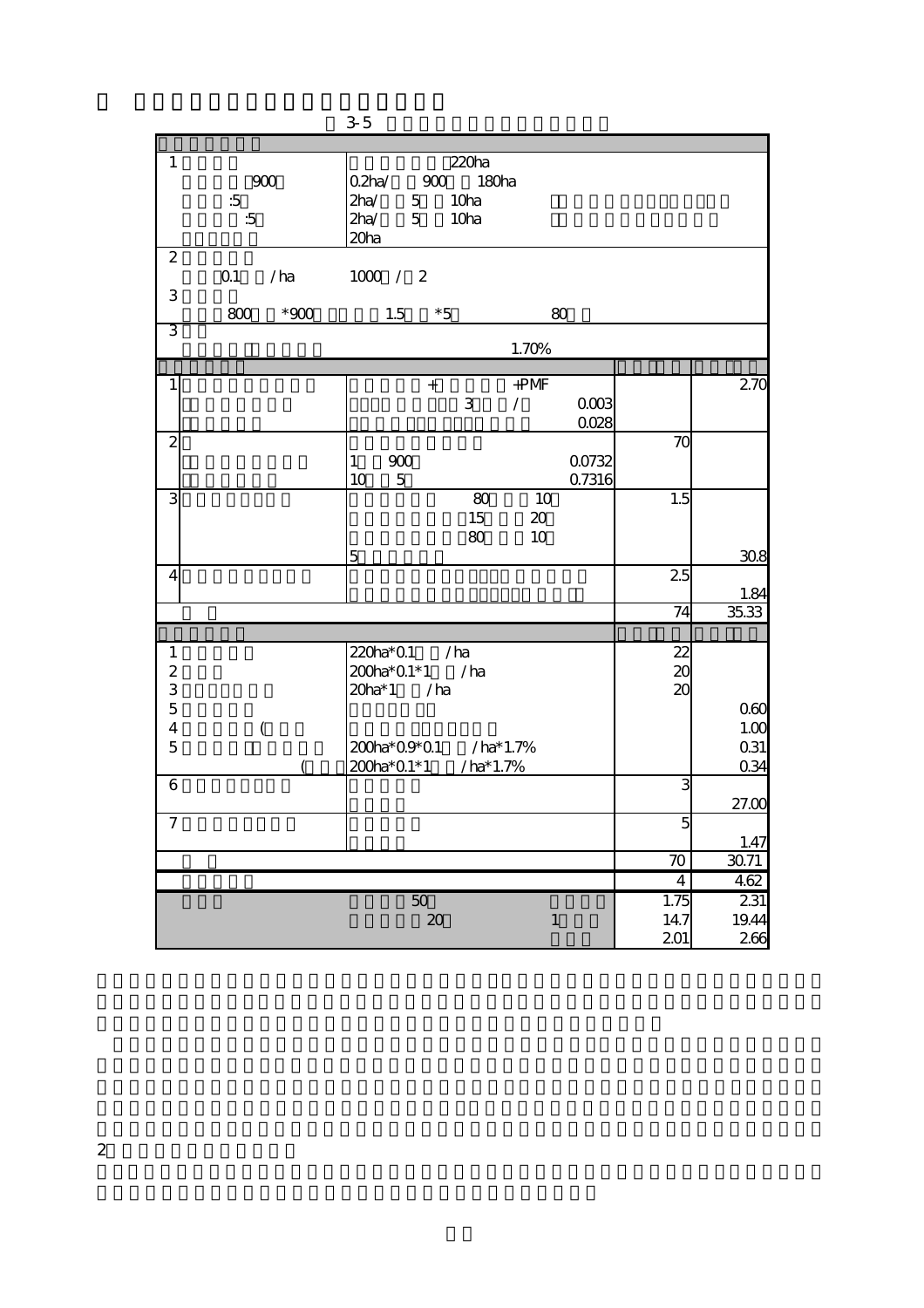| 3-6 |  |
|-----|--|
|-----|--|

| $\mathbf{1}$<br>900<br>:5<br>:5                               | 220 <sub>ha</sub><br>$02$ ha/<br>900 180ha<br>1 <sub>Cha</sub><br>$2$ ha/<br>5<br>5<br>1 <sub>Cha</sub><br>$2$ ha/ |                                |                    |
|---------------------------------------------------------------|--------------------------------------------------------------------------------------------------------------------|--------------------------------|--------------------|
|                                                               | 20 <sub>ha</sub>                                                                                                   |                                |                    |
| $\overline{2}$<br>$/$ ha<br>Q1                                | 1000 / 2                                                                                                           |                                |                    |
| 3<br>800                                                      | $*900$<br>1.5<br>$*5$<br>80                                                                                        |                                |                    |
| 3                                                             | 1.70%                                                                                                              |                                |                    |
|                                                               |                                                                                                                    |                                |                    |
| $\mathbf{1}$                                                  | $+$ PM $F$<br>$\pm$<br>3<br>$\prime$<br>0003<br>0028                                                               |                                | 270                |
| $\overline{2}$                                                | 900 ,1 34<br>10 <sup>°</sup><br>21000                                                                              | 53<br>59<br>125                |                    |
| 3                                                             | 2000<br>PSC=60% 75                                                                                                 | 30<br>75                       | 15                 |
| 3<br>5                                                        | 80<br>10<br>15<br>20<br>80<br>10                                                                                   | 1.5                            | 308                |
| 4                                                             |                                                                                                                    | 25                             | 1.84               |
|                                                               |                                                                                                                    | 212                            | 5033               |
|                                                               |                                                                                                                    |                                |                    |
| $\mathbf{1}$<br>$\frac{2}{3}$                                 | 220ha*01 /ha<br>200ha*0.1*1 /ha<br>$20ha*1$ /ha                                                                    | $\frac{22}{20}$                |                    |
| $\overline{\mathbf{4}}$<br>5<br>$\overline{\phantom{a}}$<br>6 | 200ha*09*01 /ha*1.7%                                                                                               |                                | 060<br>1.00<br>Q31 |
|                                                               | 200ha*01*1 /ha*1.7%                                                                                                |                                | 0.34               |
| $\overline{7}$                                                | 3000 <sub>0</sub>                                                                                                  | 60                             |                    |
|                                                               | $800$ $900$                                                                                                        | 72                             |                    |
| 8                                                             | $50\,$                                                                                                             |                                | 7.50               |
| 9                                                             |                                                                                                                    | 3                              | 27.00              |
| 10                                                            |                                                                                                                    | 5                              | 1.47               |
|                                                               |                                                                                                                    | 202                            | 38.21              |
|                                                               |                                                                                                                    | $\overline{10}$                | 1212               |
|                                                               | $\overline{50}$<br>$\infty$<br>1                                                                                   | $\overline{505}$<br>1.3<br>227 | 606<br>1.62<br>272 |
|                                                               |                                                                                                                    |                                |                    |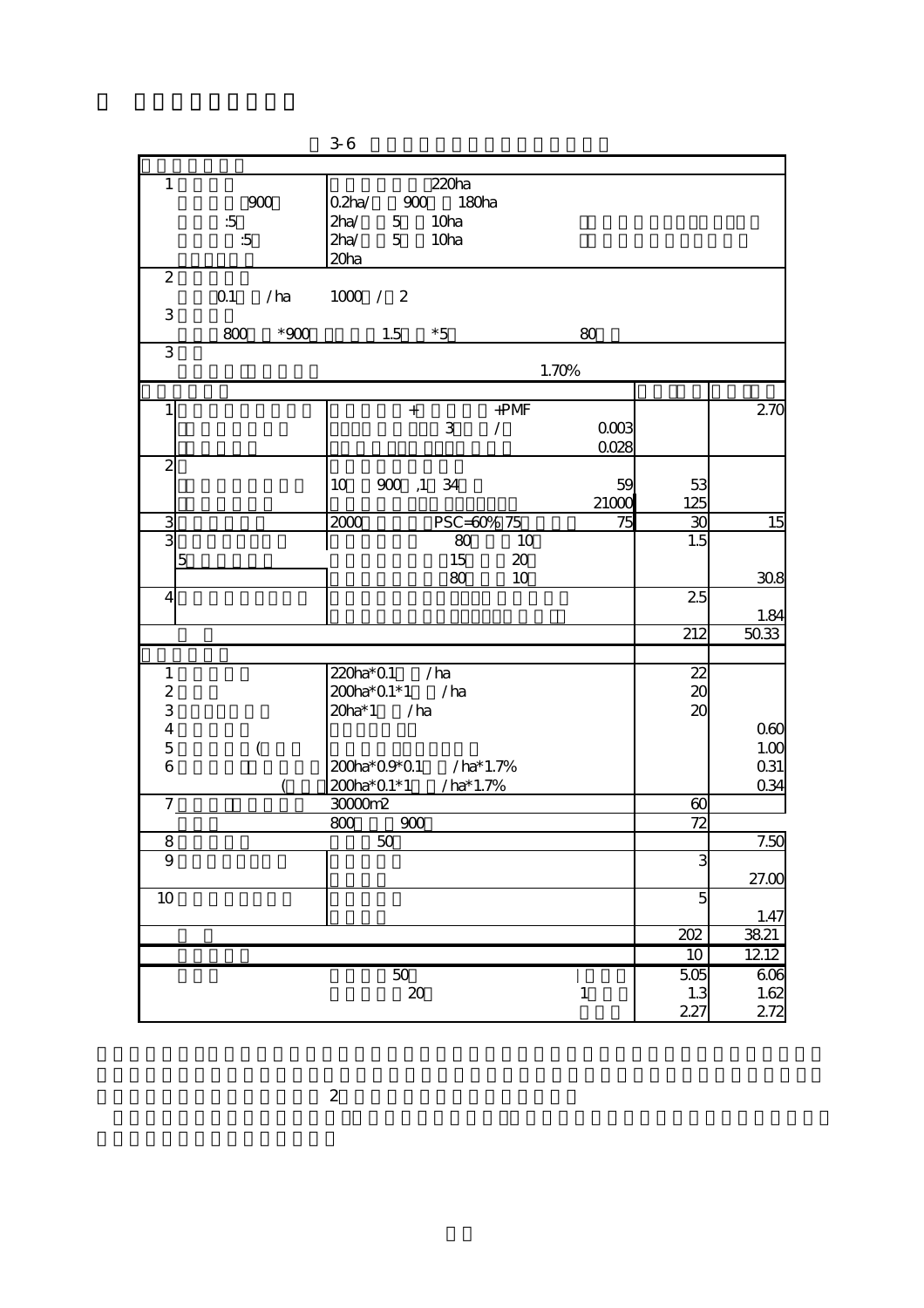| $\mathbf{1}$   |  |  |  |
|----------------|--|--|--|
|                |  |  |  |
| $\overline{c}$ |  |  |  |
| $\overline{3}$ |  |  |  |
| $\overline{4}$ |  |  |  |
| $\overline{5}$ |  |  |  |